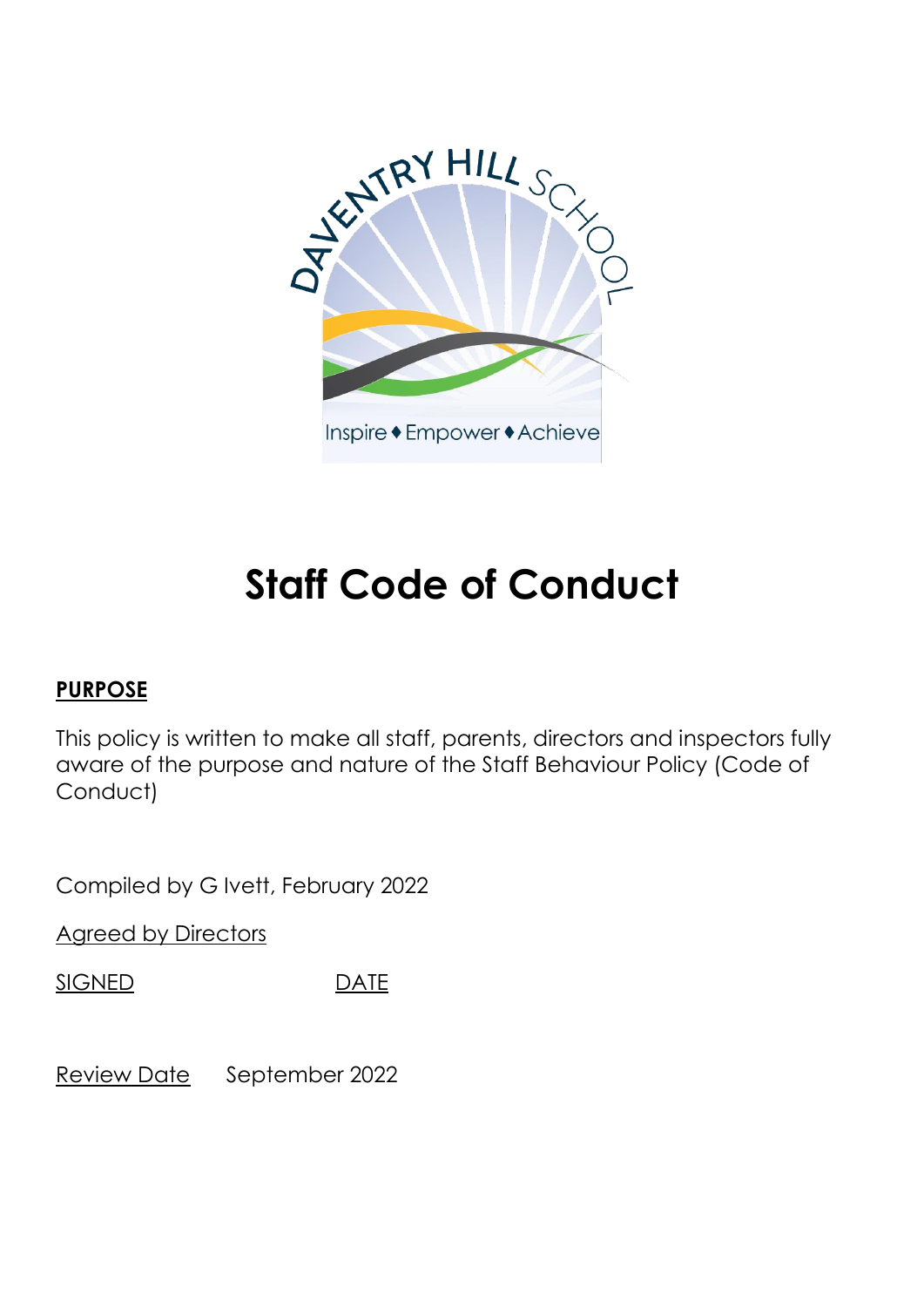# **Wellbeing in our Trust**

We are all affected by poor mental health at times during our lives and it is important the appropriate support is available in a timely manner.

Health and wellbeing is everyone's responsibility and we encourage an open and honest culture whereby anyone can discuss any issues they may have.

The Trustees of Creating Tomorrow take the health all employees seriously and are committed to supporting our staff. The Trustees ensure that support is available through:

- Effective line management
- Commitment to reducing workload
- Supportive and professional working environments
- Employee support programs
	- o Health Assured (confidential counselling support available through Perkbox account).
	- o The Teacher Support Line telephone number 08000 562561 or website [www.teachersupport.info](http://www.teachersupport.info/)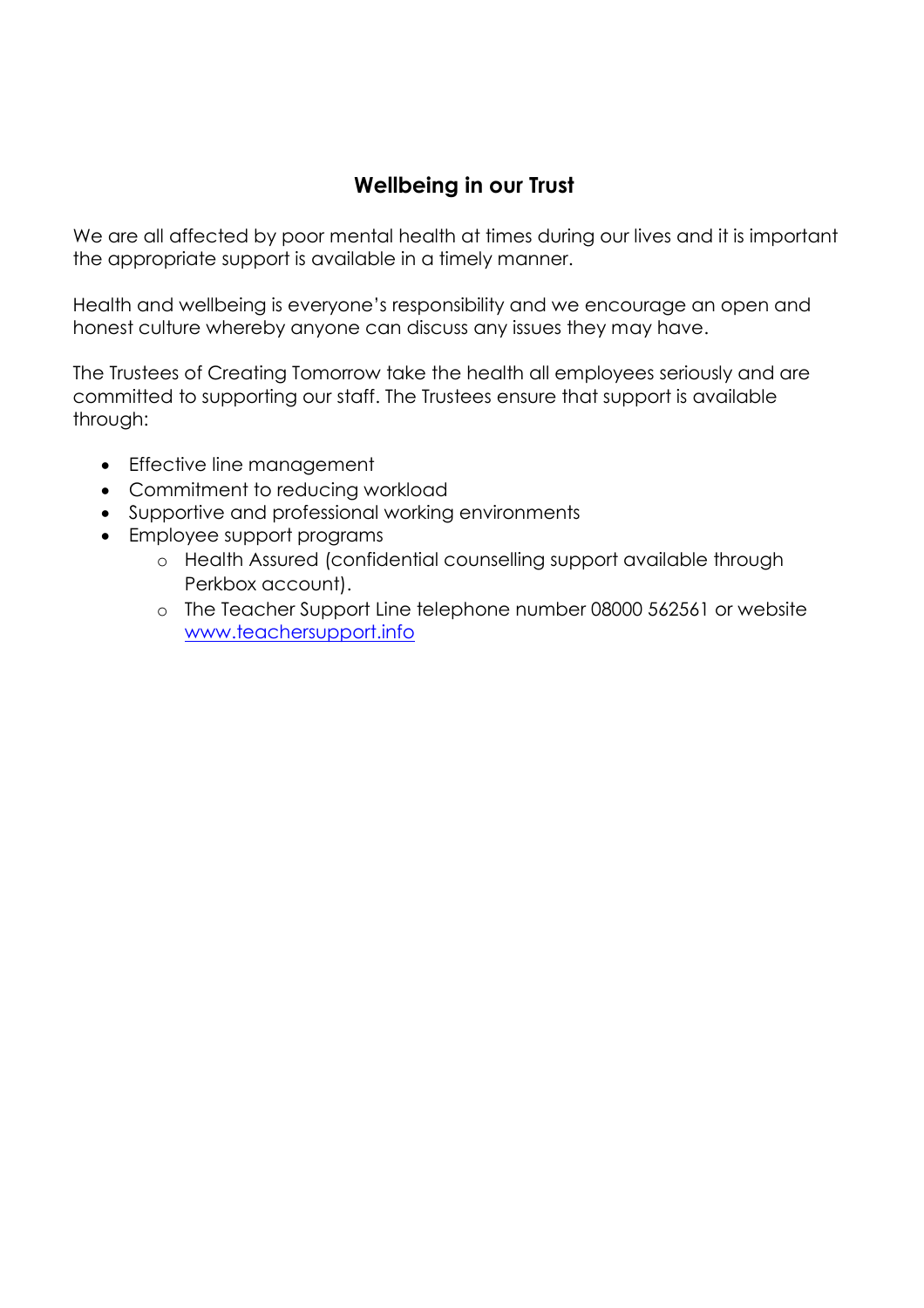# **Our Vision and Values**

This policy aims to promote and embed Daventry Hill's Core Values:

| Respect                | <b>Resilience</b> | Community                | <b>Tolerance</b>  |
|------------------------|-------------------|--------------------------|-------------------|
|                        |                   |                          |                   |
| <b>We show Respect</b> | We achieve        | We embrace our           | We show           |
| by:                    | Resilience by:    | community by:            | Tolerance by:     |
| Recognising the        | Not giving up     | Recognising              | Being mindful of  |
| qualities and          | when things are   | diverse interests        | others ideas and  |
| abilities of others    | difficult         | and attitudes            | opinions          |
| Caring for our own     | Exploring our     | <b>Building positive</b> | Recognising we    |
| and others             | emotions          | relationships and        | are different     |
| property and           | Learning from     | connecting with          | Accepting         |
| space                  | mistakes and      | others                   | change and        |
| Allowing others the    | keeping positive  |                          | negotiating       |
| space and time         | Taking on new     | Celebrating all          | difficulties      |
| they need              | challenges and    | cultures, race and       | Appreciating      |
| Helping and            | experiences       | religions                | others behaviours |
| supporting others      |                   |                          | and challenges    |

The core values define how we expect all staff and students to conduct themselves on a day to day basis and act as a guide to promote safe and positive behaviour. The core values are linked to the school's reward system and are used alongside the principles of Protective Behaviours to promote safe behaviour.

We believe that all behaviour communicates a need. Our overall aim is to enable students to feel safe and ready to learn so that they can become successful learners, confident individuals and responsible citizens. We achieve this by having a very clear focus and understanding within school on the principles of Behaviour for Learning which identifies a student's:

- Relationship with self;
- Relationship with others;
- Relationship with the curriculum.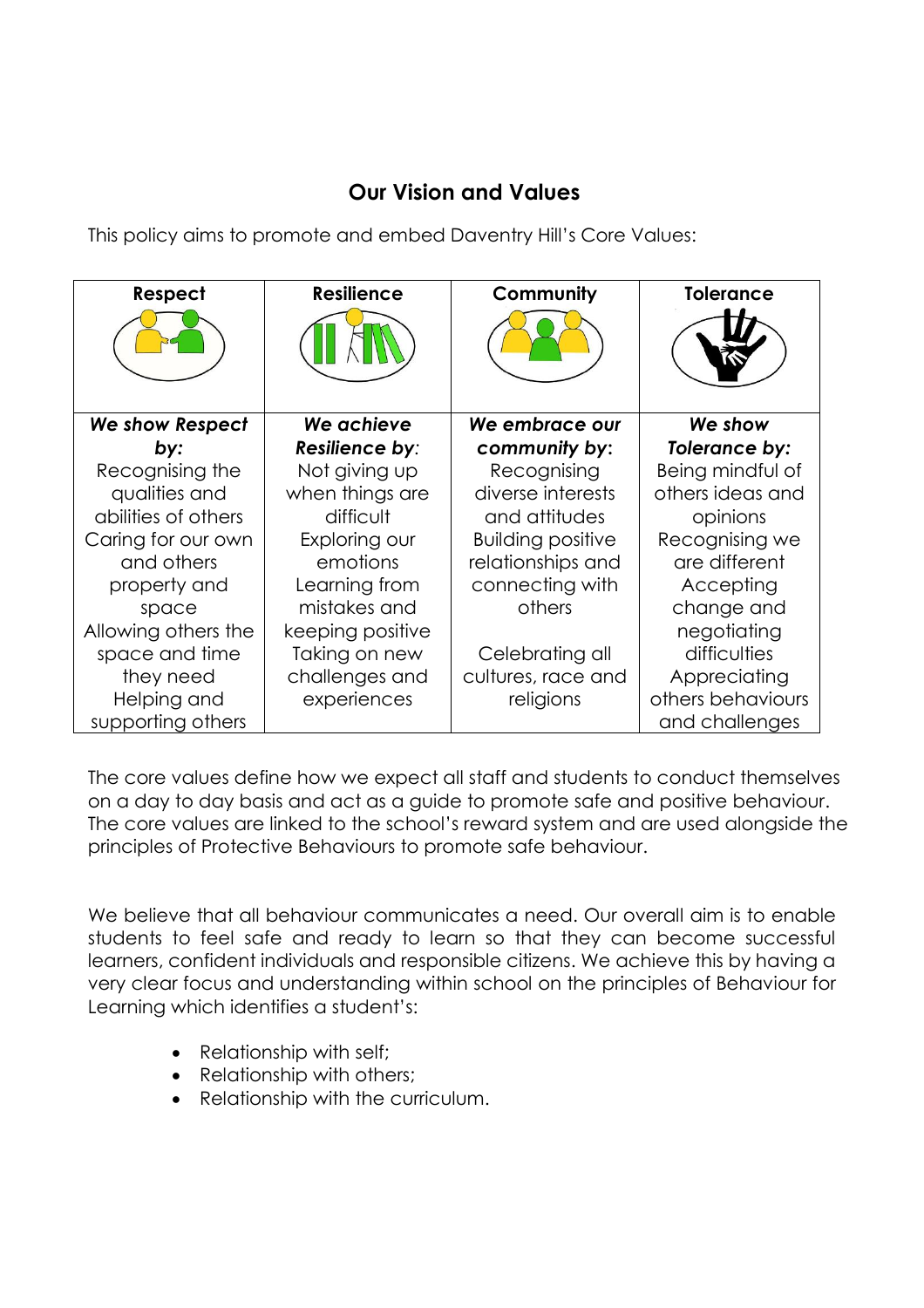# **Contents**

## **Section 1 Overview** Page

- 1.1 Introduction
- 1.2 Compliance with the Code of Conduct
- 1.3 Treating other people with dignity and respect
- 1.4 Background
- 1.5 What to do if you are worried a child is being abused

## **Section 2 Using the Code of Conduct**

- 2.1 Status of Document
- 2.2 Purpose of the Guidance
- 2.3 Underlying Principles
- 2.4 Low level concerns about members of staff

## **Section 3 Guidance for Safer Working Practices**

- 1 Context
- 2 'Unsuitability'
- 3 Duty of Care
- 4 Confidentiality
- 5 Making a Professional Judgement
- 6 Power and Positions of Trust
- 7 Propriety and Behaviour
- 8 Dress and Appearance
- 9 Personal Living Space
- 10 Gifts, Rewards and Favouritism
- 11 Infatuations
- 12 Communication with Children and Young People (including Use of Technology)
- 13 Private use of Social Media Networking etc
- 14 Social Contact
- 15 Sexual Contact
- 16 Physical Contact
- 17 Other Activities that Require Physical Contact
- 18 Behaviour Management
- 19 Use of Control and Physical Intervention
- 20 Children and Young People in Distress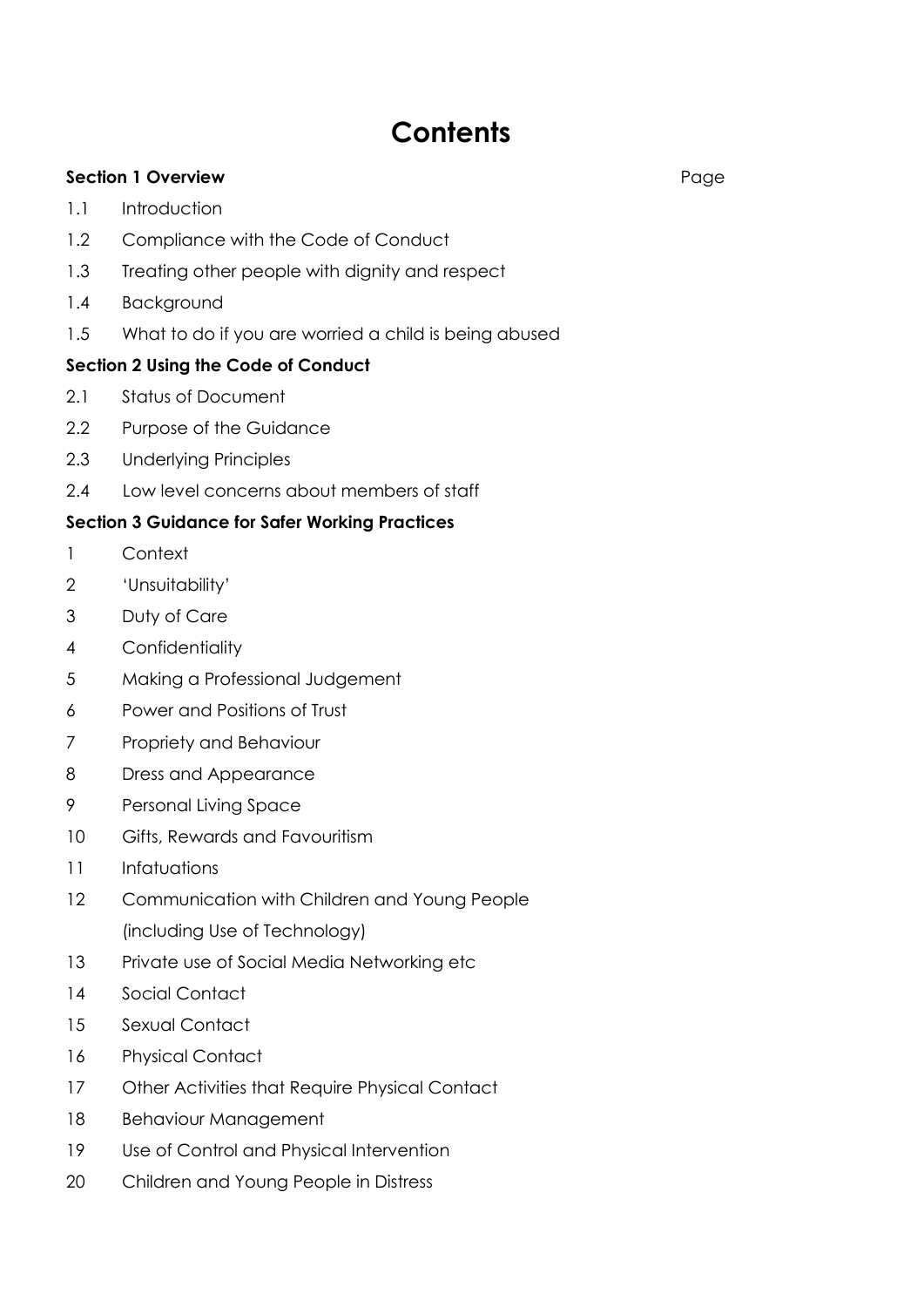- Intimate Care
- Personal Care
- First Aid and Administration of Medication
- One to One Situations
- Home Visits
- Transporting Children and Young People
- Educational Visits, Trips, Outings and After School Activities
- Photography and Video
- Access to Inappropriate Images and Internet Usage
- Curriculum
- Public Interest Disclosure (Whistle Blowing)
- Sharing Concerns and Recording Incidents
- Tutoring of students
- 34 Professional behaviour
- Criminal actions
- Declaration of interests
- Probity of records and other documents
- Financial Inducements
- Other employment
- Health and Safety
- Use of alcohol and illegal drugs
- Use of school premises, equipment & communication systems
- Frequently asked questions
- Appendix 1 Register of Business Interests
- Appendix 2 Register of Gifts and Hospitality
- Appendix 3 Guidance chart for safe practice
- Appendix 4 Guidance flowchart for safe practice

For further information, please contact your line manager, HR provider or the Education Safeguarding Service.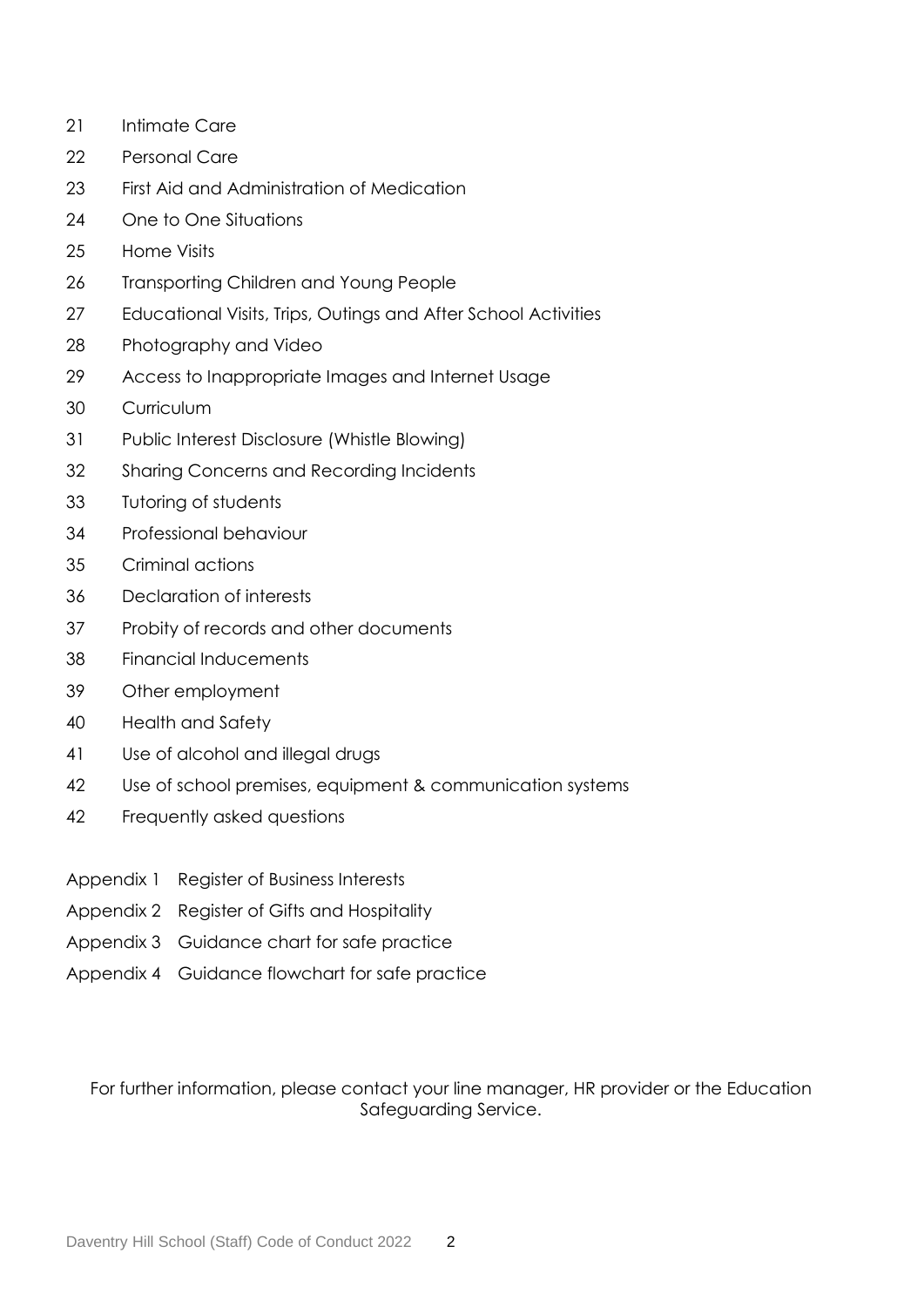## **Section 1: Overview**

## **1.1 Introduction**

All employees have personal and legal responsibilities, including treating others with dignity and respect; acting honestly, using public funds and school equipment appropriately, adhering to health and safety guidelines and practising equal opportunities at all times. These expectations are set out below and should be fully observed by all staff, including the Headteacher and Senior Leadership team and any volunteers permitted to work in the school.

This staff behaviour policy (code of conduct) highlights the principal areas and responsibilities that employees and volunteers need to be aware of when working in a school and is a framework for appropriate and safe behaviour. Employees and volunteers should ensure they are familiar with other specific policies that underpin these behaviours, which are referred to as "Required Reading" throughout the Code.

If these documents are not made available at induction, the employee should ask the school for copies.

## **1.2 Compliance with the Code of Conduct**

This code of conduct (the Code) forms part of an employee's contract of employment. Failure to comply with it and with the associated school policies (referred to as 'Required Reading' in the Code) may result in disciplinary action being taken where breaches of the Code warrant such action.

The Code should be provided for all staff and volunteers (either electronically or by providing a paper copy) to read before they commence work at the school. Before having any contact with student, all staff and volunteers should be given an opportunity to discuss the Code with a member of the school leadership team and ask any questions in order to clarify understanding. They should then be asked to sign a pro forma to confirm that they have read, understood and agree to comply with the Code.

## **1.3 Treating other people with dignity and respect**

All employees are expected to treat students, other colleagues, parents and external contacts with dignity and respect and to comply with all relevant school policies. Unacceptable behaviour such as discrimination, bullying, harassment or intimidation will not be tolerated in the school. This includes physical and verbal abuse and use of inappropriate language or unprofessional behaviour with colleagues, students and parents.

## **1.4 Background**

l

All adults who come into contact with children in their work whether paid or unpaid have a duty of care<sup>1</sup> to safeguard and promote their welfare. Children includes everyone under the age of 18.

<sup>&</sup>lt;sup>1</sup> The duty which rests upon an individual to ensure that all reasonable steps are taken to ensure the safety of a child or young person involved in any activity, or interaction for which that individual is responsible. Any person in charge of, or working with children and young people in any capacity is considered, both legally and morally, to owe them a duty of care.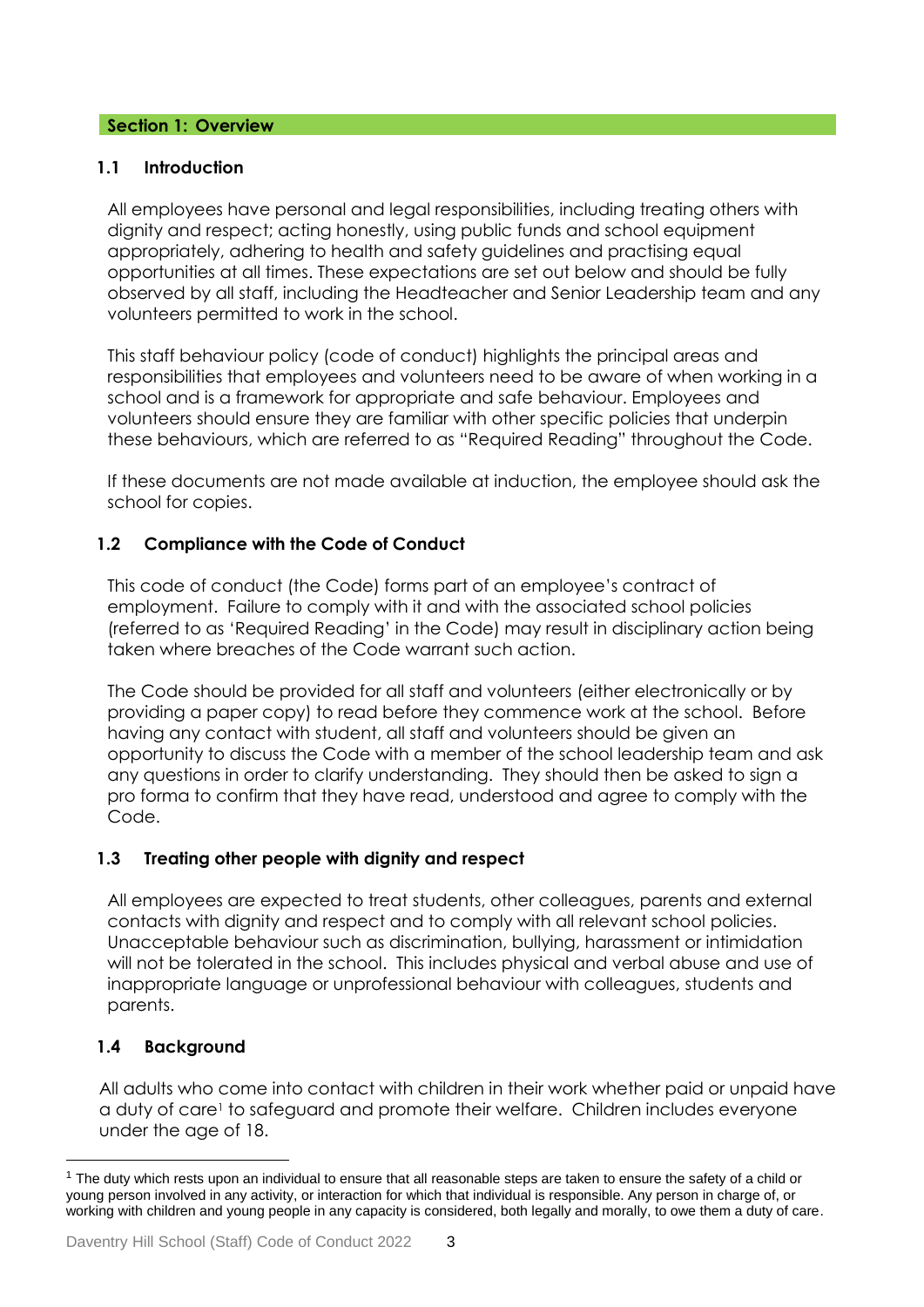The Education Act 2002 (section 175), the Education (Independent School Standards) (England) Regulations 2010 as amended by SI 2012/2962 and the Education (Non-Maintained Special Schools) (England) Regulations 2011 place duties upon all schools and colleges to carry out their duties with regard to safeguarding and promoting the welfare of children.

The Children Act 2004 places a duty on organisations to safeguard and promote the wellbeing of children and young people. This includes the need to ensure that all adults who work with or on behalf of children and young people in these organisations are competent, confident and safe to do so.

*Working Together to Safeguard Children*<sup>2</sup> (DfE 2018) and *Keeping Children Safe in Education*<sup>3</sup> (DfE 2021) define safeguarding as 'protecting children from maltreatment; preventing impairment of children's health or development; ensuring that children grow up in circumstances consistent with the provision of safe and effective care; and taking action to enable all children to have the best outcomes'.

The vast majority of adults who work with children act professionally and aim to provide a safe and supportive environment which secures the well-being and very best outcomes for children and young people in their care. However, it is recognised that in this area of work tensions and misunderstandings can occur. It is here that the behaviour of adults can give rise to allegations of abuse being made against them. Allegations may be malicious or misplaced. They may arise from differing perceptions of the same event but when they occur, they are inevitably distressing and difficult for all concerned. Equally, it must be recognised that some allegations will be genuine and there are adults who will deliberately seek out, create or exploit opportunities to abuse children. It is therefore essential that all possible steps are taken to safeguard children and young people and ensure that the adults working with them are safe to do so.

The duty to promote and safeguard the wellbeing of children is, in part**,** achieved by raising awareness of illegal, unsafe and inappropriate behaviours.

Whilst every attempt has been made to cover a wide range of situations, it is recognised that this Code cannot cover all eventualities. There may be times when professional judgements are made in situations not covered by this document or which directly contravene the Code. It is expected that, in these circumstances, staff and volunteers will always advise school leaders of the justification for any such action already taken or proposed.

The Code has due regard to current legislation and statutory guidance.

## **1.5 What to do if you are worried a child is being abused**

Staff and volunteers must be familiar with the school's Child Protection & Safeguarding Policy and Whistle Blowing Policy.

If a member of staff or a volunteer has a concern about a child they should raise that concern with one of the school's Designated Safeguarding Leads.

l

<sup>&</sup>lt;sup>2</sup> Working Together to Safeguard Children - A guide to interagency working to safeguard and promote the welfare of children DfE 2018

<sup>&</sup>lt;sup>3</sup> Keeping Children Safe in Education 2021 - statutory guidance for schools and colleges.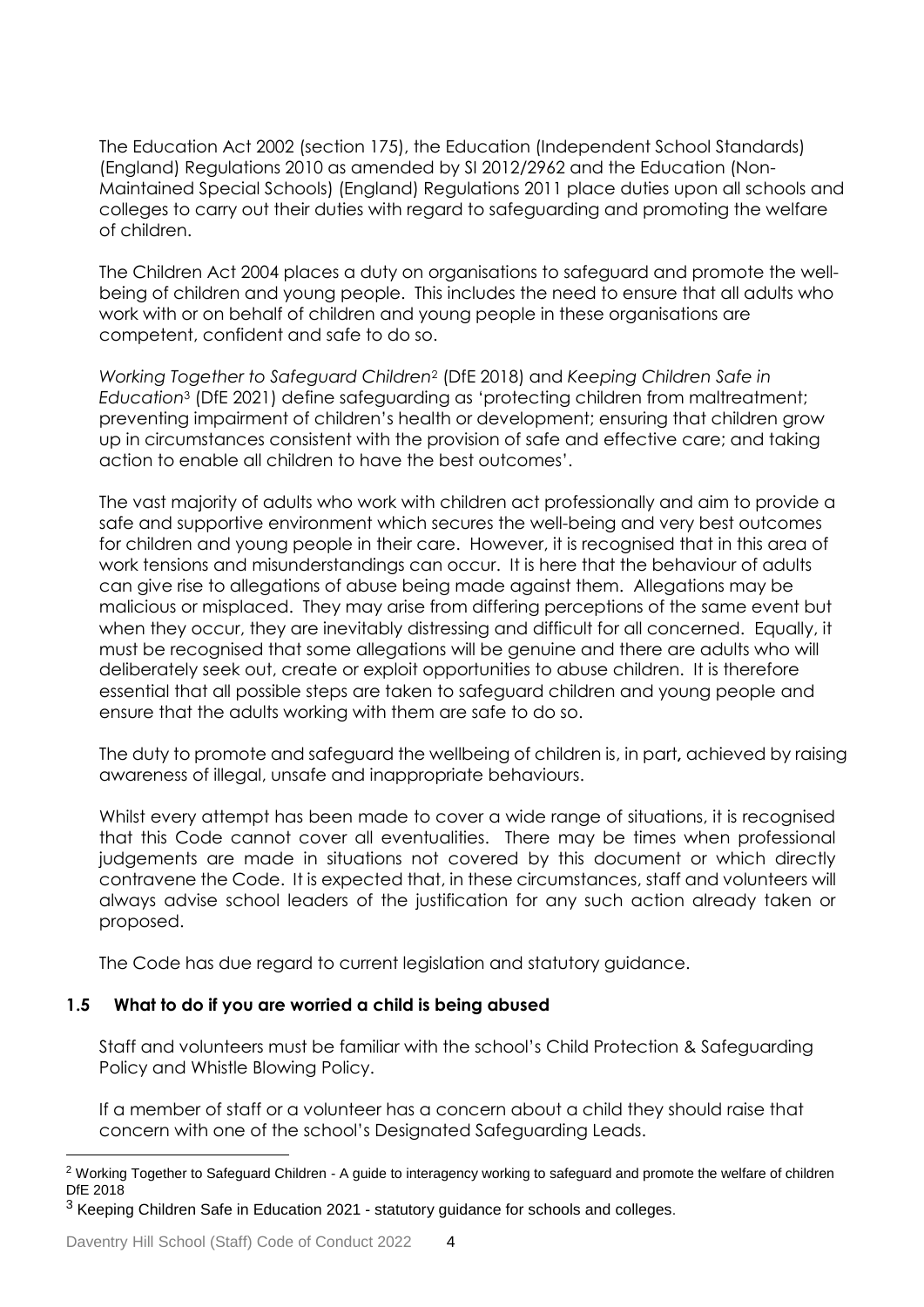Concerns about abuse which may involve staff members must be referred to the Headteacher (In their absence concerns can be raised with the Deputy Headteacher). Concerns about the conduct of the Headteacher should be referred to the Chair of Trustees. Such referrals can also be made directly to the Designated Officer (DO).

**If, at any point, there is a risk of immediate serious harm to a child a referral should be made to Children's Social Care or – in extreme circumstances – to the Police immediately. Anybody can make a referral. If the child's situation does not appear to be improving the staff member/volunteer with concerns should press for reconsideration.**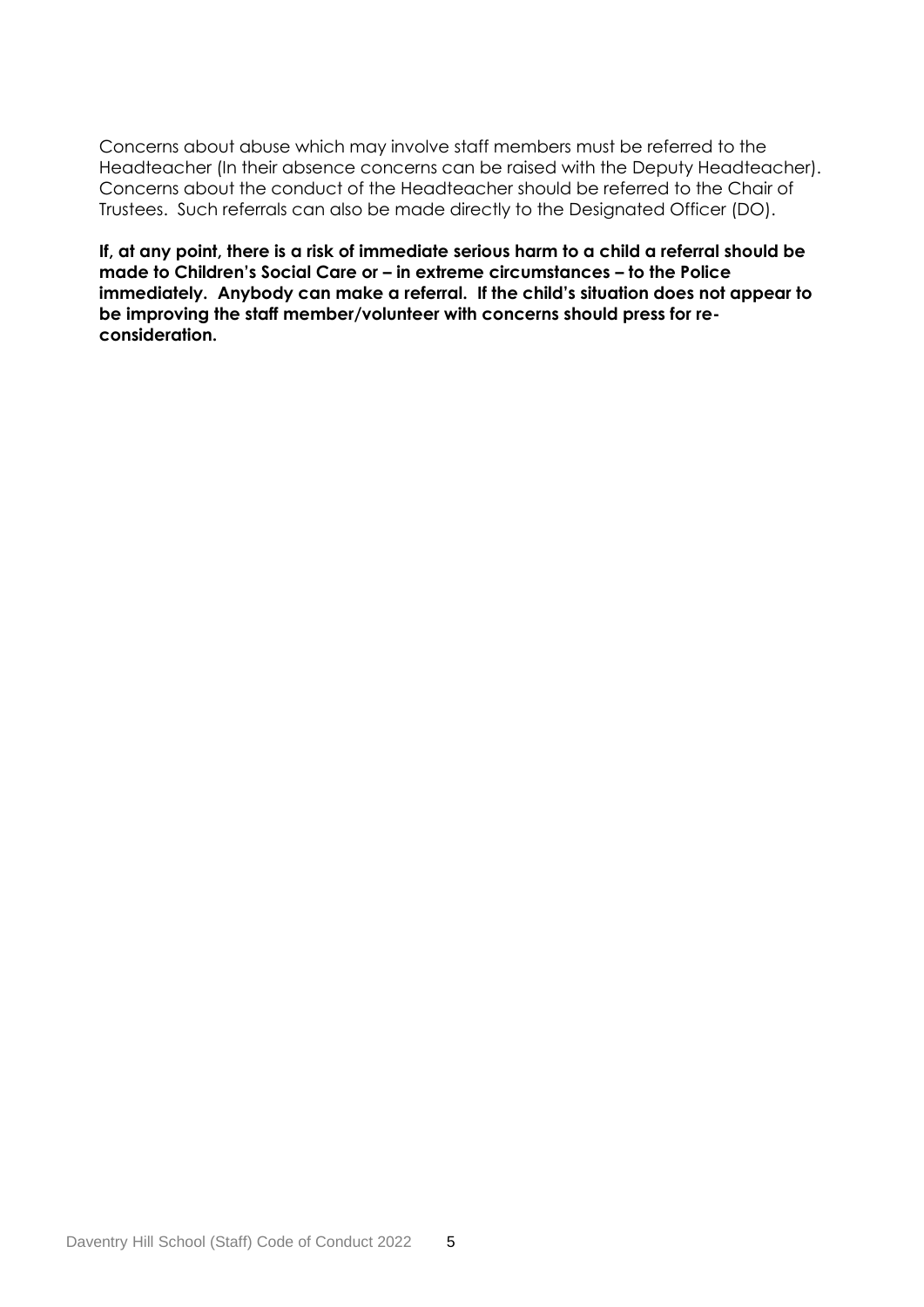## **Section 2: Using this Code of Conduct**

## **2.1. Status of the Code of Conduct**

This Code of Conduct is the school's Staff Behaviour Policy (Code of Conduct) as required by *Keeping Children Safe in Education* (DfE 2021). It is a core component of the school's strategy to fulfil its statutory responsibilities to safeguard and promote the welfare of all students.

## **2.2. Purpose of the Code of Conduct**

It is important that all adults working with children understand that the nature of their work and the responsibilities related to that work place them in a position of trust. This Code provides clear advice on appropriate and safe behaviours for all adults working with children in paid or unpaid capacities in schools and other education settings. The guidance aims to:

- keep children safe by clarifying which behaviours constitute safe practice and which behaviours should be avoided;
- assist adults working with children to work safely and responsibly and to monitor their own standards and practice;
- support school leaders in setting clear expectations of behaviour in schools;
- support employers in giving a clear message that unlawful or unsafe behaviour is unacceptable and that, where appropriate, disciplinary or legal action will be taken;
- support safer recruitment practice;
- minimise the risk of misplaced or malicious allegations made against adults who work with children and young people;
- reduce the incidence of positions of trust being abused or misused.

The Designated Officer (DO) should be informed within one working day of all allegations that a member of staff or volunteer has:

- o behaved in a way that has harmed a child, or may have harmed a child;
- o possibly committed a criminal offence against or related to a child; or
- o behaved towards a child or children in a way that indicates he or she would pose a risk of harm if they work regularly or closely with children.

## **2.3. Underpinning Principles**

- The welfare of the child is paramount.<sup>4</sup>
- It is the responsibility of all adults to safeguard and promote the welfare of children and young people. This responsibility extends to a duty of care for those adults employed, commissioned or contracted to work with children and young people.
- Adults who work with children are responsible for their own actions and behaviour and should avoid any conduct which would lead any reasonable person to question their motivation and intentions.
- Adults should work and be seen to work in an open and transparent way.
- The same professional standards should always be applied regardless of culture, disability, gender, language, racial origin, religious belief and/or sexual identity.
- Adults should continually monitor and review their practice and ensure they follow the guidance contained in this Code.

l

<sup>4</sup> Children Act 1989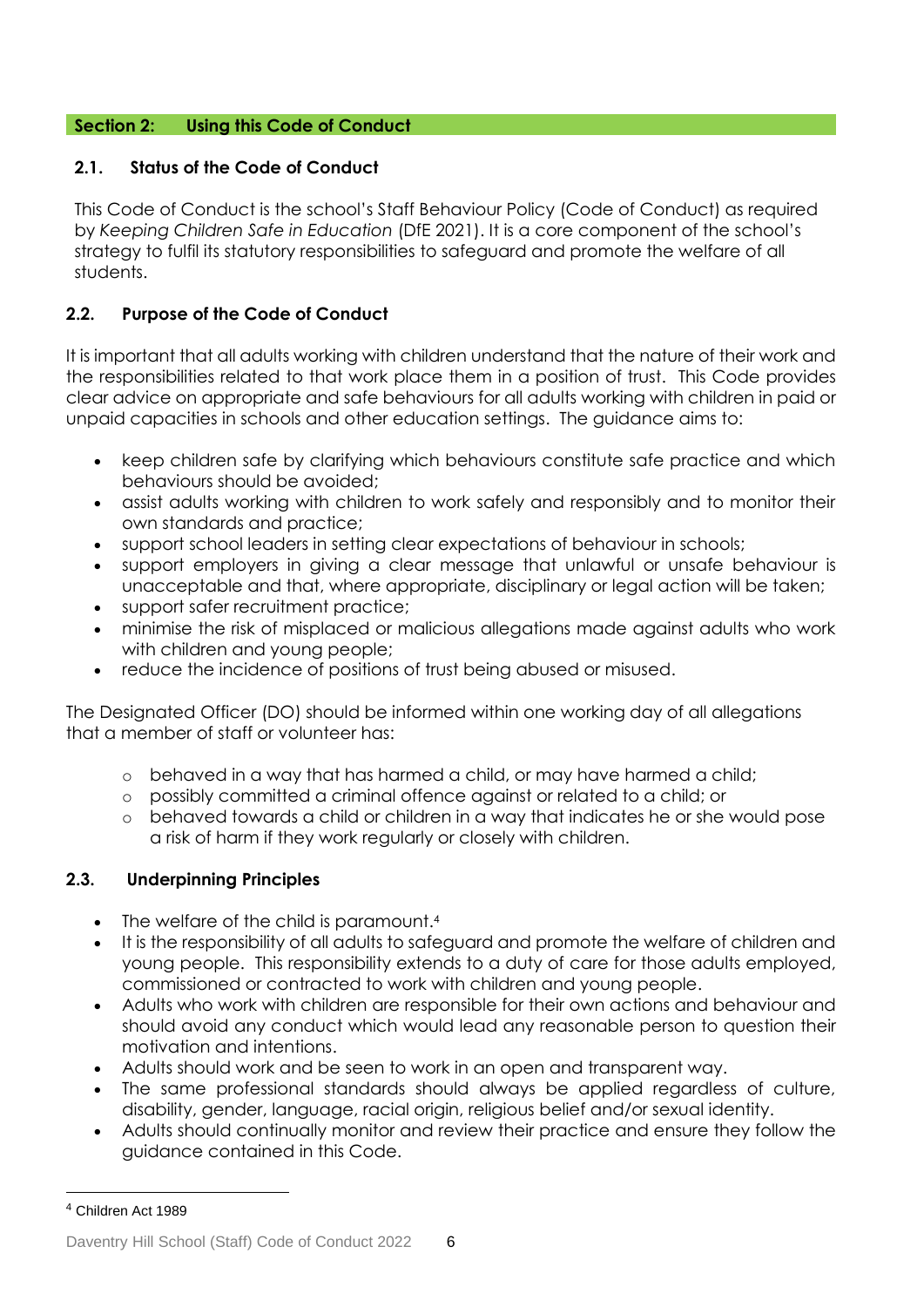## **2.4 Low level concerns about members of staff**

A low-level concern is a behaviour towards a child by a member of staff that does not meet the harms threshold, is inconsistent with the staff code of conduct, and may be as simple as causing a sense of unease or a 'nagging doubt'. For example, this may include:

- > Being over-friendly with children
- > Having favourites
- Taking photographs of children on a personal device
- Engaging in one-to-one activities where they can't easily be seen
- Using inappropriate language

Low-level concerns can include inappropriate conduct inside and outside of work.

All staff should share any low-level concerns they have using the reporting procedures set out in our child protection and safeguarding policy. We also encourage staff to self-refer if they find themselves in a situation that could be misinterpreted. If staff are not sure whether behaviour would be deemed a low-level concern, we encourage staff to report it.

All reports will be handled in a responsive, sensitive and proportionate way.

Unprofessional behaviour will be addressed, and the staff member supported to correct it, at an early stage.

This creates and embeds a culture of openness, trust and transparency in which our values and expected behaviour are constantly lived, monitored and reinforced by all staff, while minimising the risk of abuse.

Reporting and responding to low-level concerns is covered in more detail in our child protection and safeguarding policy. This is available on our website. A copy is given to each new member of staff during their induction. This policy can also be requested at any point from a member of the HR or Leadership team.

#### **Section 3: Code of Safe Working Practice and appropriate professional conduct**

## **1. Context**

All adults who work with children and young people have a crucial role to play in shaping their lives. They have a unique opportunity to interact with children and young people in ways that are both affirming and inspiring.

**2. 'Unsuitability'** 

The guidance contained in this Code is an attempt to identify what behaviours are expected of staff and *This means that this Code:*

- *applies to all adults working in all education settings whatever their position, role, or responsibilities*
- *may provide guidance where an individual's suitability to work with children and young people has been called into question*

*This means that employees and volunteers should:*

*have a clear understanding*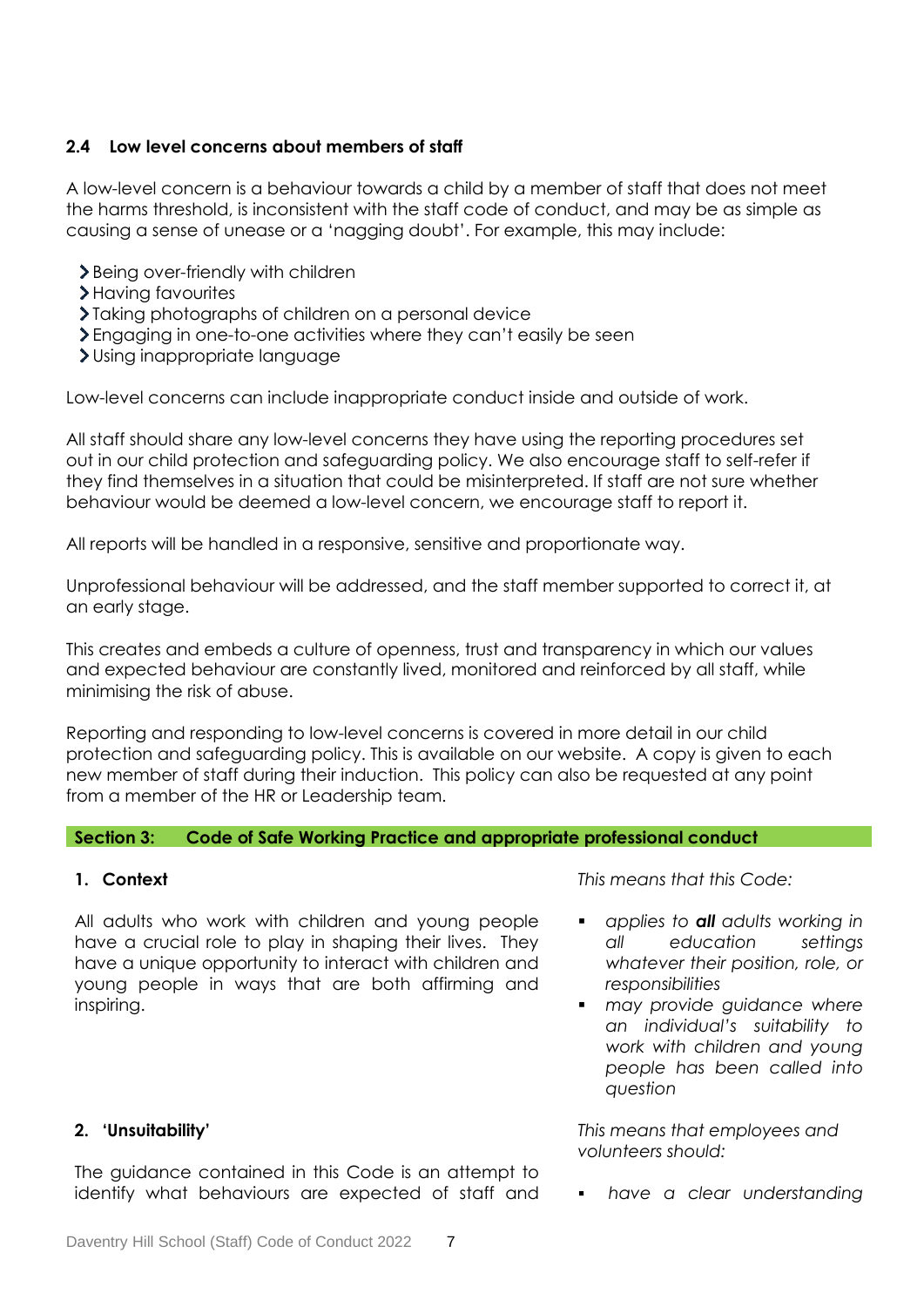volunteers who work with children and young people in or on behalf of the school. Adults whose practice deviates from this Code may bring into question their suitability to work with children and young people.

## **3. Duty of Care**

All adults who work with and on behalf of children are accountable for the way in which they exercise authority; manage risk; use resources; and safeguard children and young people.

Whether working in a paid or voluntary capacity, those adults have a duty to keep children and young people safe and to protect them from sexual, physical and emotional harm and neglect. Children and young people have a right to be treated with respect and dignity. It follows that trusted adults are expected to take reasonable steps to ensure the safety and well-being of children and young people. Failure to do so may be regarded as neglect.

The duty of care is, in part, exercised through the development of respectful and caring relationships between adults and children and young people. It is also exercised through the behaviour of the adult, which at all times should demonstrate integrity, maturity and good judgement.

Everyone expects high standards of behaviour from adults who work with children and young people. When individuals accept such work, they need to understand and acknowledge the responsibilities and trust inherent in that role.

Employers also have a duty of care towards their employees, both paid and unpaid, under the Health and Safety at Work Act 1974<sup>5</sup>. This requires them to provide a safe working environment for adults and provide guidance about safe working practices. Employers also have a duty of care for the well-being of employees and to ensure that employees are treated fairly and reasonably in all circumstances. The Human Rights Act 1998 sets out important principles regarding protection of

*about the nature and content of this Code*

- *discuss any uncertainties or confusion with their line manager*
- *understand what behaviours may call into question their suitability to continue to work with children and young people*

*This means that employees and volunteers should:*

- *understand the responsibilities that are part of their employment or role and be aware that sanctions will be applied if those responsibilities are breached*
- *always act and be seen to act in the best interests of children*
- *avoid any conduct which would lead any reasonable person to question their motivation and intentions*
- *take responsibility for their own actions and behaviour*

*This means that employers should:*

- *ensure that appropriate safeguarding and child protection policies and procedures are adopted, implemented and monitored*
- *ensure that this Code of Conduct and safer working practices are continually monitored and reviewed*
- *ensure that, where services or activities are provided by another body, the body concerned has appropriate safeguarding policies and procedures*
- *foster a culture of openness and support*
- *ensure that systems are in place for concerns to be raised*

l

<sup>5</sup> Health and Safety at Work Act 1974 Part I, Section. 2 (1) and (2)

Daventry Hill School (Staff) Code of Conduct 2022 8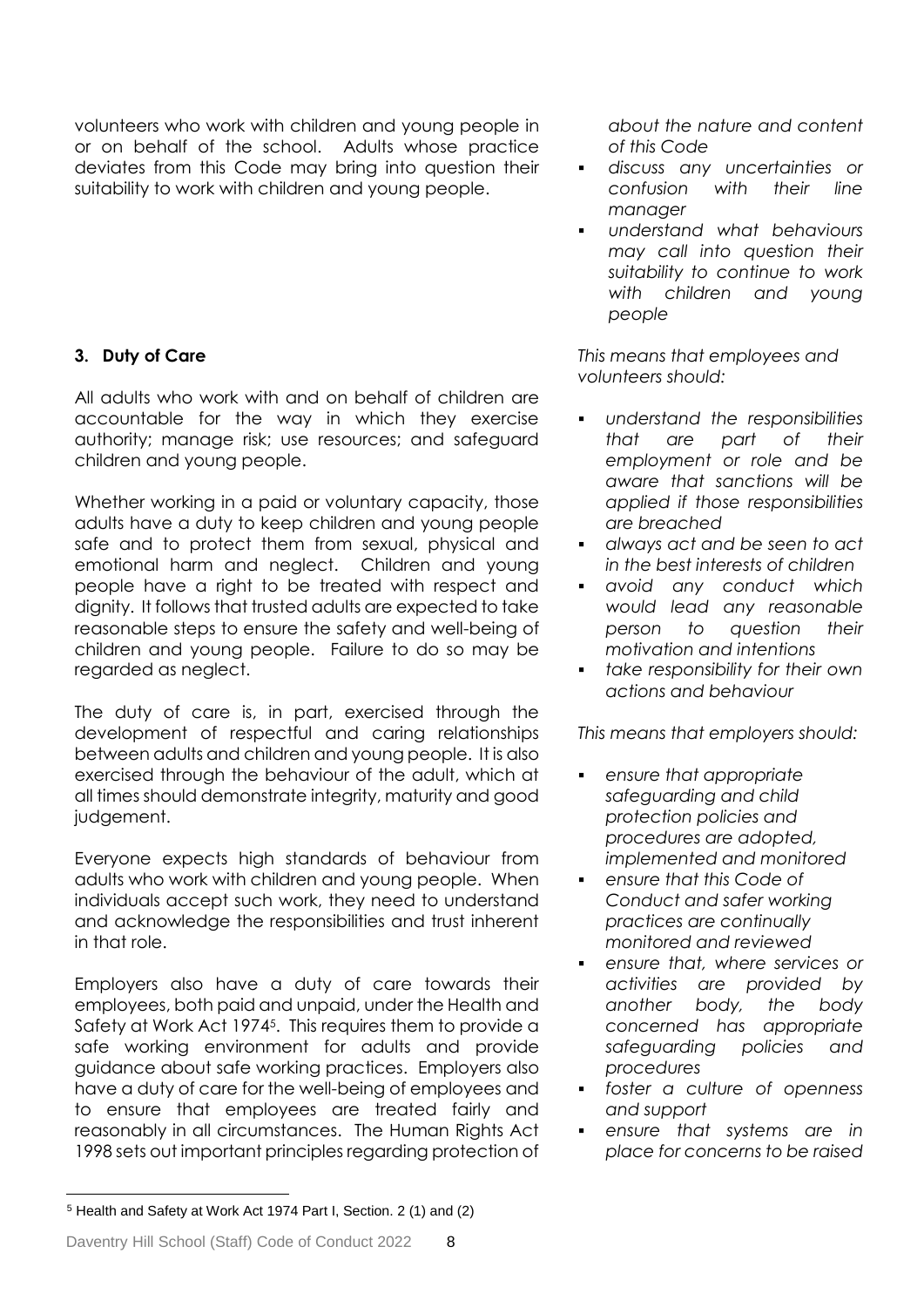individuals from abuse by state organisations or people working for those institutions. Adults who are subject to an allegation should therefore be supported and the principles of natural justice applied.

The Health and Safety Act 1974 also imposes a duty on employees<sup>6</sup> to take care of themselves and anyone else who may be affected by their actions or failings. An employer's duty of care and the adult's duty of care towards children should not conflict. This 'duty' can be demonstrated through the use and implementation of these guidelines.

## **4. Confidentiality**

Employees and volunteers may have access to confidential information about children and young people in order to undertake their responsibilities. In some circumstances they may have access to or be given highly sensitive or private information. Such information must be kept confidential at all times, should never be used casually in conversation and should only be shared when it is in the best interests of the child to do so and by agreement with a senior member of staff or Designated Safeguarding Lead.

In circumstances where the child's identity does not need to be disclosed, the information should be used anonymously. Confidential information about a child must never be used to intimidate, humiliate, or embarrass the child concerned.

There are some circumstances in which a member of staff may be expected to share information about a child, for example when abuse is alleged or suspected. In such cases, individuals have a duty to pass information on without delay in accordance with the school's child protection policy.

Whilst employees and volunteers need to be aware of the need to listen to and support children and young people, they must also understand the importance of not promising to keep secrets that relate in any way to the safety or wellbeing of any individual. Neither should they request this of a child or young person under any  *ensure that employees and volunteers are not placed in situations which render them particularly vulnerable*

- *ensure all employees and volunteers have access to and understand this Code and related policies and procedures*
- *ensure that all job descriptions and person specifications clearly identify each member of staff's responsibility for safeguarding children in school and the competences necessary to fulfil the school's and the individual's duty of care*

*This means that employees and volunteers:*

- *should be clear about when information can be shared and in what circumstances it is appropriate to do so*
- *are expected to treat information they receive about children and young people in a discreet and confidential manner*
- *should seek advice from a senior member of staff if they are in any doubt about sharing information they hold or which has been requested of them*
- *need to know to whom any concerns or allegations should be reported*

l <sup>6</sup> Health and Safety at Work Act 1974 Part I, Section.7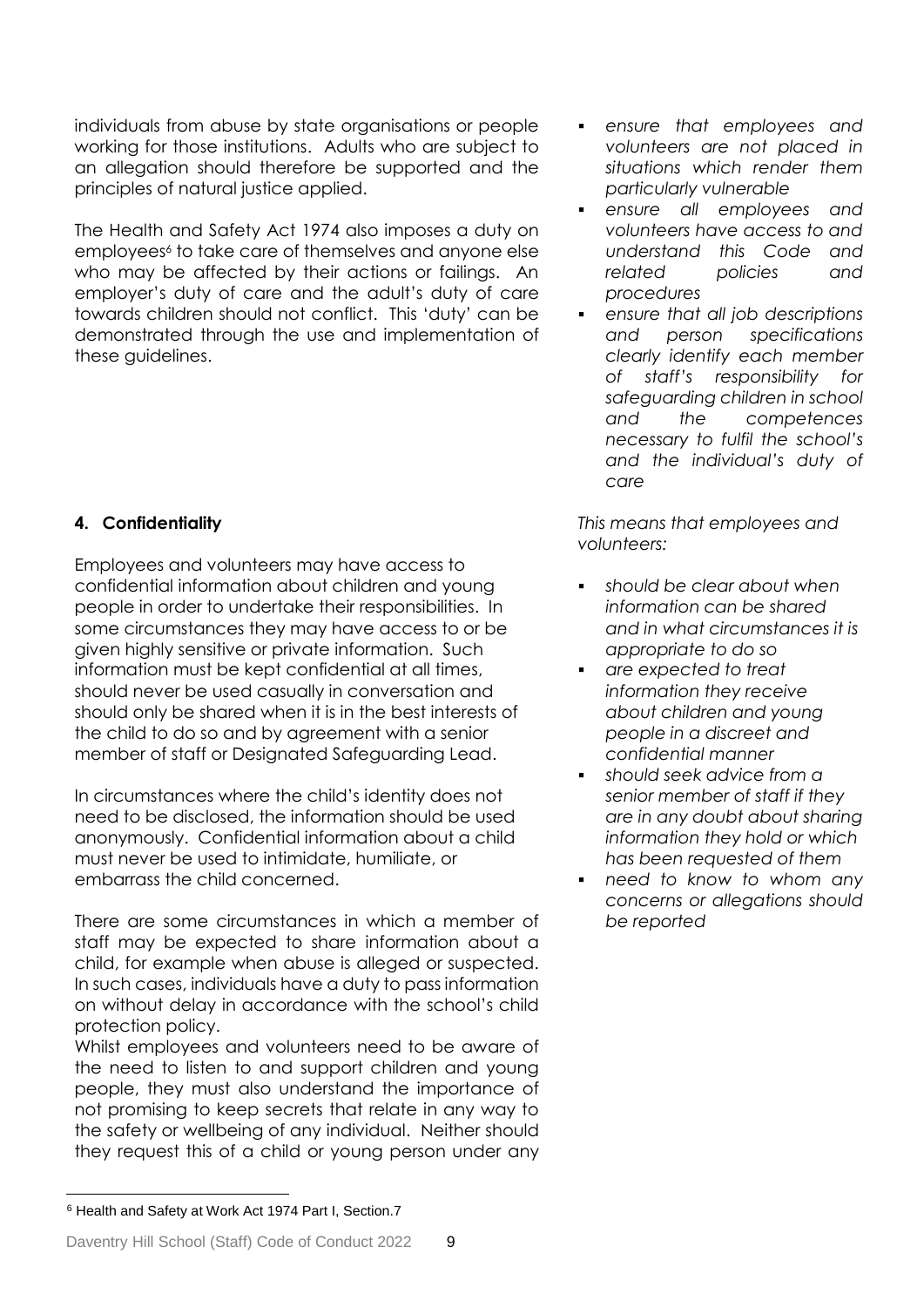circumstances.

If an employee or volunteer is in any doubt about whether to share information or keep it confidential, he or she should seek guidance from a senior member of staff or Designated Safeguarding Lead.

The storing and processing of personal information about children and young people is governed by the Data Protection Act 2018.

Additionally, concerns and allegations about adults should be treated as confidential and passed to the Headteacher (or the Chair of Trustees or DO if the concerns are about the Headteacher) without delay, or Deputy Headteacher in the Head's absence.

There are circumstances in which staff are obliged to release student data, e.g. parents seeking information about student progress or other colleagues in the school. Staff should be aware that, from time to time, information about employees' salaries is matched with other public sector information (tax office records, police) in terms of a legal obligation and in order to prevent fraudulent claims.

Everyone has the right to request access to data that is held about them and such requests should be made to the Headteacher.

## **5. Making a Professional Judgement**

This guidance cannot provide a complete checklist of what is or is not appropriate behaviour for employees and volunteers in all circumstances. There may be occasions and circumstances in which employees or volunteers have to make decisions or take action in the best interests of a student which could contravene this guidance or where no guidance exists.

Individual members of staff and volunteers are expected to make judgements about their behaviour in order to secure the best interests and welfare of the students in their charge. Such judgements, in those circumstances, should always be recorded and shared with a senior manager. In undertaking these actions, staff and volunteers will be seen to be acting reasonably.

Staff and volunteers should always consider whether their actions are warranted, proportionate and safe and applied equitably.

*This means that where no specific guidance exists employees and volunteers should:*

- *discuss the circumstances that informed their action, or their proposed action, with a senior manager*
- *report any actions which could be misinterpreted to their senior manager*
- *always discuss any misunderstanding, accidents or threats with a senior manager*
- *always record discussions and reasons why actions were taken.*
- *record any areas of disagreement about a course of action taken and if necessary referred to a higher authority*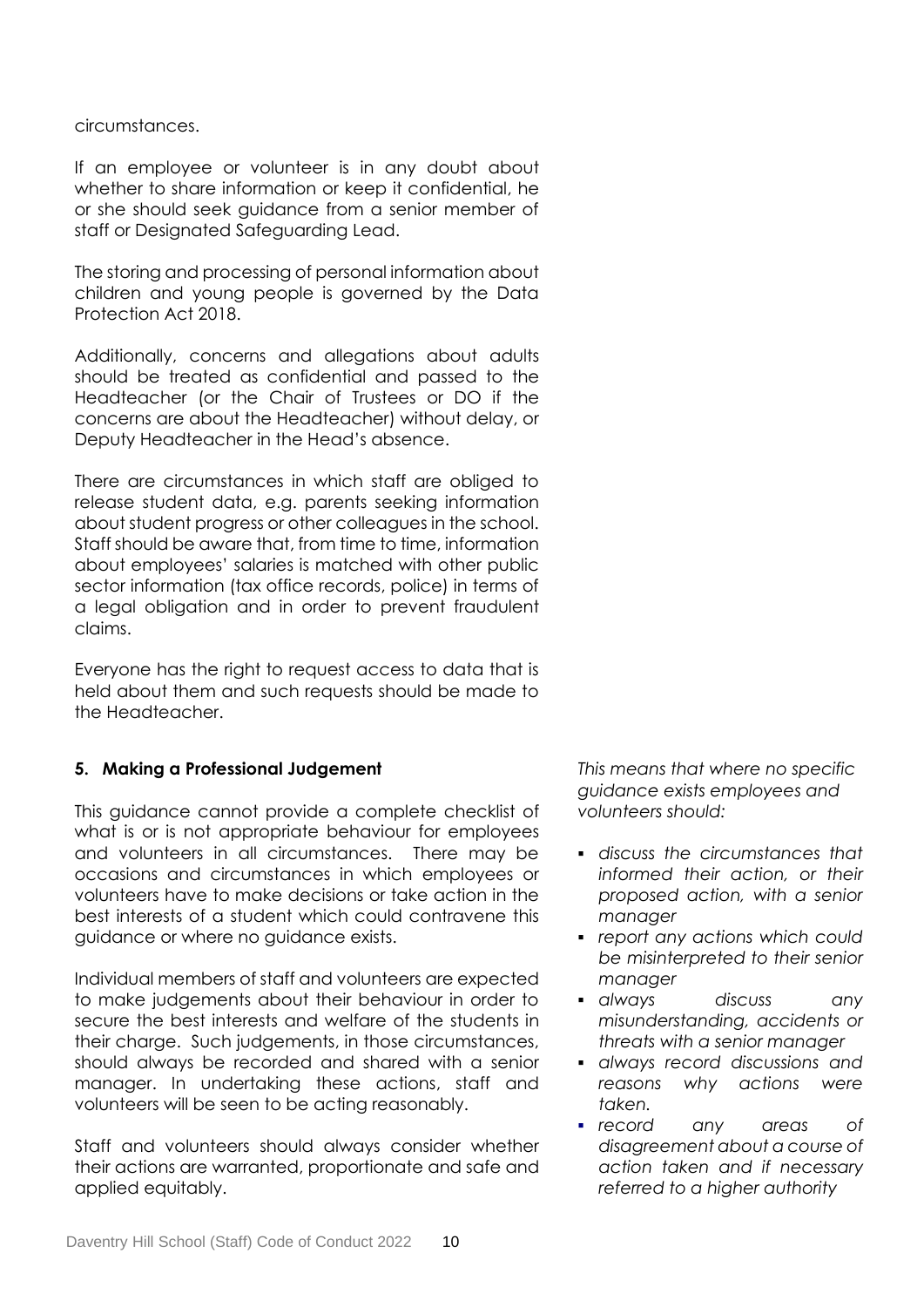## **6. Power and Positions of Trust**

As a result of their knowledge, position and/or the authority invested in their role, all adults working with children in school are in positions of trust in relation to those children. Broadly speaking, a relationship of trust can be described as one in which one party is in a position of power or influence over the other by virtue of their work or the nature of their activity. It is vital for all those in positions of trust to understand the power this can give them over those they teach, work with or provide services for and the responsibility they must exercise as a consequence of this relationship.<sup>7</sup>

A relationship between an adult and a child or young person cannot be a relationship between equals. There is potential for exploitation and harm of vulnerable young people. Employees and volunteers have a responsibility to ensure that an unequal balance of power is not used for personal advantage or gratification.

Employees and volunteers should always maintain appropriate professional boundaries and avoid behaviour which might be misinterpreted by others. They should report and record any incident with this potential.

Where a person aged 18 or over is in a specified position of trust<sup>8</sup> with a child under 18, it is an offence for that person to engage in sexual activity with or in the presence of that child, or to cause or incite that child to engage in or watch sexual activity.

## **7. Propriety and Behaviour**

All adults working with children and young people have a responsibility to maintain public confidence in their ability to safeguard the welfare and best interests of children and young people. It is therefore expected that employees and volunteers will adopt high standards of personal conduct in order to maintain the confidence and respect of the public in general and all those with whom they work.

This includes the way in which staff and volunteers speak to students. A positive, respectful and encouraging tone should be used at all times. Where it is necessary to challenge inappropriate behaviour or to get students' attention, it is reasonable for staff and volunteers to raise

*This means that employees and volunteers should not:*

- *use their position to gain access to information for their own or others' advantage*
- *use their position to intimidate, bully, humiliate, threaten, coerce or undermine students*
- *use their status and standing to form or promote relationships which are of a sexual nature or which may become so*

*This means that employees and volunteers should not:*

- *behave in a manner which would lead any reasonable person to question their suitability to work with children or act as a role model.*
- *make, or encourage others to make, unprofessional personal comments which scapegoat, demean or humiliate, or which might be interpreted as such*

*This means that employees and volunteers should:*

l <sup>7</sup> Caring for Young People and the Vulnerable. Guidance for Preventing Abuse of Trust Home Office <sup>8</sup> Sexual Offences Act 2003.Sect 16-19 re-enacts and amends offence of abuse of position of trust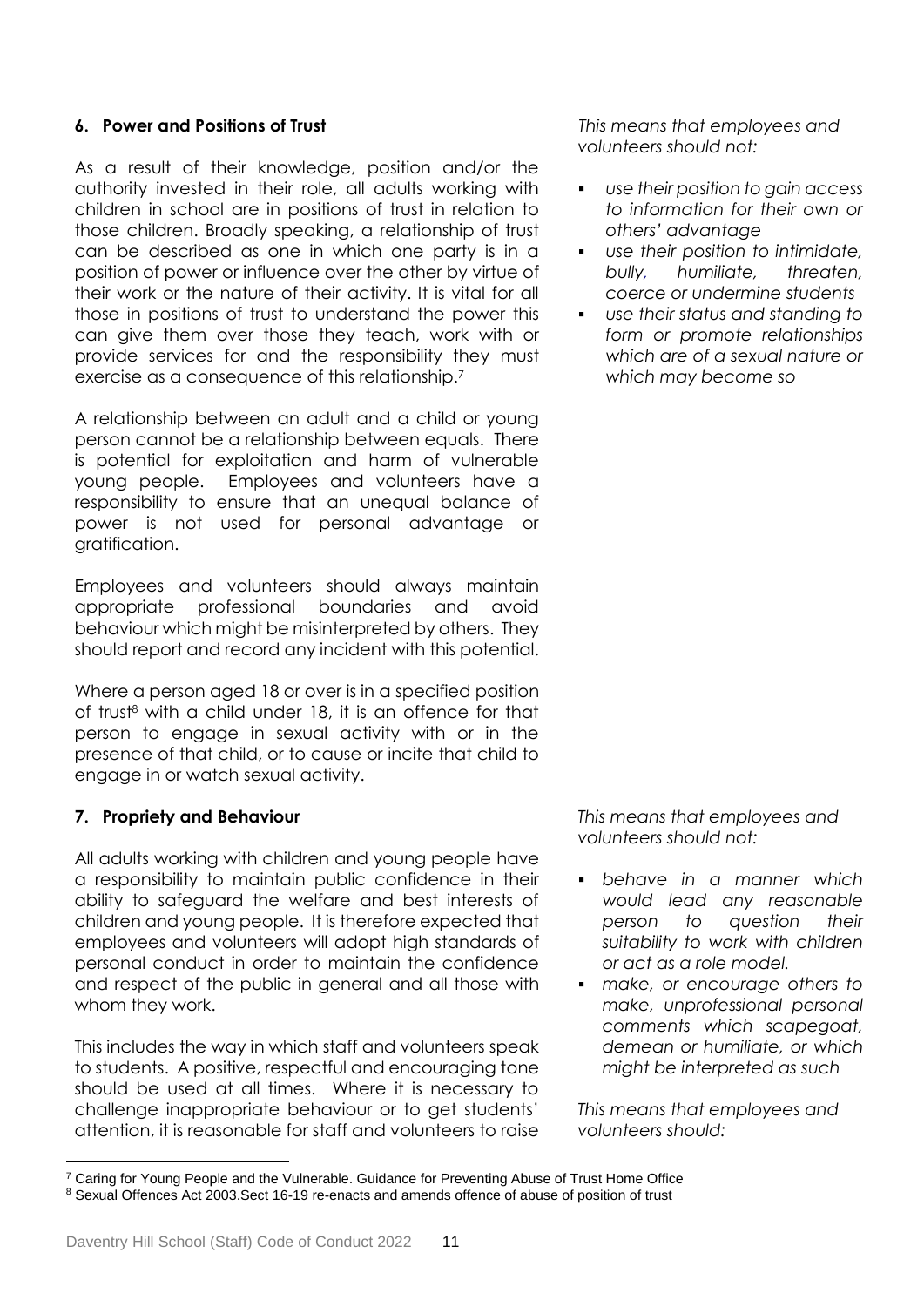their voices and/or use an authoritative tone. However, it is not appropriate for staff to shout at students habitually or speak to them disrespectfully. Admonishments should focus on behaviour rather than the student's personality or character and targets for desired behaviour should be described by the member of staff or volunteer.

Staff and volunteers should refer to students by name. Disrespectful nicknames, words and terms should be avoided. Staff and volunteers should exercise caution in referring to students by affectionate nicknames and more general terms of endearment or familiarity such as 'Dear, Love, Petal, Mate, Dude'.

Staff and volunteers should be aware that use of such terms might cause some students to feel confused and/or uncomfortable, could be construed as being part of a 'grooming' process and as such will give rise to concerns about their behaviour.

If members of staff or volunteers choose to speak to students using such informal language, they should ensure it is not reserved for particular individuals in order to avoid any allegations of favouritism or concern about grooming behaviour.

Staff and volunteers should be particularly careful not to refer to students using words that are specifically associated with grooming such as 'Sweetheart, Princess, Angel, Darling'.

There may be times when an employee or volunteer's behaviour or actions in their personal life come under scrutiny from local communities, the media or public authorities. This could be because their behaviour is considered to compromise their position in the school or indicates an unsuitability to work with children or young people. Misuse of drugs, alcohol or acts of violence would be examples of such behaviour.

Employees and volunteers should therefore understand and be aware that safe practice also involves using judgement and integrity about behaviours in places other than the work setting. That includes behaviours on social media websites and other online behaviours.

The behaviour of a member of staff or volunteer's partner or other family members may raise similar concerns and require careful consideration by the Headteacher as to whether there may be a potential risk to children and young people in school.

- *be aware that behaviour in their personal lives including online behaviours may impact upon their work with children and young people*
- *understand that the behaviour and actions of their partner (or other family members) may raise questions about their suitability to work with children and young people*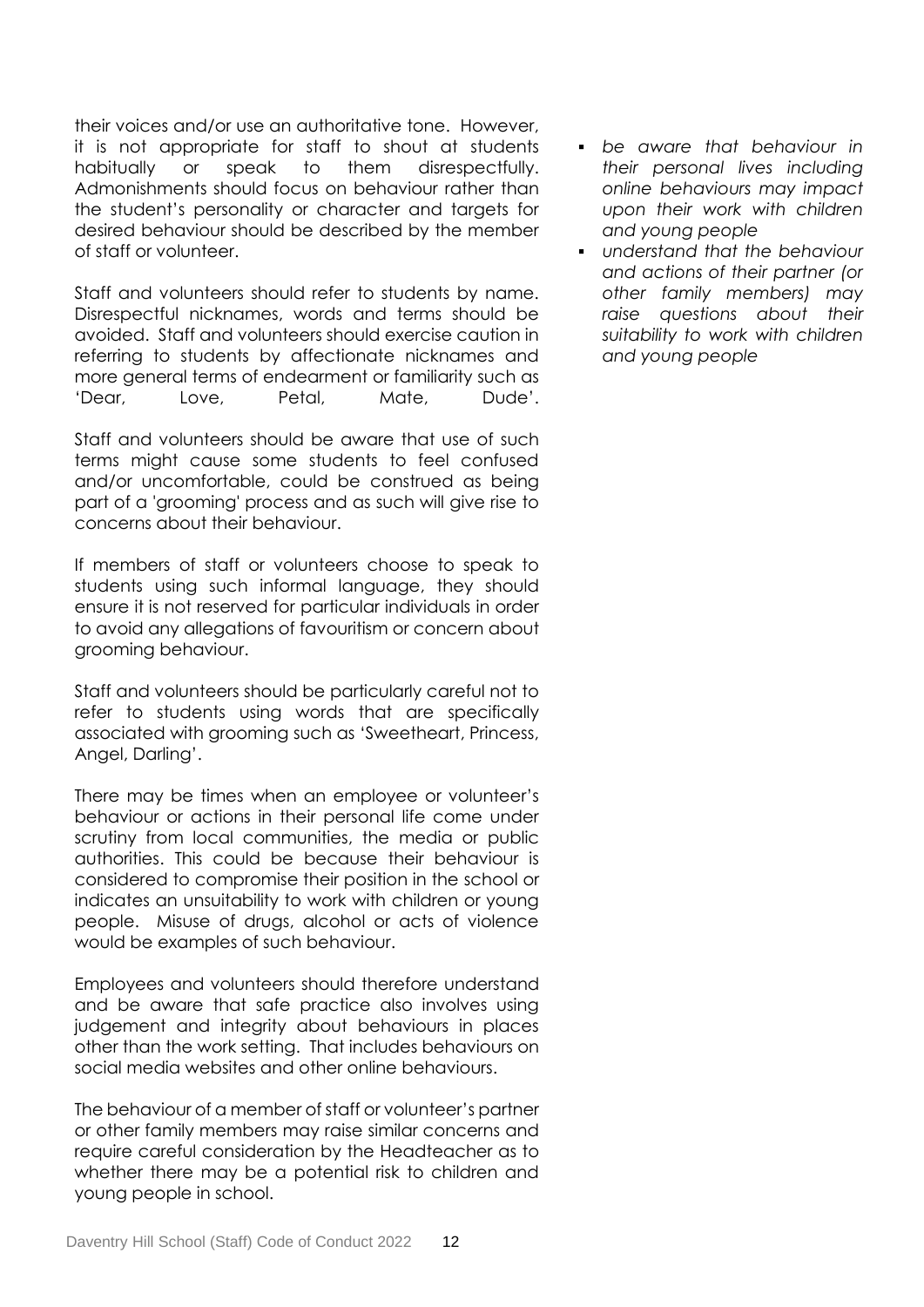#### **8. Dress and Appearance**

A person's dress and appearance are matters of personal choice and self-expression. However, employees and volunteers should dress in ways that are appropriate to their role and those may need to be different to how they dress when not at work.

Employees and volunteers should ensure they take care to ensure they are dressed appropriately for the tasks and the work they undertake.

Those who dress in a manner which could be considered as inappropriate could render themselves vulnerable to criticism or allegations. The school's dress code for employees and volunteers is as follows:

Professional, and appropriate to the role you are undertaking.

When working with students it may be necessary to implement people handling techniques and/or team teach behaviour intervention plans. In order to perform these techniques safely and effectively, thought must be given to staff clothing i.e. flat/low healed comfortable shoes (with secure strap) are advised as well as garments that should allow for unrestricted movements (e.g. tight skirts/trousers should be avoided). In addition, garments should not reveal too much flesh (e.g. shorts/short skirts, vests, etc.) that could increase the chance of injury.

Staff clothing should offer protection, for example the need to wear safe footwear with closed toes for protection; flip flops and sandals do not offer protection and can be a tripping hazard as such should not be worn. Similar situations apply with long flowing clothes.

It is also important to remember that dress should be appropriate for the children you are working with and in the context of a **professional environment**, i.e. low cut tops/ strappy vest tops and short skirts/ shorts/denim cut offs/jeans, however tailored shorts are acceptable.

Ask yourself the question – if you were meeting the teacher of your child, how would you expect them to dress?

In addition: No jeans unless off-site (expected to change when back in school).

*This means that employees and volunteers should wear clothing which:*

- *is appropriate to their role*
- *is not likely to be viewed as offensive, revealing, or sexually provocative*
- *does not distract, cause embarrassment or give rise to misunderstanding*
- *is absent of any political or otherwise contentious slogans*
- *is not considered to be discriminatory*
- *is culturally sensitive*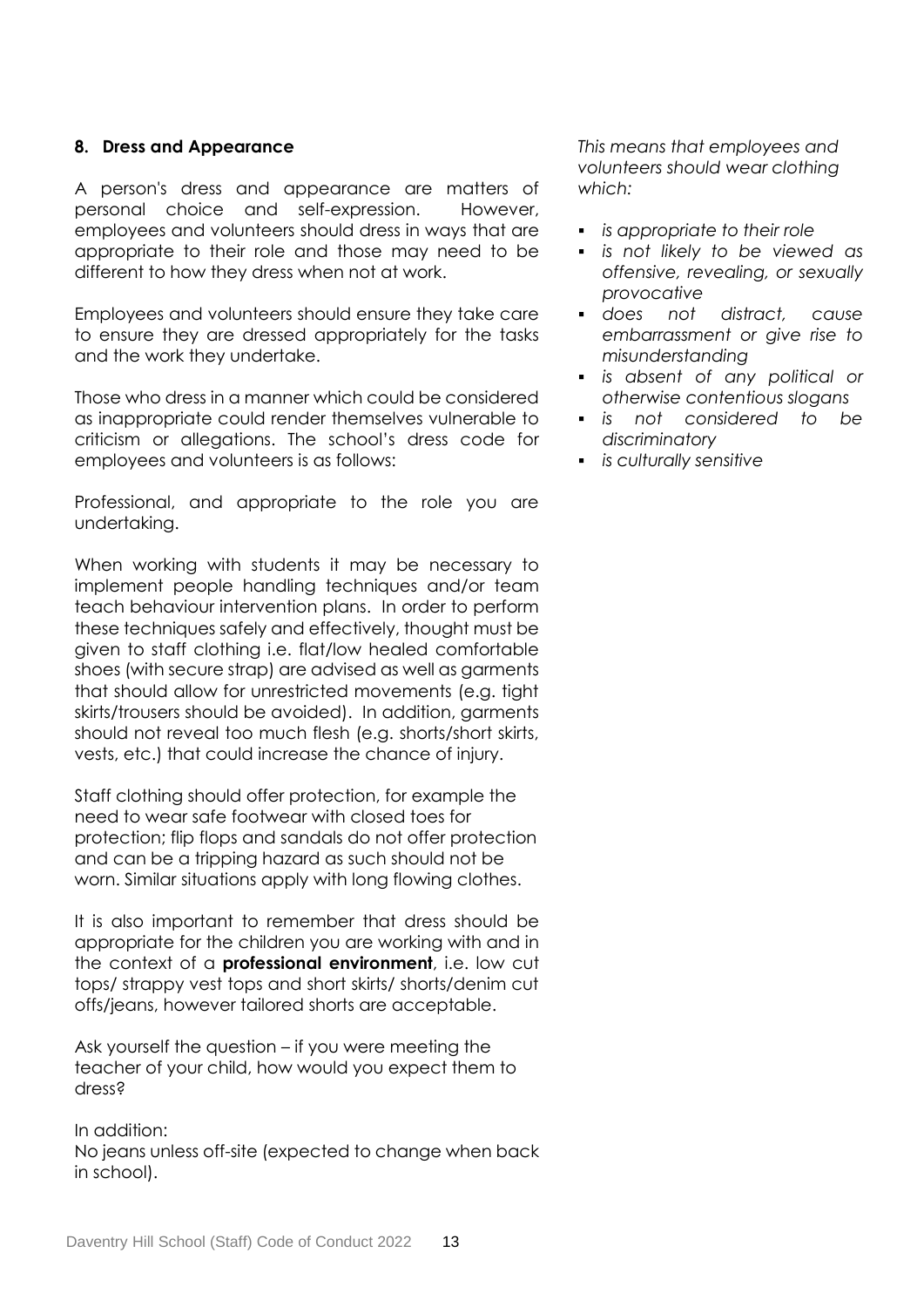Staff should dress appropriately to meet with school expectations. It is a requirement that staff have a neat and conventional appearance at work - promoting a positive and professional image - casual but smart.

- Staff should ensure they are dressed decently: clothing should not be offensive, revealing or sexually provocative (e.g. no intentional showing of underwear garments).
- Staff should be dressed with regard to health and safety considerations for themselves, students and other staff.
- Staff should be dressed appropriately for the duties they perform and for the area in which they work.

The school recognises the diversity of cultures, religions and disabilities and will take a sensitive approach when this affects dress requirements.

Headgear worn for religious purposes is permitted.

Some exceptions may be made for medical reasons at the discretion of the Headteacher.

| <b>What is acceptable</b>                                                                                                                                                                                                                                                                                                                                                                                                                                                                                                                                                                                                                                              | <b>What is not acceptable</b>                                                                                                                                                                                                                                                                                                                                                                                                                                                                                                                                                                                                                                                                                    |  |
|------------------------------------------------------------------------------------------------------------------------------------------------------------------------------------------------------------------------------------------------------------------------------------------------------------------------------------------------------------------------------------------------------------------------------------------------------------------------------------------------------------------------------------------------------------------------------------------------------------------------------------------------------------------------|------------------------------------------------------------------------------------------------------------------------------------------------------------------------------------------------------------------------------------------------------------------------------------------------------------------------------------------------------------------------------------------------------------------------------------------------------------------------------------------------------------------------------------------------------------------------------------------------------------------------------------------------------------------------------------------------------------------|--|
| Smart trousers or chinos<br>Smart skirts (knee length/just above<br>the knee)<br>Smart dresses (of a reasonable length)<br>Smart tailored shorts (knee length/just<br>above the knee)<br>Blouses/shirts<br>T-shirts without collars (no slogans)<br>$\bullet$<br>Sleeveless tops<br>$\bullet$<br>Smart tunics (worn with smart<br>$\bullet$<br>trousers/leggings)<br>Smart jumpers/cardigans<br>Suit jackets<br>$\bullet$<br>Tie/smart scarf* (non-woollen)<br>$\bullet$<br>Collared T-shirts/polo shirts<br>$\bullet$<br>Tights<br>$\bullet$<br>Smart shoes/boots<br>$\bullet$<br>Trainers/sneakers<br>$\bullet$<br>Smart sandals* (not strappy or open)<br>$\bullet$ | Any type of denim**<br>Leggings (worn with short tops)<br>Tops that are: low cut, strappy,<br>strapless, backless, or cut away or vest<br>tops.<br>Hoodies/sports jackets**<br>$\bullet$<br>Tracksuit bottoms**<br>$\bullet$<br>Flip flops, stilettos**, and shoes without<br>$\bullet$<br>a back such as mules.<br>Fashion boots*** (e.g. Uggs,<br>$\bullet$<br>buckled/biker, studded etc)<br>Hats (worn within the school building)<br>$\bullet$<br>Sunglasses (worn within the school<br>building or on head or<br>attached/clipped to clothing)<br><b>Clothes which restrict movement</b><br>during physical supportive<br>manoeuvres.<br>Clothing which prevents a task being<br>carried out with dignity. |  |

\*worn at individuals own risk

\*\*special events at school and subject to the Headteacher's discretion/approval (eg careers event)

\*\*\*items acceptable for non-uniform days in addition to those within regular acceptable clothing

Please note that sleeveless tops are acceptable as long as the principles of the dress code are adhered to.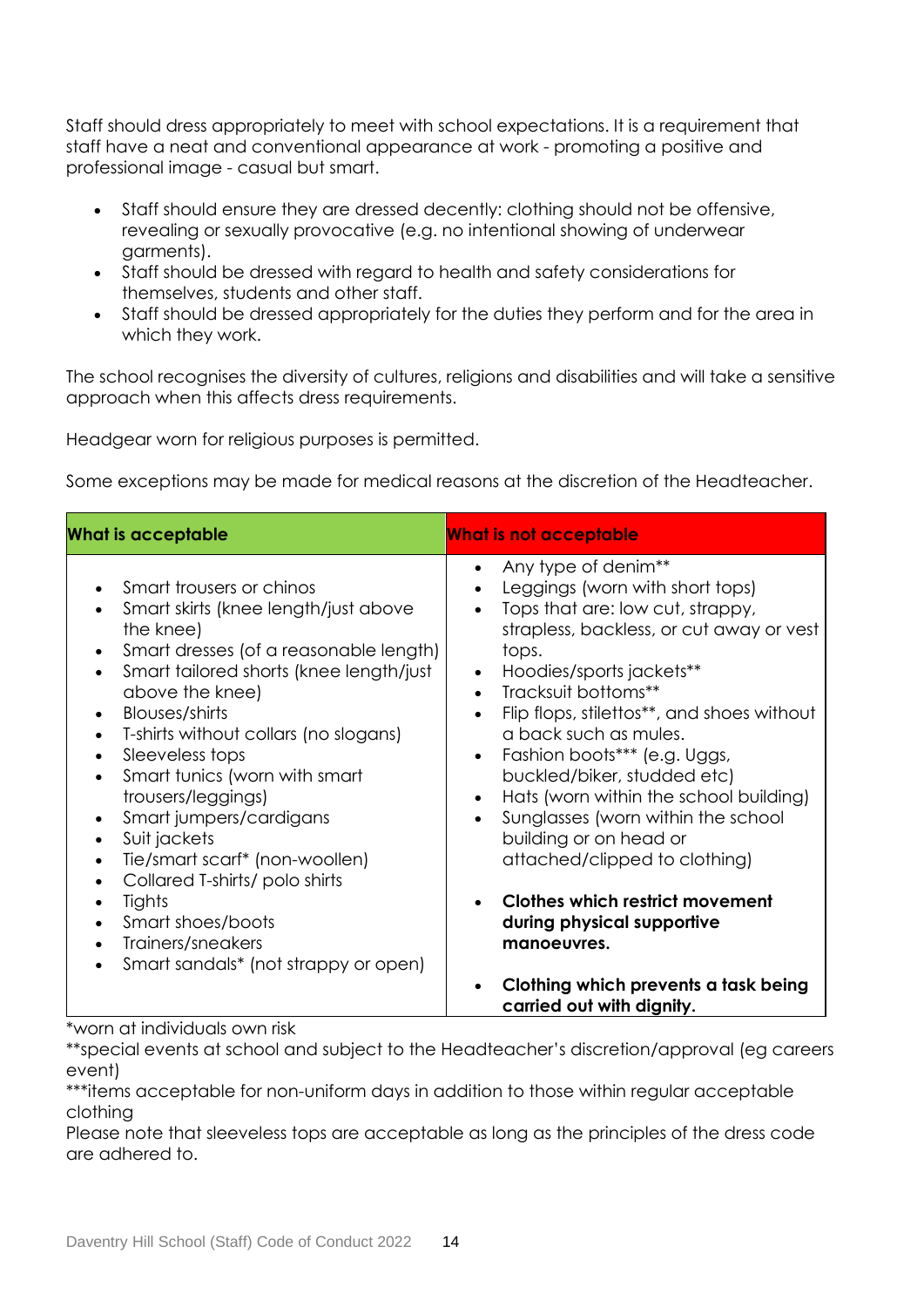## **Staff participating in PE lessons:**

In addition to what is acceptable across the working week the following may be worn on days when undertaking work as part of a PE lesson

- Trainers/sneakers
- Track suit bottoms, sports shorts, polo shirt or sports t-shirt, sports jacket, hooded sweatshirt.

Supporting staff will be expected to dress in an appropriate manner to support the delivery of PE. This may involve modelling techniques, physical 1:1 support or taking part in games/activities.

## **Jewellery**

All jewellery is worn at the individuals own risk and care MUST be taken to ensure no jewellery can injure a student unintentionally – staff members are individually responsible for self-risk assessment to judge if jewellery items are appropriately worn.

## **Hair**

Individuals with longer hair must make their own risk assessment in relation to when they wear their hair down and when they need to tie it up.

Individual dynamic risk assessments must be made when wearing items of clothing/jewellery that could get caught in equipment or machinery such as a laminator.

## **Tattoos**

Where tattoos are offensive they must be covered.

#### **Uniforms**

If you are provided with a uniform, overalls or a tabard these must be worn whilst carrying out duties.

## **Scope**

This applies to all staff groups, including supply/agency staff, governors, volunteers and students on placement.

#### **Monitoring**

- The School expects staff to take personal responsibility for dressing appropriately and therefore anticipates that intervention will be required only rarely.
- Where choice of attire falls outside the dress code, the member of staff will be advised of this on an informal basis by their direct line manager.
- Where clothing is very unsuitable (particularly if it is excessively revealing) the member of staff may be required to return home to change.
- Any concerns an employee may have about the dress code should be raised, initially, with their direct line manager.
- Repeated infringements of the dress code, despite the provision of informal management advice, will be dealt with as a disciplinary matter in accordance with the School's disciplinary procedure.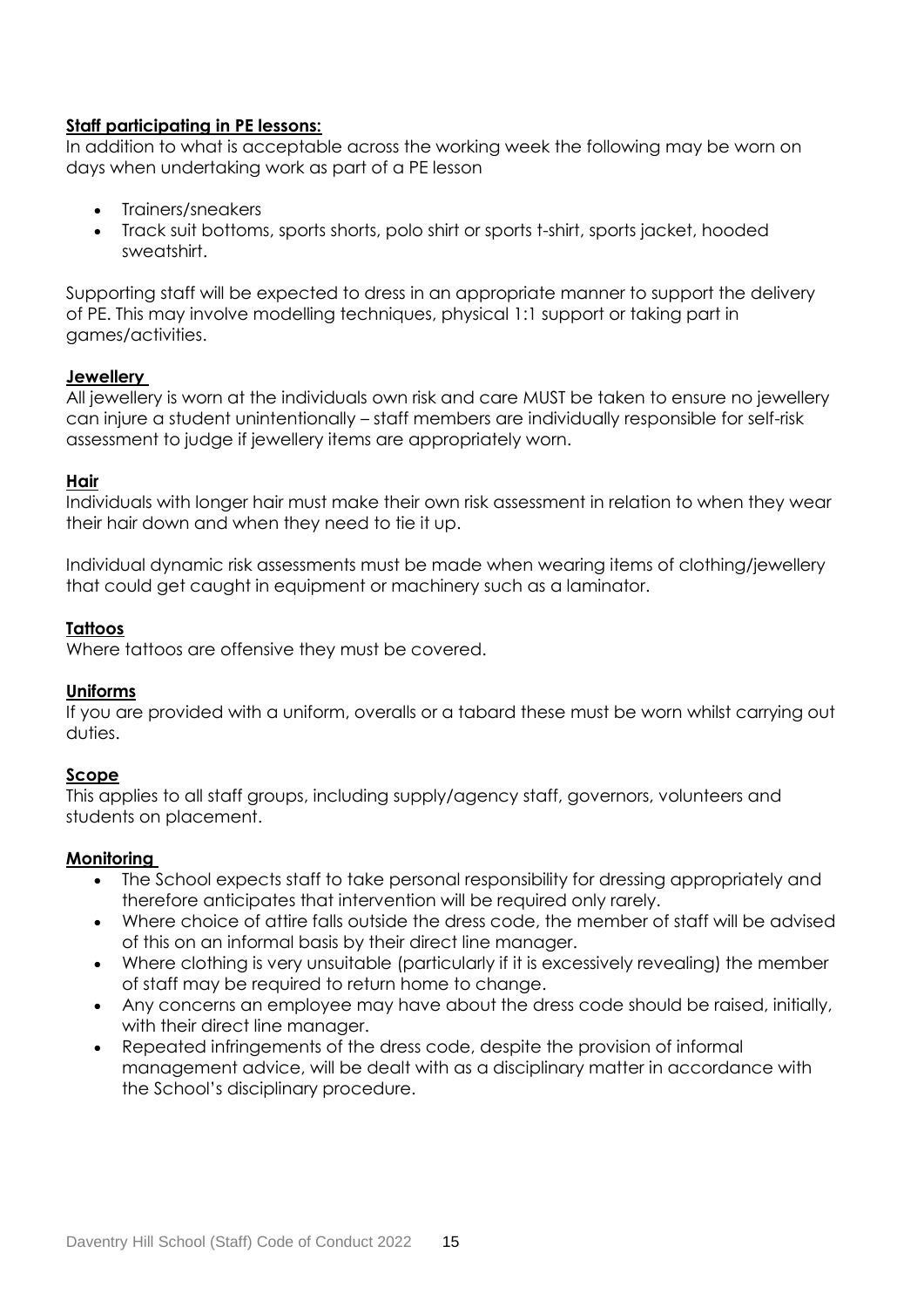## **9. The Use of Personal Living Space**

No child or young person should be in or invited into the home<sup>9</sup> of an employee or volunteer unless the reason for that has been firmly established and agreed with parents/ carers and the Headteacher.

The school does not expect or require that employees or volunteers use their home or private living space for work with children.

Under no circumstances should students assist with chores or tasks in the home of an employee or volunteer. Neither should they be asked to do so by friends or family of any employee or volunteer.

## **10. Gifts, Rewards and Favouritism**

The giving of gifts or rewards to students should be part of an agreed policy for promoting and rewarding positive behaviour and/or recognising particular achievements. In some situations, the giving of gifts as rewards may be accepted practice for a group of children, whilst in other situations the giving of a gift to an individual child or young person will be part of an agreed plan, which is recorded and discussed with a senior manager and parents/carers.

It is acknowledged that there are specific occasions, such as when a student suffers a serious illness or accident,

when staff or volunteers may wish to give a child or young person a gift. This is only acceptable practice where, in line with the agreed policy, the adult has first discussed the giving of the gift and the reason for it with a senior manager and/or parent or carer and the action is recorded.

Gifts should be given openly and not be based on favouritism. However, staff and volunteers need to be aware that the giving of gifts can be misinterpreted by others as a gesture either to bribe or groom $10$  a young person. It is therefore recommended that when gifts are given in specific circumstances, they should be given by the whole staff group or by groups of staff (e.g. a

*This means that employees and volunteers should:*

- *be vigilant in maintaining their privacy and mindful of the need to avoid placing themselves in vulnerable situations*
- *challenge any request for their accommodation to be used as an additional resource for the school/academy*
- *be mindful of the need to maintain professional boundaries*
- *refrain from asking students to undertake personal jobs or errands*

*This means that employees and volunteers should:* 

- *be aware of the school's policy on the giving and receiving of gifts*
- *ensure that gifts received or given in situations which may be misconstrued are declared*
- *generally, only give gifts to an individual child as part of an agreed reward system*
- *where giving gifts other than as above, ensure that these are of insignificant value*
- *ensure that all selection processes which concern children and young people are fair and that wherever practicable these are undertaken and agreed by more than one member of staff*

l

<sup>&</sup>lt;sup>9</sup> This includes any home or domestic settings used or frequented by the adult  $10$  grooming' – the act of gaining the trust of a child so that sexual abuse can take place.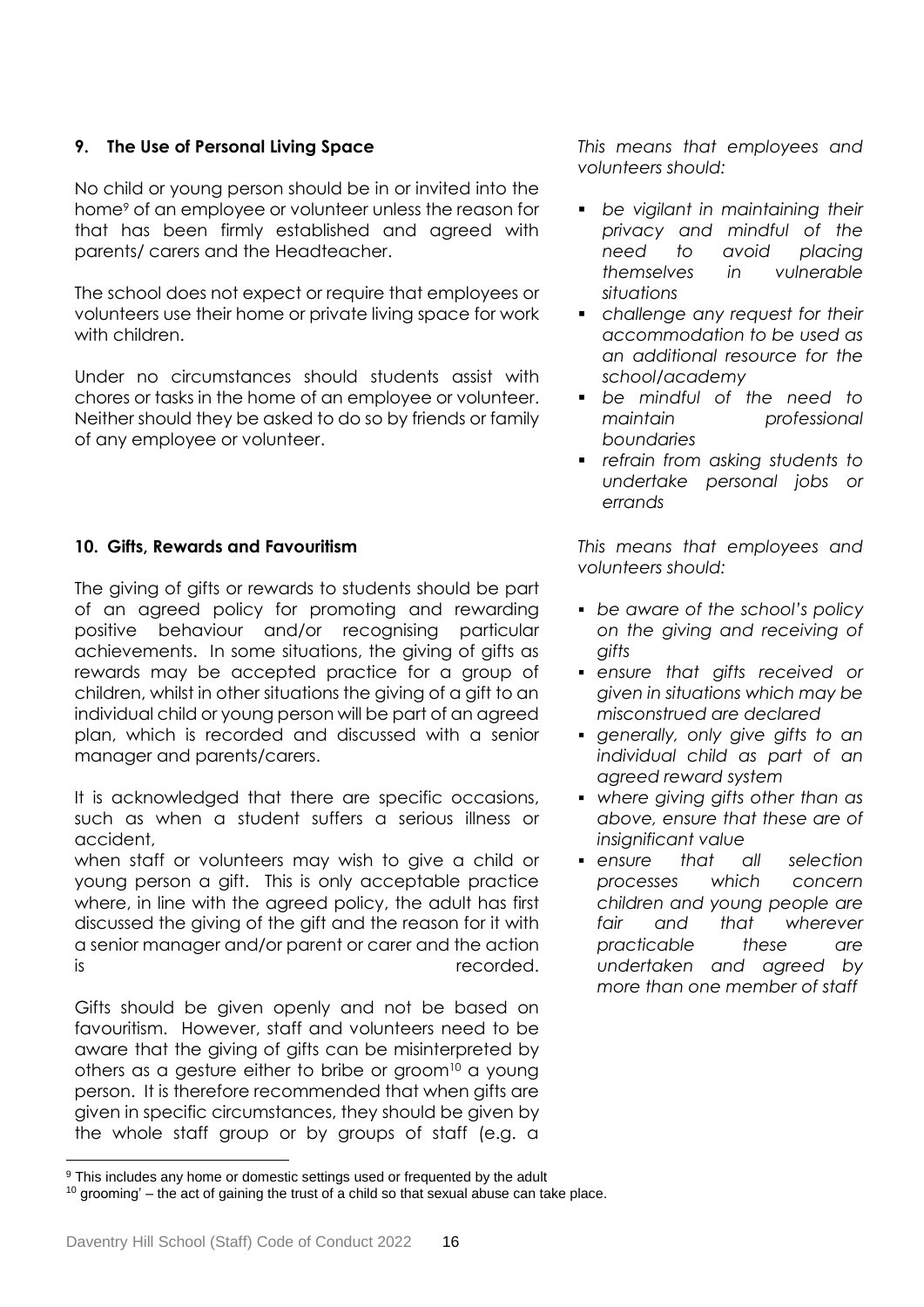vocational department) or on behalf of the whole school.

Staff and volunteers should exercise care when selecting children and/or young people for specific activities or privileges to avoid perceptions of favouritism or unfairness. Methods and criteria for selection should always be transparent and subject to scrutiny.

Care should also be taken to ensure that staff and volunteers do not accept any gift that might be construed as a bribe by others, or lead the giver to expect preferential treatment.

There are occasions when children, young people or parents may wish to pass small tokens of appreciation to staff and volunteers, e.g. as a thank you or to mark a special achievement or occasion, and this is acceptable. However, it is unacceptable for staff or volunteers to receive gifts on a regular basis or that are of any significant value.

See 38.3-38.5 for declaration of gifts.

## **11.Infatuations**

Occasionally, a child or young person may develop an infatuation with an adult who works with them. Staff and volunteers should deal with these situations sensitively and appropriately to maintain the dignity and safety of all concerned. However, they should remain aware that such infatuations carry a high risk of words or actions being misinterpreted and should therefore make every effort with reference to this Code to ensure that their own behaviour is above reproach.

Any member of staff or volunteer who becomes aware that a student is developing an infatuation, should discuss this at the earliest opportunity with a senior manager so appropriate action can be taken to avoid any hurt, distress or embarrassment. Senior managers will make a judgement about whether it is necessary and appropriate to discuss the issue with the student's parents/carers.

## **12. Communication with Children and Young People**  *(including the Use of Technology)*

Staff and volunteers should be circumspect in their communications with students so as to avoid any possible misinterpretation of their motives or any behaviour which could be construed as grooming.They *This means that employees and volunteers should:*

 *report and record any incidents or indications (verbal, written or physical) that suggest a student may have developed an infatuation with a member of staff or volunteer*

 *always acknowledge and maintain professional boundaries*

*This means that the school will:*

- *have in place an up to date Acceptable Use Policy (AUP)*
- *continually review the school's E-Safety Policy and practice in the light of new and emerging*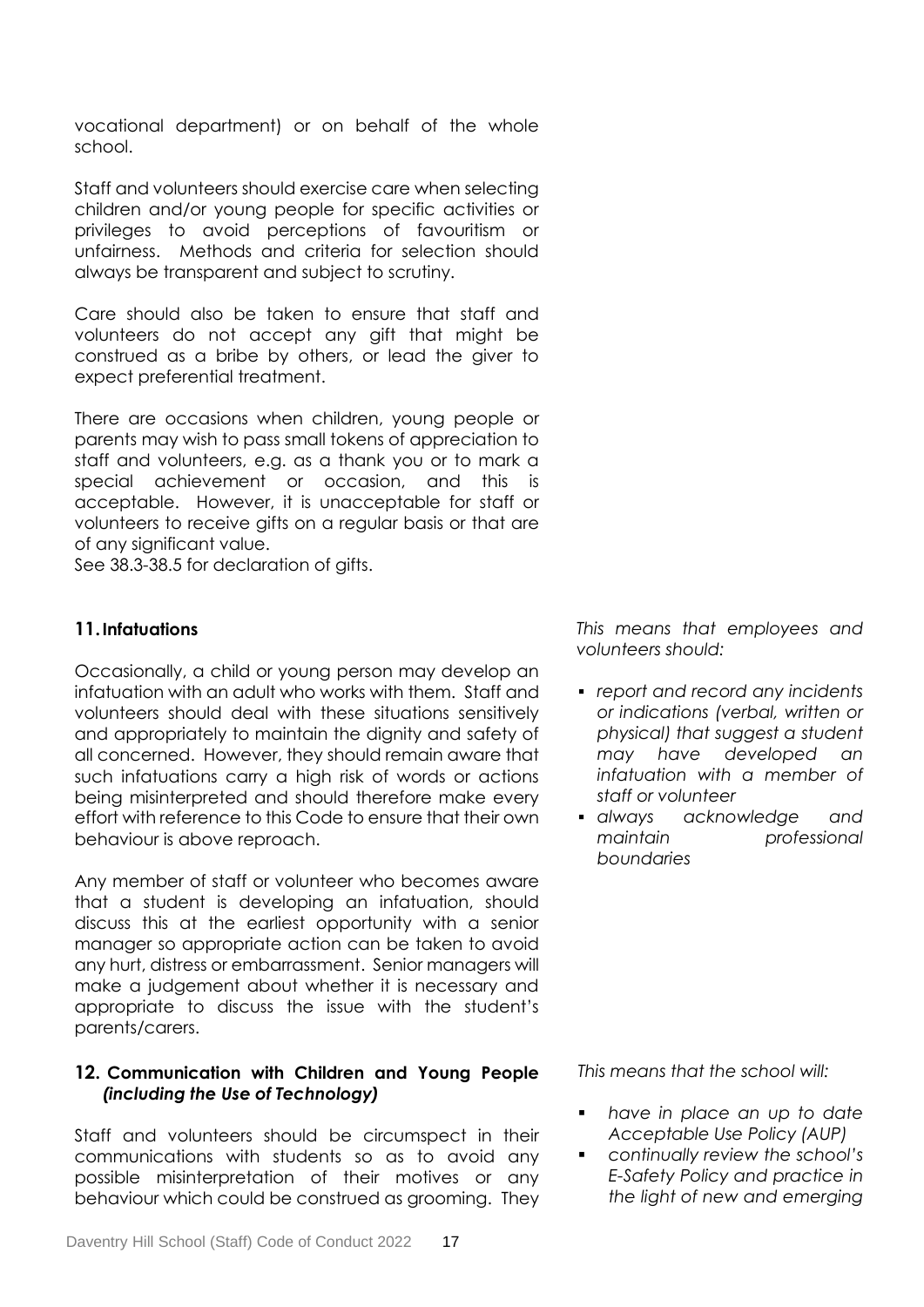should therefore ensure that all communications with students are transparent, open to scrutiny and compliant with school policies.

Communication between staff/volunteers and students, by whatever method, should take place within clear and explicit professional boundaries. This includes the wider use of technology such as mobile telephones, text messaging, social networking, e-mail, instant messaging, web-cams, websites and blogs.

Staff/volunteers who communicate with students using email, telephone, text or social networking should only do so for professional purposes and by use of school accounts and school owned ICT equipment. Email should only be sent to the student's school email address.

Staff and volunteers should not request any personal information from students and should not respond to any requests from or share any personal information with students other than that which might be appropriate as part of their professional role. They should not seek contact with or respond to requests for contact from students via personal telephone, text, e-mail or social networking accounts and should not therefore give their personal contact details to students including e-mail, social networking, home or mobile telephone numbers.

Any exception for any reason must be agreed in writing both by senior management and parents/carers.

E-mail, text or social networking communications between a member of staff or volunteer and a student outside this Code and agreed protocols may lead to disciplinary and/or criminal investigations.

School e-mail and social networking accounts should only be used in accordance with the school's policy.

*technologies*

 *have a Communication Policy which specifies acceptable and permissible modes of communication between staff/volunteers and students*

*This means that employees and volunteers should:*

- *ensure that privacy settings are set at maximum on any social networking sites they use and that students and their parents/carers are never able to view the content or listed as approved contacts*
- *never use or access social networking sites of students or their parents/carers.*
- *not give their personal contact details to students*
- *only use equipment, e.g. mobile phones, provided by the school to communicate with children and their parents/carers, making sure that parents/carers have given permission for this form of communication to be used*
- *only make contact with children for professional reasons and in accordance with this Code and other school policies*
- *recognise that text messaging should only be used as part of an agreed protocol and when other forms of communication are not possible; and recognise that text messaging is rarely an appropriate response to a child in a crisis situation or at risk of harm*
- *not use internet or web-based communication channels to send personal messages to a child/young person*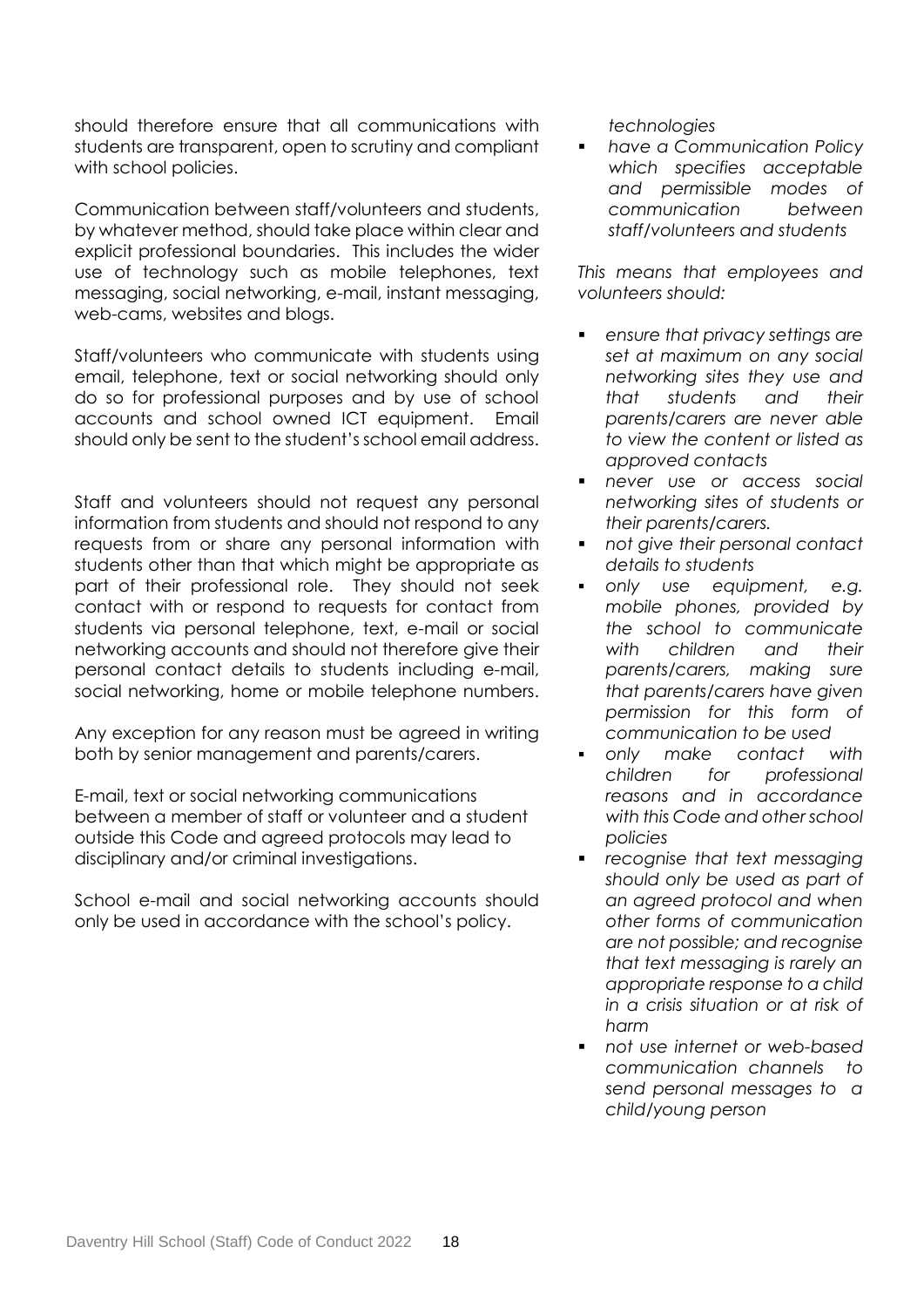## **13. Private use of Social Networking, Personal Websites and Blogs by Staff and Volunteers while on School Premises or on Official Duty**

School employees and volunteers must only access social networking websites for personal use (i.e. non-job related use) during work time in accordance with the school's policy.

Access to some journals, blogs and social networking sites is permitted during work time for the purposes of undertaking job related duties only. School employees must act in the best interests of the school and not disclose personal data or information about any individual including students, members of staff, students, parents and professionals from external organisations. This includes images. Access may be withdrawn and disciplinary action taken if there is a breach of confidentiality or defamatory remarks are made about the school, students, staff, parents or professionals from external organisations.

Employees who wish to set up personal web forums, weblogs or 'blogs' must do so outside of work and not use school equipment for the purpose.

The school respects employees' and volunteers' rights to a private life. However, it must also ensure that confidentiality and its reputation are protected. Employees using social networking websites, web forums, weblogs or 'blogs' in their private life;

- must not use the academy trust's or schools' name in setting up a group on social media without the prior permission of the Headteacher.
- must refrain from identifying themselves as working for the school in a way which has, or may have, the effect of bringing the school into disrepute.
- must not identify other school employees, children or young people.
- must not make any defamatory remarks about the school, students, staff or volunteers, parents/carers, associated professionals or contractors or conduct themselves in way that is detrimental to the school.
- disclose personal data or information about the school, students, staff or volunteers, parents/carers, associated professionals or contractors that could breach the Data Protection Act 2018, for example, posting photographs or images of students or colleagues.

*This means that staff and volunteers should:*

*This means that staff and volunteers will:*

 *act in accordance with the school's Social Media and Internet Usage Policy.*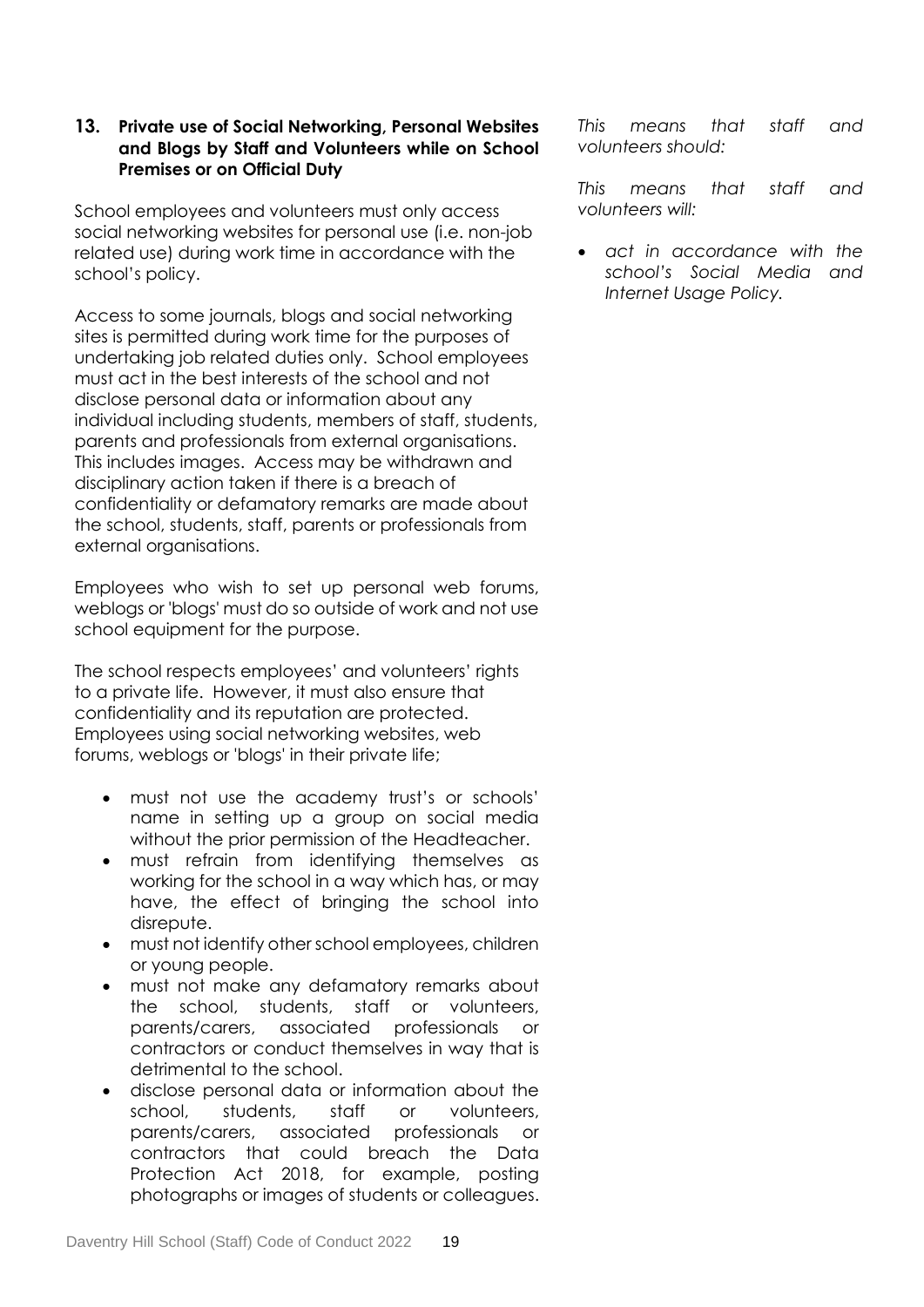must not allow students or their parents/carers to access their personal social networking accounts and where they are contacted by a student or parent/carer, bring it to the attention of the Headteacher.

## **14.Social Contact**

Members of staff and volunteers should not establish or seek to establish social contact with students or their families for the purpose of securing a friendship or to pursue or strengthen a relationship.

There will be situations and occasions when there are social contacts between students and/or their parents/carers and staff, such as when a parent and teacher are part of the same family/personal network or social/recreational circle. Those circumstances will usually be easily recognised, openly acknowledged and should be explicitly declared in writing by staff/volunteers to the Headteacher. Care should always be taken to maintain appropriate personal and professional boundaries.

If a student or parent seeks to establish social contact, or if this occurs coincidentally, the member of staff or volunteer should exercise her/his professional judgement in making a response but should always discuss the situation with their manager and, if advised to do so by their manager, with the parent of the child or young person.

Staff and volunteers should be aware that social contact in certain situations can be misconstrued as grooming.

It is recognised that some members of staff may support a parent who may be in particular difficulty, for instance when initiating an Early Help Assessment through the EHA process or supporting a parent who experiences difficulties in managing their child's behaviour or a personal crisis such as bereavement, domestic abuse or a relationship breakdown.

Care needs to be exercised in those situations where the parent comes to depend upon the member of staff for support outside their professional role. This situation should be discussed with senior management and where necessary referrals made to the appropriate support agency.

*This means that staff and volunteers should:*

- *have no secret social contact with children and young people or their parents*
- *consider the appropriateness of the social contact according to their role and nature of their work*
- *always approve any planned social contact with children or parents with senior colleagues,*
- *advise senior management of any social contact they have with a child or a parent with whom they work, which may give rise to concern*
- *report and record any situation, which may place a child at risk or which may compromise the organisation or their own professional standing*
- *be aware that the sending of personal communications such as birthday or faith cards should always be recorded and/or discussed with their line manager.*
- *understand that some communications may be called into question and need to be justified.*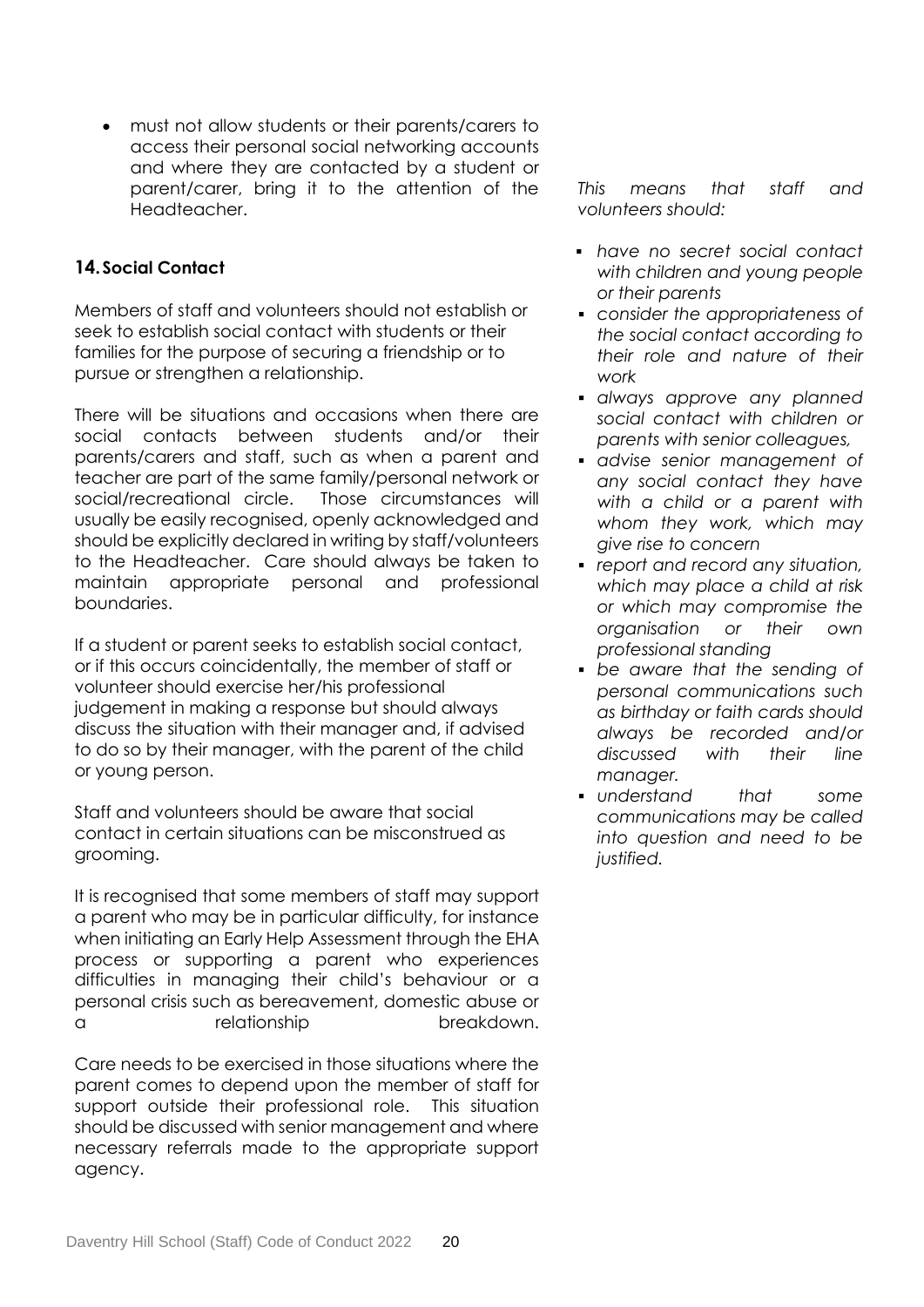## **15.Sexual Contact**

All members of staff and volunteers should clearly understand the need to maintain appropriate boundaries in their contacts with children and young people. Intimate or sexual relationships between children/young people and the adults who work with them will be regarded as a grave breach of trust. Allowing or encouraging a relationship to develop in a way which might lead to a sexual relationship is also unacceptable.

Any sexual activity between a member of staff or volunteer with a child or young person under the age of 16 will be regarded as a criminal offence. Any sexual activity between a member of staff or volunteer with a student irrespective of the latter's age will always be a matter for disciplinary action and – if the student is 16 or 17 years old – may be regarded as a criminal offence.

Children and young people are protected by specific legal provisions regardless of whether the child or young person consents or not. The sexual activity referred to does not just involve physical contact including penetrative and non-penetrative acts. It may also include non-contact activities, such as causing children to engage in or watch sexual activity or the production of pornographic material. '*Working Together to Safeguard Children*' , defines *s*exual abuse as "forcing or enticing a child or young person to take part in sexual activities, whether or not the child is aware of what is happening".

There are occasions when adults embark on a course of behaviour known as 'grooming' where the sole purpose is to gain the trust of a child, and manipulate that relationship so sexual abuse can take place. Staff and volunteers should be aware that consistently conferring inappropriate special attention and favour upon a student might be construed as being part of a 'grooming' process and as such will give rise to concerns about their behaviour.

## **16. Physical Contact**

There are occasions when it is entirely appropriate for staff and volunteers to have some physical contact with students with whom they are working. However, it is crucial that adults should only touch children in ways which are necessary and appropriate to their professional or agreed role and responsibilities.

*This means that members of staff and volunteers should not:*

- *have sexual relationships with children and young people*
- *have any form of communication with a child or young person which could be interpreted as sexually suggestive or provocative i.e. verbal comments, letters, notes, electronic mail, phone calls, texts, physical contact*
- *make sexual remarks to, or about, a child/young person*
- *discuss their own sexual relationships with or in the presence of children or young people*

*This means that staff and volunteers should:*

- *ensure that their relationships with children and young people clearly take place within the boundaries of a respectful professional relationship*
- *take care that their language or conduct does not give rise to comment or speculation. Attitudes, demeanour and language all require care and thought, particularly when members of staff are dealing with adolescent boys and girls.*

*This means that staff and volunteers should:*

- *be aware that even well intentioned physical contact may be misconstrued by the child, an observer or by anyone to whom this action is described*
- *never touch a child in a way*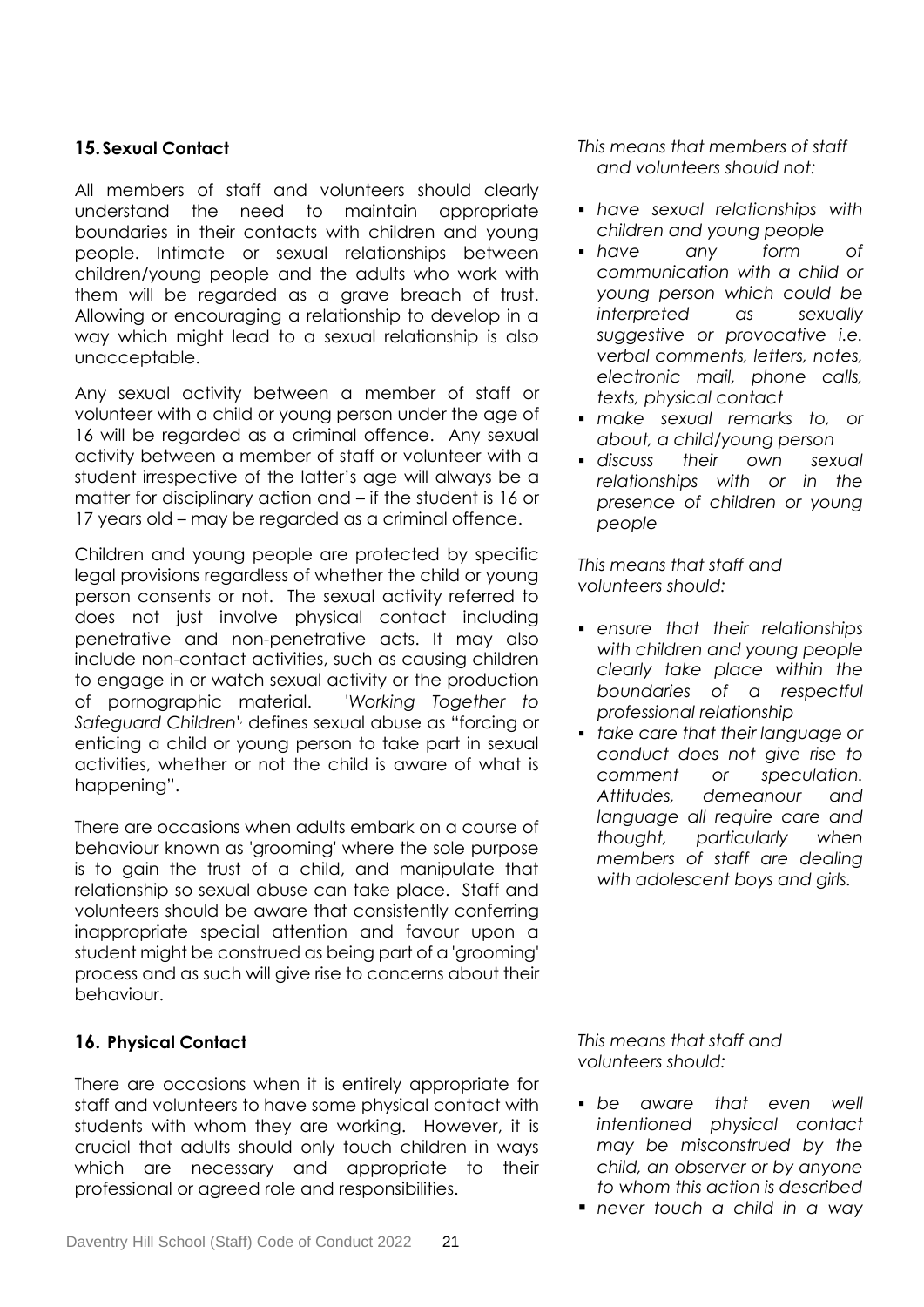Not all children and young people feel comfortable about physical contact and staff and volunteers should not make the assumption that it is acceptable practice to use touch as a means of communication. Permission should be sought from a student before physical contact is made. Where the student is very young, there should be a discussion with the parent or carer about what physical contact is acceptable and/or necessary.

When physical contact is made with a student, this should be in response to their needs at the time, of limited duration and appropriate to their age, stage of development, gender, ethnicity and background. It is not possible to be specific about the appropriateness of each physical contact, since an action that is appropriate with one child in one set of circumstances may be inappropriate in another, or with a different child. Nevertheless, staff and volunteers should use their professional judgement at all times, observe and take note of the student's reaction or feelings and – so far as is possible - use a level of contact and/or form of communication which is acceptable to the student for the minimum time necessary.

Physical contact which occurs regularly with an individual student is likely to raise questions unless there is explicit agreement on the need for, and nature of, that contact. This would then be part of a formally agreed and written plan or within the parameters of established, agreed and legal professional protocols on physical contact, e.g. sport activities or medical procedures. Any such arrangements should be understood and agreed by all concerned, justified in terms of the child's needs, consistently applied and open to scrutiny.

Physical contact should never be secretive, or for the gratification of the member of staff or volunteer, or represent a misuse of authority. If a member of staff or volunteer believes that their action could be misinterpreted, or if an action is observed by another the member of staff or volunteer as being inappropriate or possibly abusive, the incident and circumstances should be reported to the senior manager outlined in the procedures for handling allegations and an appropriate record made. Parents/carers should also be informed in such circumstances.

Where a child seeks or initiates inappropriate physical contact with a member of staff or volunteer, the situation should be handled sensitively and care taken to ensure that contact is not exploited in any way. Careful

*which may be considered indecent*

- *always be prepared to report and explain actions and accept that all physical contact will be open to scrutiny*
- *not indulge in 'horseplay'*
- *always encourage children, where possible, to undertake self-care tasks independently*
- *work within Health and Safety regulations*
- *be aware of cultural or religious views about touching and always be sensitive to issues of gender*
- *understand that physical contact in some circumstances can be easily misinterpreted*

*This means that the school should:*

- *ensure it has a system in place for recording incidents and the means by which information about incidents and outcomes can be easily accessed by senior management*
- *make adults aware of relevant professional or organisational guidance in respect of physical contact with children and meeting medical needs of children and young people where appropriate*
- *be explicit about what physical contact is appropriate for adults working in the school*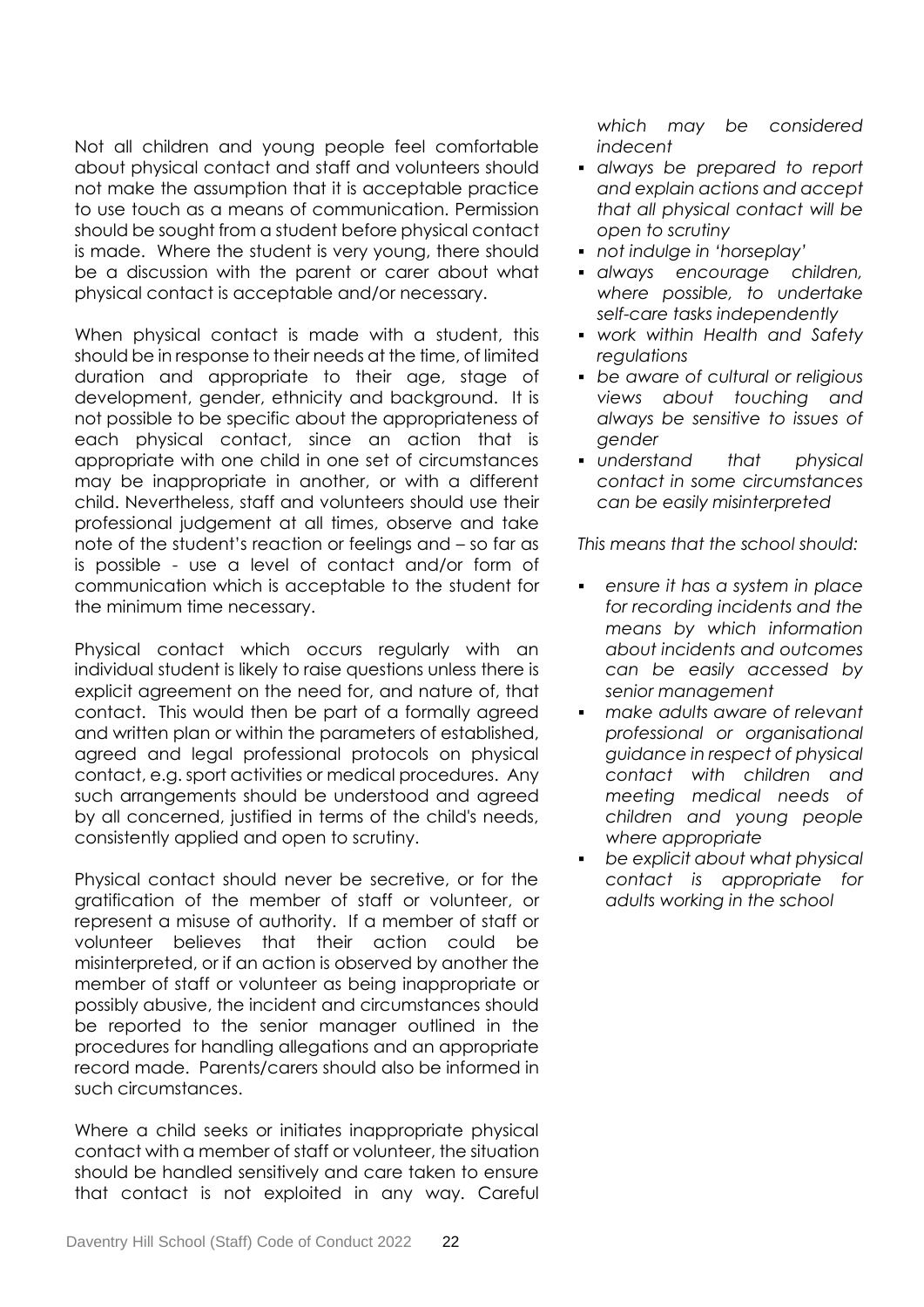consideration must be given to the needs of the student and advice and support given to the member of staff or volunteer concerned.

It is recognised that some children who have experienced abuse may seek inappropriate physical contact. Staff and volunteers should be particularly aware of this when it is known that a student has suffered previous abuse or neglect. In the student's view, physical contact might be associated with such experiences and lead to some actions being misinterpreted. In all circumstances where a child or young person initiates inappropriate physical contact, it is the responsibility of the adult to sensitively deter the child and help them understand the importance of personal boundaries. Such circumstances must always be reported and discussed with a senior manager and the parent/carer.

## **17.Other Activities that require Physical Contact**

Members of staff and volunteers who work in certain settings, for example sports, drama or outdoor activities will have to initiate some physical contact with students, for example to demonstrate technique in the use of a particular piece of equipment, adjust posture, or perhaps to support a student so they can perform an activity safely or prevent injury. Such activities should be carried out in accordance with existing codes of conduct, regulations and best practice.

Physical contact should take place only when it is necessary in relation to a particular activity. It should take place in a safe and open environment, i.e. one easily observed by others and last for the minimum time necessary. The extent of the contact should be made clear to the parent/carer and, once agreed, should be undertaken with the permission of the student. Contact should be relevant to their age or level of understanding and adults should remain sensitive to any discomfort expressed verbally or non-verbally by a student.

Guidance and protocols around safe and appropriate physical contact are provided by national organisations, for example sports governing bodies or major arts organisations and should be understood and applied consistently. Any incidents of physical contact that cause concern or fall outside of these protocols and guidance should be reported to a senior manager and parent or carer.

It is good practice if all parties clearly understand at the

*This means that staff and volunteers should:*

- *treat students with dignity and respect and avoid contact with intimate parts of their bodies*
- *always explain to a student the reason why contact is necessary and what form that contact will take*
- *seek consent of parents where a student is unable to do so because of a disability.*
- *consider alternatives, where it is anticipated that a student might misinterpret any such contact,*
- *conduct activities where they can be seen by others*
- *be aware of gender, cultural or religious issues that may need to be considered prior to initiating physical contact*

*This means that the school should:*

 *have up to date guidance and protocols on appropriate physical contact in place that promote safe practice and include clear expectations of behaviour and conduct– See the school's Relationship Policy*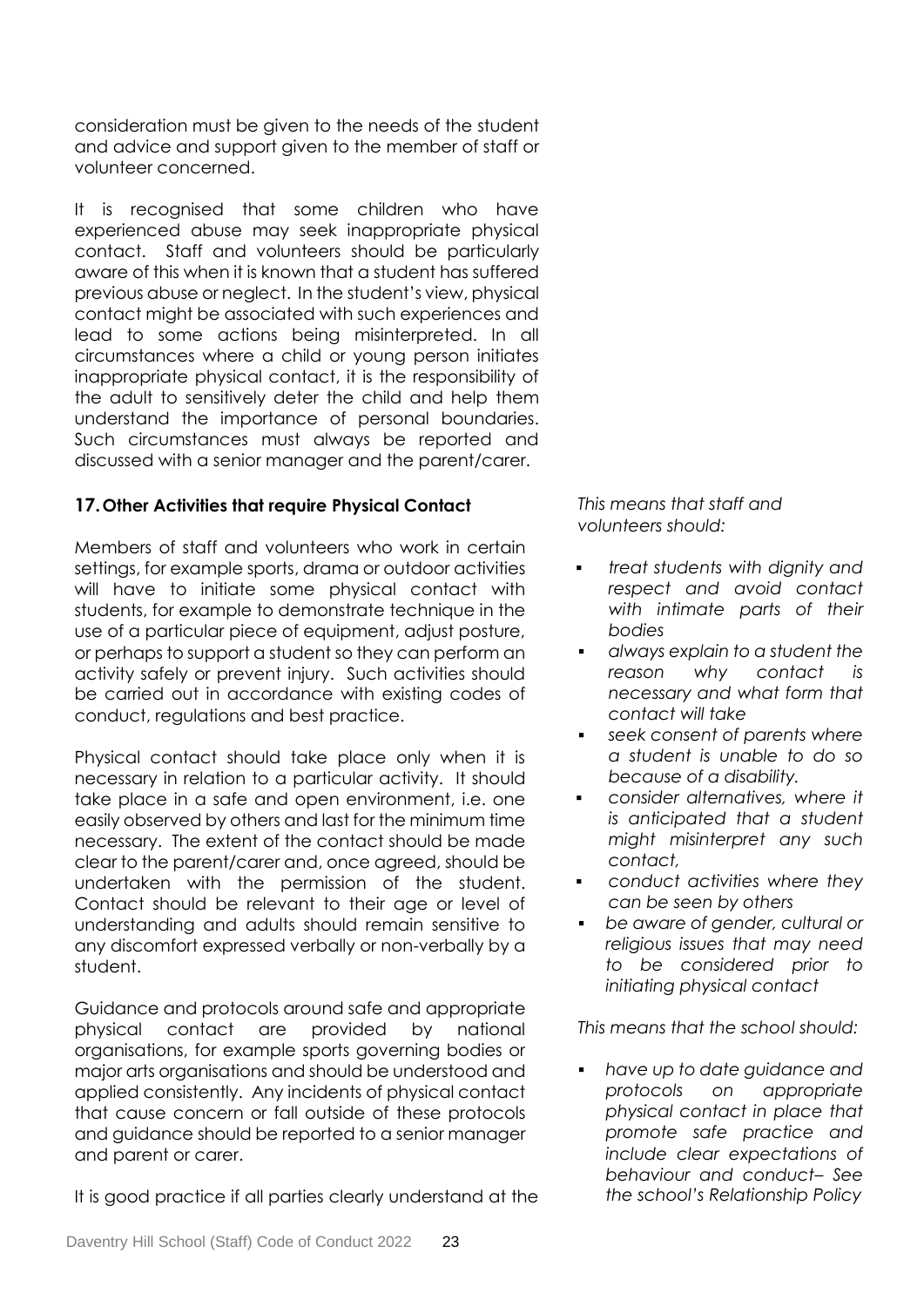outset what physical contact is necessary and appropriate in undertaking specific activities. Keeping parents/carers and students informed of the extent and nature of any physical contact may also prevent allegations of misconduct or abuse arising.

## **18.Behaviour Management**

All children and young people have a right to be treated with respect and dianity even in those circumstances where they display difficult or challenging behaviour.

Staff and volunteers should not use any form of degrading treatment to punish a student. The use of sarcasm, demeaning or insensitive comments towards children and young people is not acceptable in any situation. Any sanctions or rewards used should be part of a behaviour management policy which is widely publicised and regularly reviewed.

The use of corporal punishment is not acceptable and whilst there may a legal defence for parents who physically chastise their children, this does not extend, in any circumstances, to those adults who work with or on behalf of children and young people including staff and volunteers in this school.

Where students display difficult or challenging behaviour, staff and volunteers must follow the school's Relationship Policy and use strategies appropriate to the circumstance and situation. The use of physical intervention can only be justified in exceptional circumstances and must be used as a last resort when other behaviour management strategies have failed.

Where a student has specific needs in respect of particularly challenging behaviour, a positive handling plan may be drawn up and agreed by all parties. Only in these circumstances should a member of staff or volunteer deviate from the Behaviour Management Policy of the School.

## **19. Use of Control and Physical Intervention**

There are circumstances in which adults working with children displaying extreme behaviours can legitimately intervene by using either non-restrictive or restrictive physical interventions. This is a complex area and staff, volunteers and the school must have regard to government guidance and legislation and<sup>11</sup> as well as

 *ensure that staff are made aware of this guidance and that safe practice is continually promoted through supervision and training.*

*This means that staff and volunteers should:*

- *not use force as a form of punishment*
- *try to defuse situations before they escalate*
- *inform parents of any behaviour management techniques used*
- *adhere to the school's behaviour management policy*
- *be mindful of factors which may impact upon a student's behaviour, e.g. bullying, abuse, and where necessary take appropriate action*

*This means that the school should:*

 *have in place an appropriate Behaviour Management Policy where appropriate, develop positive handling plans in respect of individual students.*

*This means that staff and volunteers should:*

- *adhere to the School's Physical Intervention Policy*
- *always seek to defuse situations*
- *always use minimum force for the shortest period necessary*

l

<sup>11</sup> Use of Reasonable force, Advice for headteachers, staff and governing bodies July 2013 (DfE)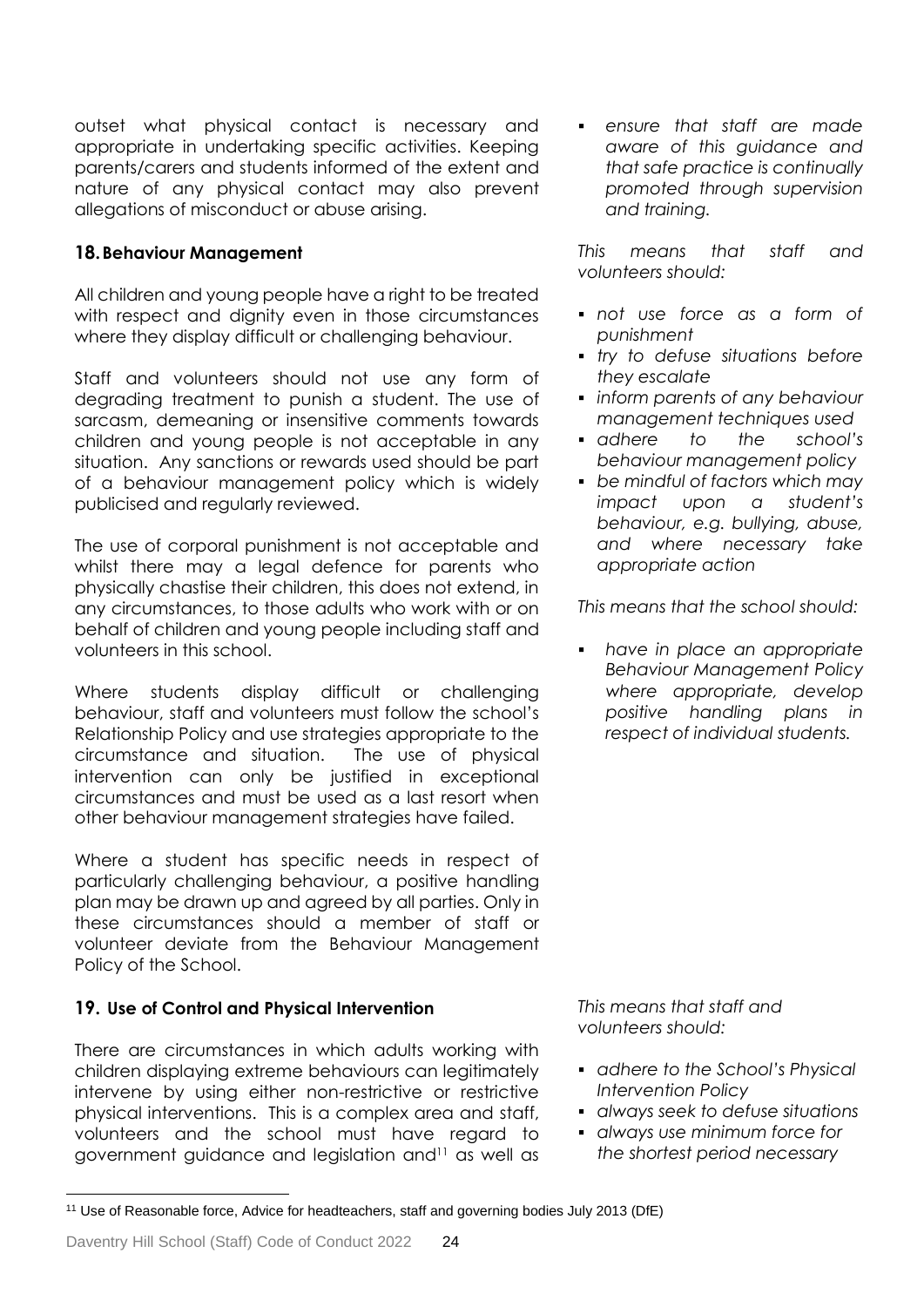the school's Behaviour Management and Safeguarding Policies.

The use of physical intervention should, wherever possible, be avoided. It should only be used to manage a child or young person's behaviour if it is necessary to prevent personal injury to the child, other children or an adult, to prevent serious damage to property or in what would reasonably be regarded as exceptional circumstances. When physical intervention is used it should be undertaken in such a way that maintains the safety and dignity of all concerned.

The scale and nature of any physical intervention must be proportionate to both the behaviour of the individual student in question and the nature of the harm they may cause. The minimum necessary force should be used and the techniques deployed in line with recommended policy and practice of Team Teach.

Under no circumstances should physical force or intervention be used as a form of punishment. The duty of care which applies to the school and all staff and volunteers working with students requires that reasonable measures are taken to prevent students being harmed. The use of unwarranted physical force is likely to constitute a criminal offence and will be reported and investigated in line with the NSCB inter-agency 'Management of Allegations' procedure.

In schools where restrictive physical interventions may need to be employed regularly, i.e. where staff or volunteers are working with students with extreme behaviours associated with emotional difficulties, learning disabilities or autistic spectrum disorders, the school should have a policy on the use of such intervention, as part of a wider behaviour management policy. Individual care plans, drawn up in consultation with parents/carers and where appropriate, the student, should set out the strategies and techniques to be used and those which should be avoided. Risk assessments should be carried out where it is foreseeable that restrictive physical intervention may be required.

In all cases where physical intervention occurs the incident and subsequent actions should be documented and reported. This should include written and signed accounts of all those involved, including the student. The parents/carers should be informed on the same day.

 *record and report as soon as possible after the event any incident where physical intervention has been used.*

*This means that the school should:*

- *have a policy on the use of physical intervention in place that complies with Northamptonshire Safeguarding Children Partnership (NSCP) and government guidance and legislation and describes the context in which it is appropriate to use physical intervention*
- *ensure that an effective recording system is in place which allows for incidents to be tracked and monitored*
- *ensure staff and volunteers are familiar with the above*
- *ensure that staff and volunteers are appropriately trained*

l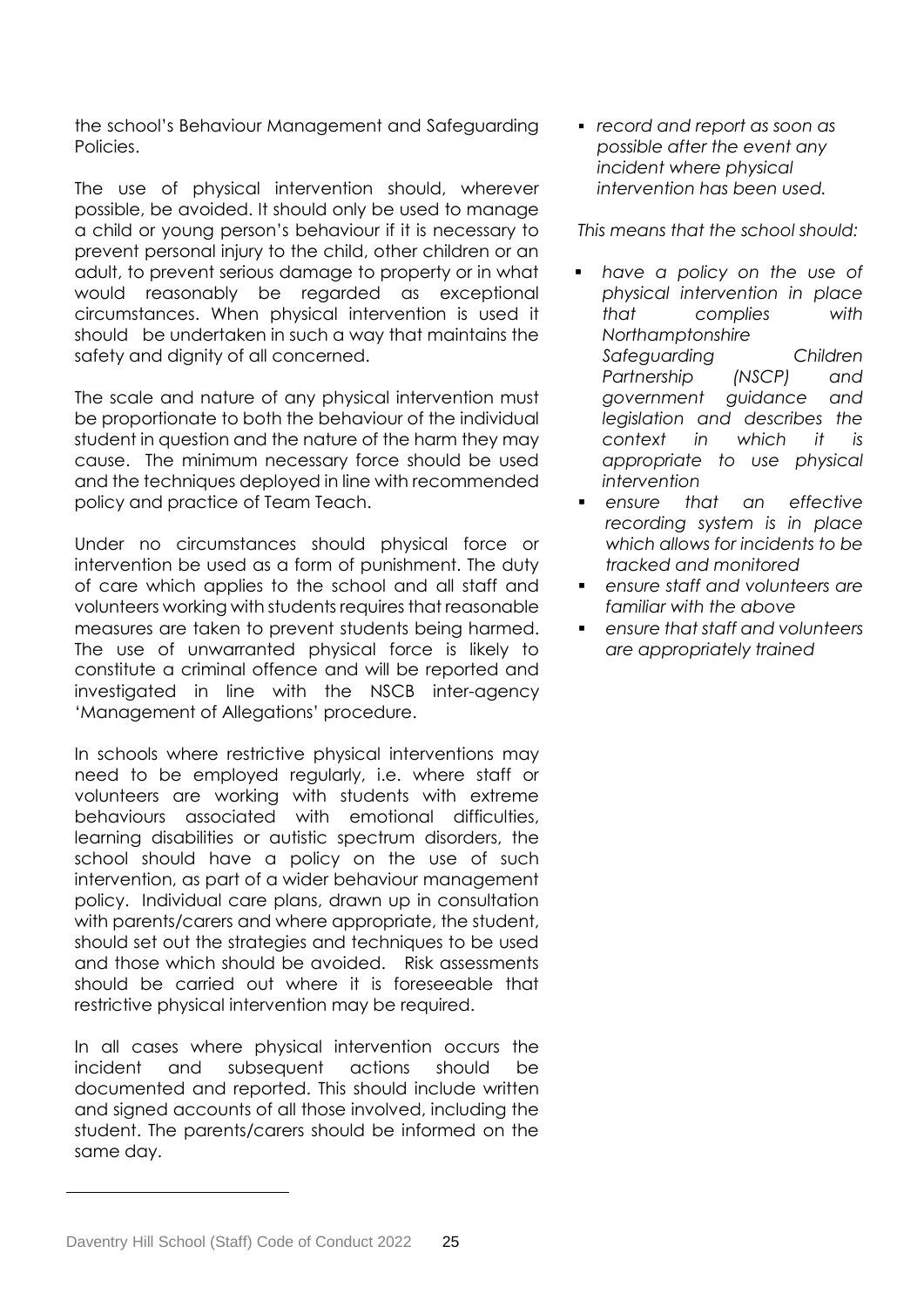## **20.Children and Young People in Distress**

There may be some occasions when staff or volunteers consider that a distressed child needing comfort and reassurance requires physical contact. Young children, in particular, may need immediate physical comfort, for example after a fall, separation from a parent etc. Staff and volunteers should use their professional judgement to comfort or reassure a child in an age-appropriate way whilst maintaining clear professional boundaries.

It is important to reiterate that not all children and young people feel comfortable about physical contact and staff and volunteers should not make the assumption that it is acceptable practice to use touch as a means of providing comfort and reassurance. Permission should be sought from a student before physical contact is made.

It is important that staff and volunteers take particular care when working with a student on a one-to-one basis.

Where a member of staff or volunteer has a particular concern about the need to provide comfort or reassurance that includes physical contact, or is concerned that an action may be misinterpreted, this should be reported and discussed with a senior manager, who will make a judgement about when and how to inform parents/carers.

## **21.Intimate Care**

Some job responsibilities necessitate intimate physical contact with students on a regular basis, for example assisting young children with toileting, providing intimate care for children with disabilities or in the provision of medical care. The nature, circumstances and context of such contact should comply with professional codes of practice or guidance and/or be part of a formally agreed and written care plan, which is regularly reviewed. The additional vulnerabilities that may arise from a physical or learning disability should be taken into account and be recorded as part of an agreed care plan. The emotional responses of any child to intimate care should be carefully and sensitively observed and, where necessary, any concerns passed to senior managers and/or parents/carers.

All children have a right to safety, privacy and dignity when contact of a physical or intimate nature is required and depending on their abilities, age and maturity should be encouraged to act as independently as

*This means staff and volunteers should:*

- *consider the way in which they offer comfort and reassurance to a distressed student and do that in an age-appropriate way*
- *be circumspect in offering reassurance in one to one situations, but always record such actions in these circumstances*
- *follow professional guidance and this Code*
- *never touch a child in a way which may be considered indecent*
- *record and report situations which may give rise to concern from either party*
- *not assume that all children seek physical comfort if they are distressed*

*This means that staff and volunteers should:*

- *adhere to the school's intimate care guidelines or code of practice*
- *make other staff aware of the task being undertaken*
- *explain to the student what is happening*
- *consult with senior managers and parents/carers where any variation from the agreed procedure/care plan is necessary*
- *record the justification for any variations to the agreed procedure/care plan and share this information with parents*
- *ensure that any changes to the agreed care plan are discussed, agreed and recorded with*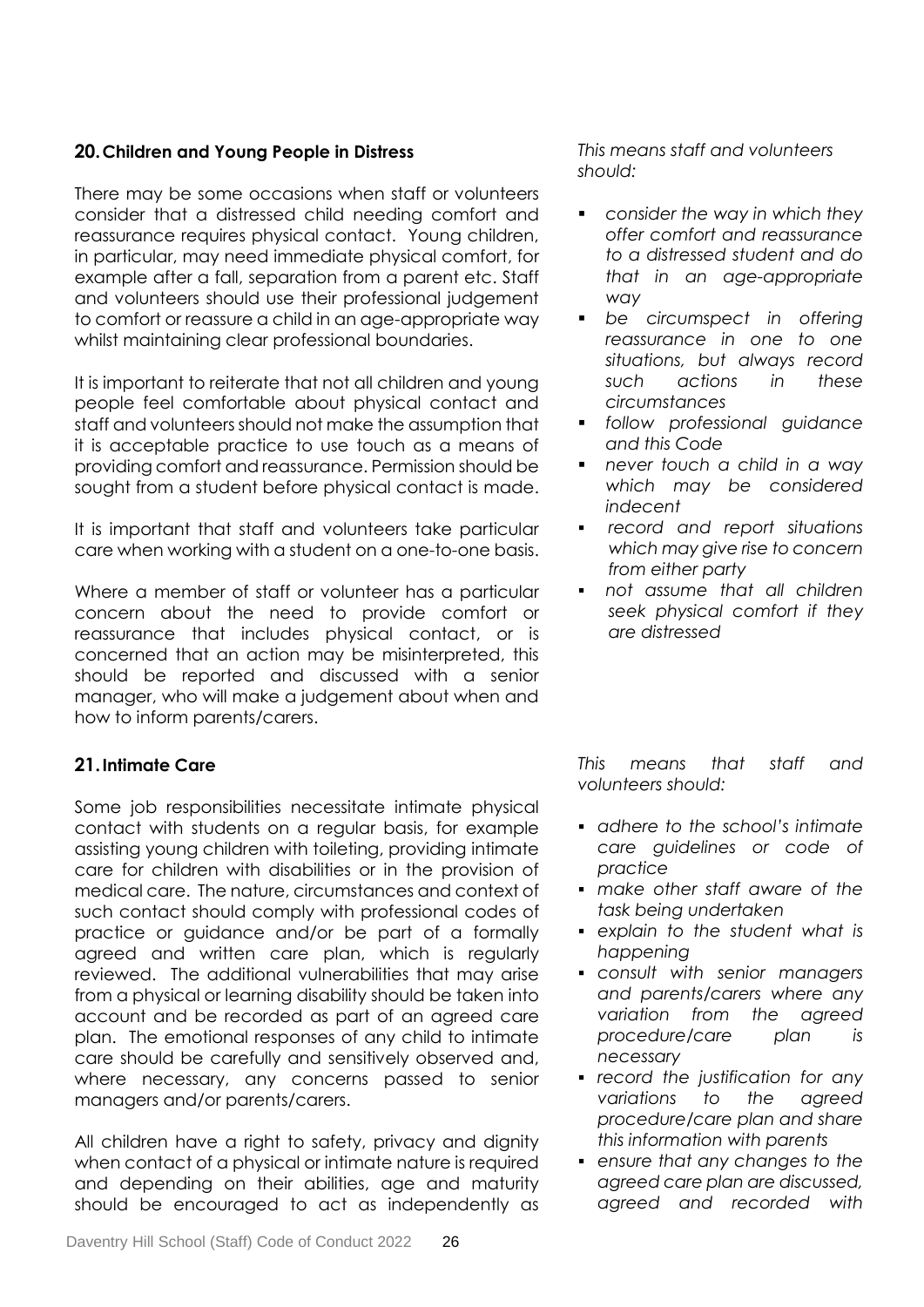## possible.

The views of the child should be actively sought, wherever possible, when drawing up and reviewing formal arrangements. As with all individual arrangements for intimate care needs, agreements between the child, parents/carers and the school must be negotiated and recorded.

## **22.Personal Care**

Children and young people are entitled to respect and privacy at all times and especially when in a state of undress, changing clothes, bathing or undertaking any form of personal care. There are occasions where there will be a need for an appropriate level of supervision in order to safeguard children and young people and/or satisfy health and safety considerations. This supervision should be appropriate to the needs and age of the students concerned and sensitive to the potential for embarrassment.

Staff and volunteers need to be vigilant about their own behaviour, ensure they follow agreed guidelines and be mindful of the needs of the students with whom they work.

When supervising children or young people who are in the course of dressing or undressing as part of curriculum activities such as sport, swimming, dance or drama; or while engaged in a residential visit, staff and volunteers need to seek a balance between safeguarding students, for instance by ensuring that bullying does not take place, while respecting students' entitlement to privacy when changing and in a state of undress. Staff should therefore announce their intention of entering a changing room or dormitory, maintain a brisk and business like presence but avoid lingering in the room, looking at and any form of physical contact with a student while they are in a state of undress.

## **23. First Aid and Administration of Medication**

Health and safety legislation places duties on all employers to ensure appropriate health and safety polices and equipment are in place and an appropriate person is appointed to take charge of first-aid arrangements. Any employee may volunteer to undertake this task but it is not a contractual requirement and appropriate training should be given before an individual takes on a role which may require administering first aid or medication.

*This means that adults should:*

- *avoid any physical contact when children are in a state of undress*
- *avoid any visually intrusive behaviour*
- *where there are changing rooms announce their intention of entering*

*This means that adults should not:*

- *change in the same place as children*
- *shower or bathe with children*
- *assist with any personal care task which a child or young person can undertake by themselves*

*This means that the school will:*

- *ensure staff understand the extent and limitations of their role in applying basic care and hygiene tasks for minor abrasions and understand where an injury requires more experienced intervention*
- *ensure there are trained and named individuals to*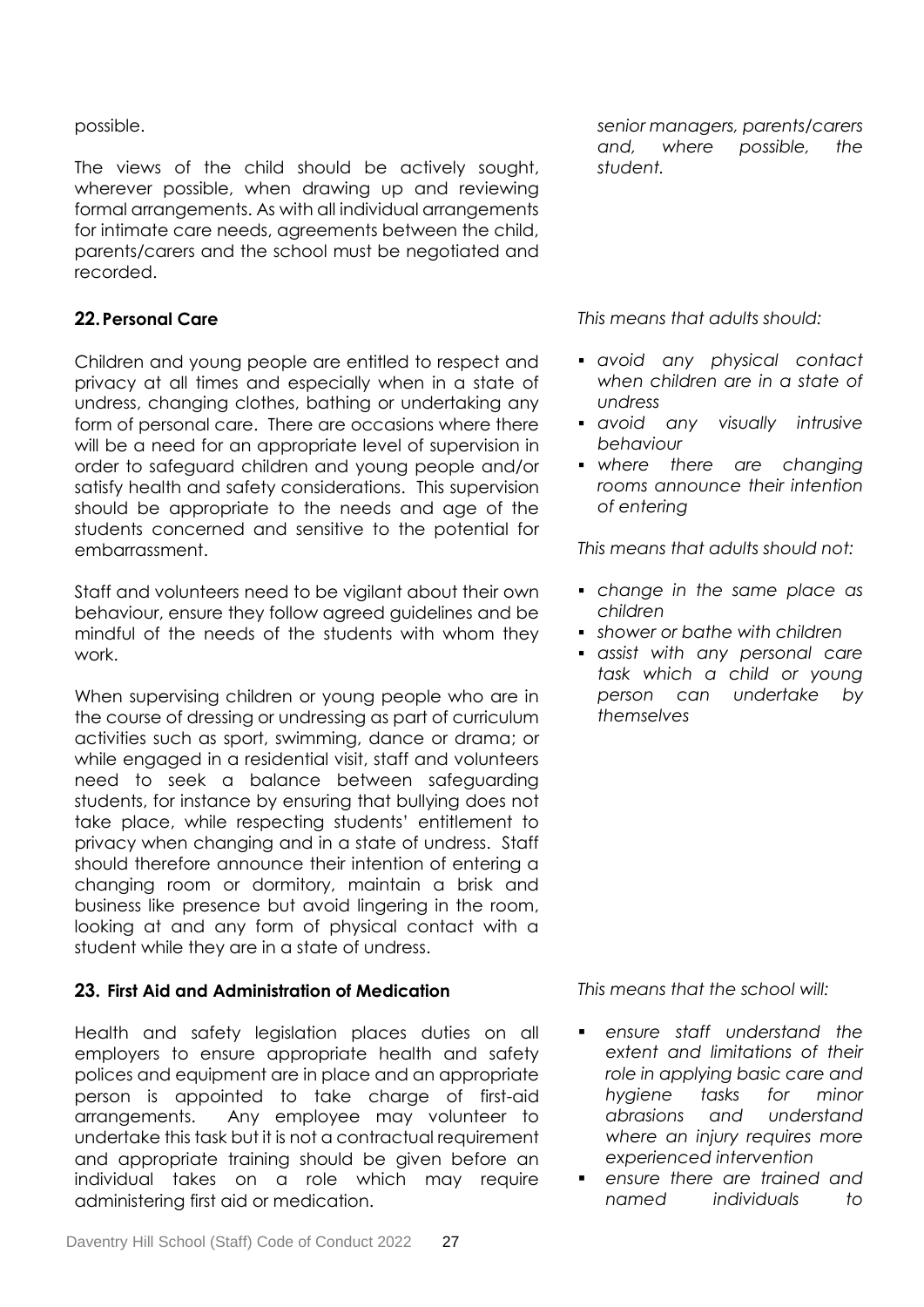Some students may need medication during school hours. In circumstances where children need medication regularly a health care plan should be drawn up to ensure the safety and protection of students and staff/volunteers. With the permission of parents, students should be encouraged to self-administer medication or treatment including, for example, any ointment, sun cream or use of inhalers.

If a member of staff or volunteer is concerned or uncertain about the amount or type of medication being given to a student, provided by a parent/carer or prescribed, this should be discussed with the appropriate senior colleague at the earliest opportunity. When administering first aid, wherever possible, staff should ensure that another adult is present, or aware of the action being taken. Parents should always be informed when first aid has been administered.

There should be due regard to current guidance.<sup>12,13,</sup>

*undertake first aid responsibilities*

- *ensure training is regularly monitored and updated*
- *always ensure that arrangements are in place to obtain parental consent for the administration of first aid or medication*

*This means that staff and volunteers should:*

- *adhere to the school's policy for administering first aid or medication*
- *comply with the necessary reporting requirements*
- *make other adults aware of the task being undertaken*
- *explain to the student what is happening.*
- *always act and be seen to act in the student's best interests*
- *report and record any administration of first aid or medication*
- *have regard to any health plan which is in place*
- *always ensure that an appropriate health/risk assessment is undertaken prior to undertaking certain activities*

## **24.One to One Situations**

l

The school and all those who work within it have a responsibility to prepare for and make appropriate arrangements for situations in which staff or volunteers might find themselves working with students on a one to *This means that staff and volunteers should:*

 *ensure that when lone working is an integral part of their role, full and appropriate risk* 

<sup>12</sup> **DfE Supporting Pupils at School with Medical Conditions, September 2018**.

<https://www.gov.uk/government/publications/supporting-pupils-at-school-with-medical-conditions--3> <sup>13</sup> DfE Guidance for First Aid in School 2014. <https://www.gov.uk/government/publications/first-aid-in-schools>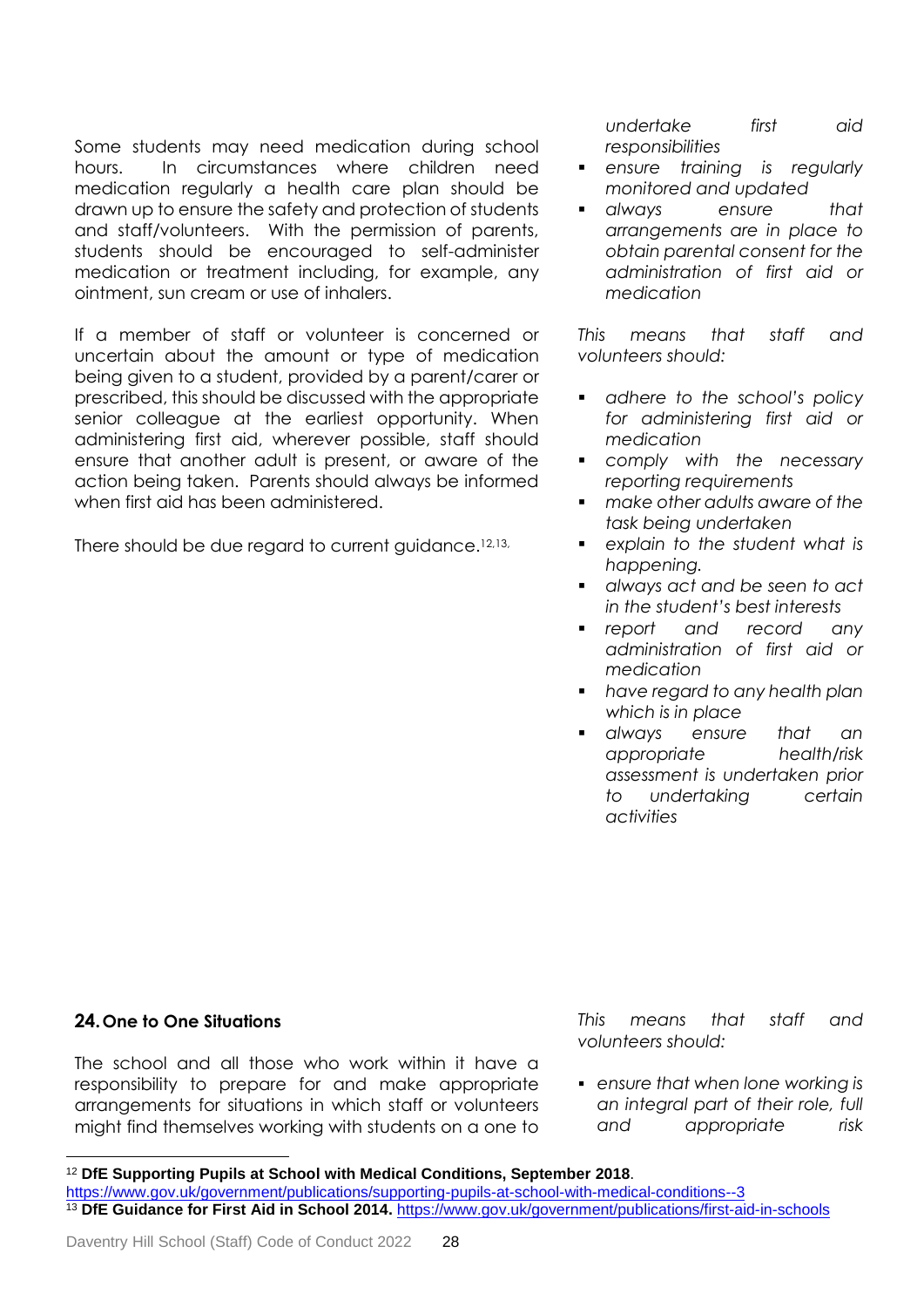#### one basis.

It is not realistic to state that one to one situations should never take place. However, it is appropriate to state that where there is a need, which has been agreed with a senior manager and/or parents/carers, for an adult to be alone with a child or young person, certain procedures and explicit safeguards must be in place. Wherever possible there should be a fully recorded discussion between the member of staff and their manager as to the reasons for this, a risk assessment should be completed and safety arrangements for the child and adult agreed. Staff and volunteers should maintain an awareness of any areas of the school which may place themselves or students in vulnerable situations.

One to one situations have the potential to make a child/young person more vulnerable to harm by those who seek to exploit their position of trust. Staff or volunteers working on a one to one basis with students may also be more vulnerable to unjust or unfounded allegations being made against them. Both possibilities should be recognised so that when one to one situations are unavoidable, reasonable and sensible precautions are taken. These might include, for example, staff and volunteers working on a one to one basis in visible areas; in rooms with doors left open; in alcoves/corridors which afford some quiet and privacy but facilitate other adults passing by periodically; and ensuring that all rooms and areas in which one to one work might take place have observation windows. Every attempt should be made to ensure the safety and security of students and the staff and volunteers who work with them.

There are occasions when managers will need to undertake a risk assessment in relation to the specific nature and implications of one to one work. These assessments should take into account the individual needs of the student and the individual member of staff or volunteer and any arrangements should be reviewed on a regular basis.

Pre-arranged meetings with students away from the school premises should not be permitted unless approval is obtained from their parents/carers and the Headteacher or other senior colleague with delegated authority.

*assessments have been conducted and agreed*

- *avoid meetings with a child or young person in remote, secluded areas*
- *always inform other colleagues and/or parents/carers about the contact(s) beforehand, assessing the need to have them present or close by*
- *avoid use of 'engaged' or equivalent signs wherever possible. Such signs may create an opportunity for secrecy or the interpretation of secrecy*
- *always report any situation where a child becomes distressed or angry to a senior colleague*
- *carefully consider the needs and circumstances of the student when in one to one situations*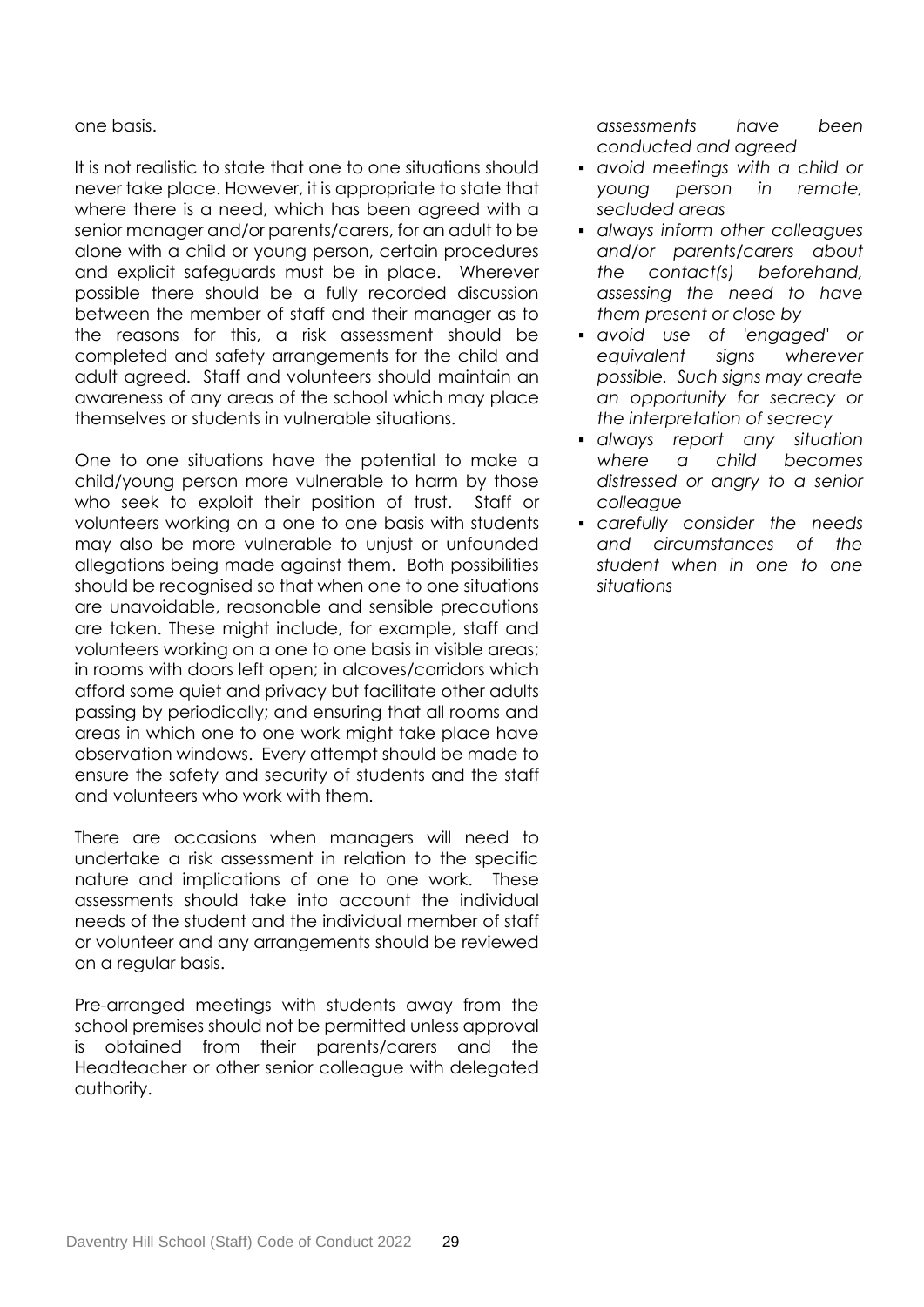## **25. Home Visits**

All work with students and parents should, wherever possible, be undertaken in the school or other recognised workplace, However, there are occasions when it is necessary to make one-off or regular home visits in response to urgent or specific situations.

In these circumstances it is essential that appropriate policies and related risk assessments are in place to safeguard students and members of staff who work with them.

A risk assessment should include an evaluation of any known factors regarding the student, parents/carers and others living in the household. Risk factors such as hostility, child protection concerns, complaints or grievances can make staff more vulnerable to allegations being made against them. Specific consideration should be given to visits outside of 'school hours' or in remote or secluded locations. Following an assessment, appropriate risk management measures should be in place before visits are agreed. Where little or no information is available, visits should not be made alone.

There will be occasions where risk assessments are not possible or not available, e.g. when emergency services are used. In these circumstances, a record must always be made of the circumstances and outcome of the home visit. Such records must always be available for scrutiny.

Where a programme of work is to be undertaken in the student's home, an appropriate work space should be provided and a written work plan/contract should be agreed with the student and parent/carer. This should include: clear objectives; content; timing; duration of sessions; ground rules; child protection and confidentiality statements. The plan should take into account the preferences of both the student and parent/carer. There should also be an agreement that the parent/carer or other suitable adult will remain in the home throughout the session.

Where the situation is such that changes in agreed work arrangements are required, a quick assessment will be necessary to determine if the session can continue. The Headteacher or line manager should then be informed as soon as is practically possible. Emergency situations *This means that staff and volunteers should:* 

- *agree the purpose for any home visit with senior management, unless this is an acknowledged and integral part of their role, e.g. Parent Support Advisors, Home/School link workers*
- *adhere to agreed risk management strategies*
- *always make detailed records including times of arrival and departure and work undertaken*
- *ensure any behaviour or situation which gives rise to concern is discussed with their manager and, where appropriate, action is taken*
- *never make a home visit outside agreed working arrangements*

*This means that the school should:*

- *ensure that they have home visit and lone-working policies, which all staff and volunteers are made aware of. These should include arrangements for risk assessment and management*
- *ensure that all visits are justified and recorded*
- *ensure that staff and volunteers are not exposed to unacceptable risk*
- *ensure that staff and volunteers have access to a school owned mobile telephone and*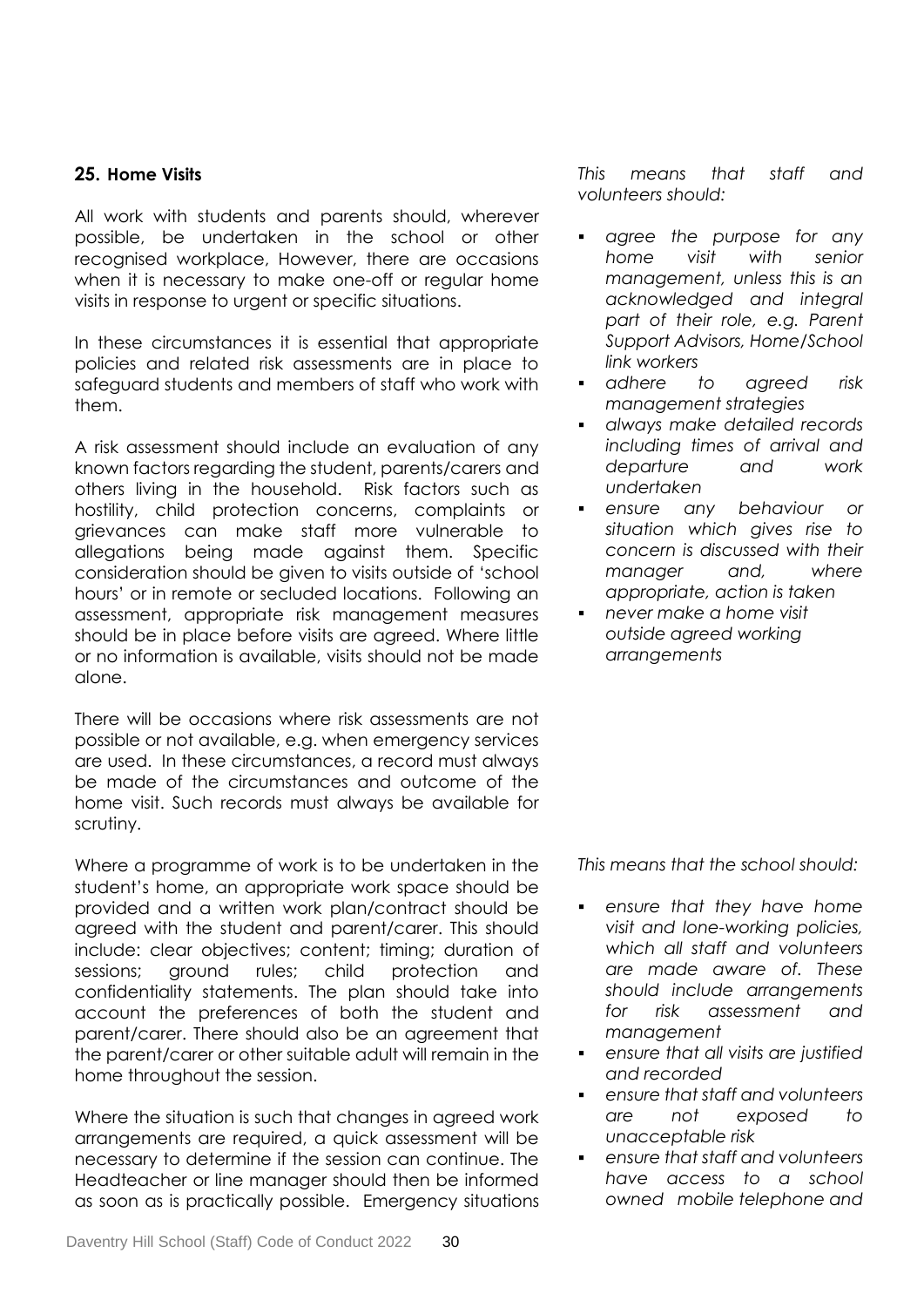should be reported to the Police or Children's Social Care and to the Headteacher/parent as appropriate.

Under no circumstances should a member of staff or volunteer visit a student in their home outside agreed work arrangements or invite a student to their own home or that of a family member, colleague or friend. If, in an emergency, such a one-off arrangement is required, the member of staff or volunteer must have a prior discussion with a senior manager and the parents or carers and a clear justification for such an arrangement must be agreed and recorded.

## **26. Transporting Children and Young People**

There will be occasions when staff or volunteers are expected or asked to transport children as part of their duties, e.g. out of school activities. Staff and volunteers who are expected to use their own vehicles for transporting students should ensure that the vehicle is roadworthy, appropriately insured and that the maximum capacity is not exceeded.

A designated member of staff should be appointed to plan and provide oversight of all transporting arrangements and respond to any difficulties that may arise.

Wherever possible and practicable it is advisable that transport is undertaken other than in private vehicles, with at least one adult additional to the driver acting as an escort, however this should be risk assessed on an individual basis. If transporting 1:1 then the student should be seated in the rear behind the passenger seat.

It is a legal requirement that all passengers should wear seat belts and it is the responsibility of the staff member who is driving the vehicle to ensure that this requirement is met. Staff and volunteers should also be aware of current legislation and adhere to the use of appropriately fitted car seats for younger children. Where adults transport children in a vehicle which requires a specialist license/insurance, e.g. PCV or LGV<sup>14</sup> , staff should ensure that they have an appropriate licence and insurance to drive such a vehicle.

It is inappropriate for members of staff and volunteers to offer lifts to students outside their normal working duties, unless this has been brought to the attention of the line manager and has been agreed with the student's

l

*an emergency contact person* 

*This means that the school:*

 *should have appropriate policies for transporting students* 

*This means that staff and volunteers should:*

- *ensure they are fit to drive and free from any drugs, alcohol or medicine which is likely to impair their judgement and/or ability to drive*
- *be aware that the safety and welfare of the child who they are transporting is their responsibility until they are safely passed over to a parent/carer*
- *record details of the journey in accordance with agreed procedures*
- *ensure that their behaviour is appropriate at all times*
- *ensure that there are proper arrangements in place to ensure vehicle, passenger and driver safety. This includes having proper and appropriate insurance for the type of vehicle being driven*
- *ensure that any impromptu or emergency arrangements of lifts are recorded and can be justified if questioned*

<sup>&</sup>lt;sup>14</sup> For further information see [www.dvla.gov.uk](http://www.dvla.gov.uk/)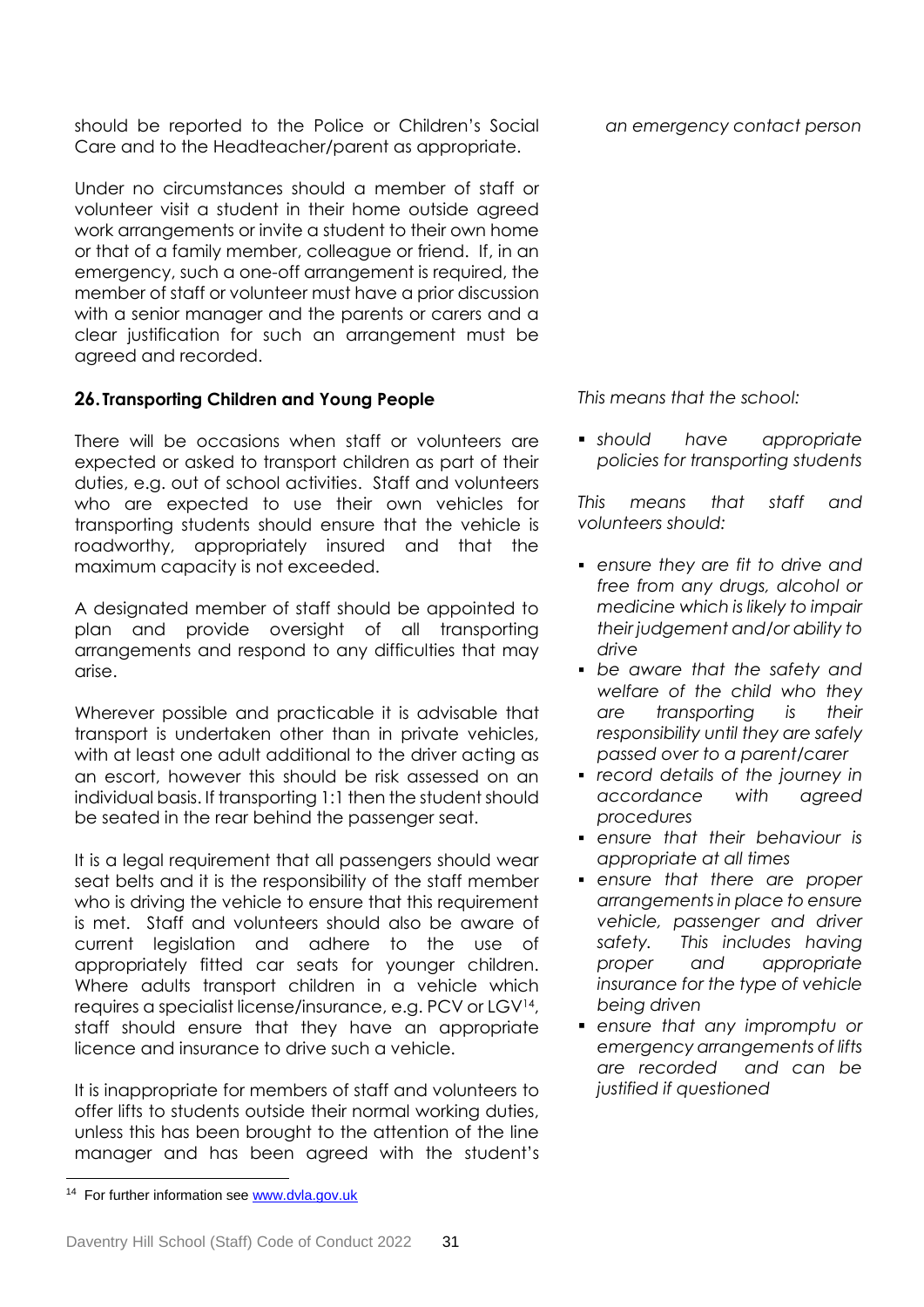parents/carers.

There may be occasions when a student requires transport in an emergency situation or where not to give a lift may place a student at risk. Such circumstances must always be recorded and reported to a senior manager and parents/carers.

## **27. Educational Visits, Trips, Outings and After-School Activities**

Staff and volunteers should take particular care when supervising students on trips and outings, where the setting is less formal than the usual workplace. Staff and volunteers remain in a position of trust and need to ensure that their behaviour remains professional at all times and stays within clearly defined professional boundaries.

Where out of school activities include overnight stays, careful consideration needs to be given to sleeping arrangements. Students, staff, volunteers and parents should be informed of these prior to the start of the trip. In all circumstances, those organising trips and outings must pay careful attention to ensuring safe staff/student ratios and to the gender mix of staff especially on overnight stays.

Health and Safety arrangements require members of staff to keep colleagues/employers aware of their whereabouts, especially when involved in activities outside the usual workplace.

#### **28.Photography and Videos**

It may be necessary and appropriate for staff and volunteers as part of their duties to take or record images *This means that staff and volunteers should:*

- *always have another member of staff or volunteer present in out of workplace activities, unless otherwise agreed with a senior manager*
- *undertake risk assessments in line with the school's policy where applicable*
- *have written parental consent to the activity*
- *ensure that their behaviour remains professional at all times (see section 7)*
- *never share beds with students.*
- *not share bedrooms unless it involves a dormitory situation or is necessary in order to meet a child or children's specific needs; there is no practicable alternative; there are always at least two members of staff present; and the arrangements have been previously discussed with a senior manager, parents/carers and students unless the party is placed in the situation unexpectedly.*

*This means that staff and volunteers should:*

 *be clear about the purpose of the activity and about what will*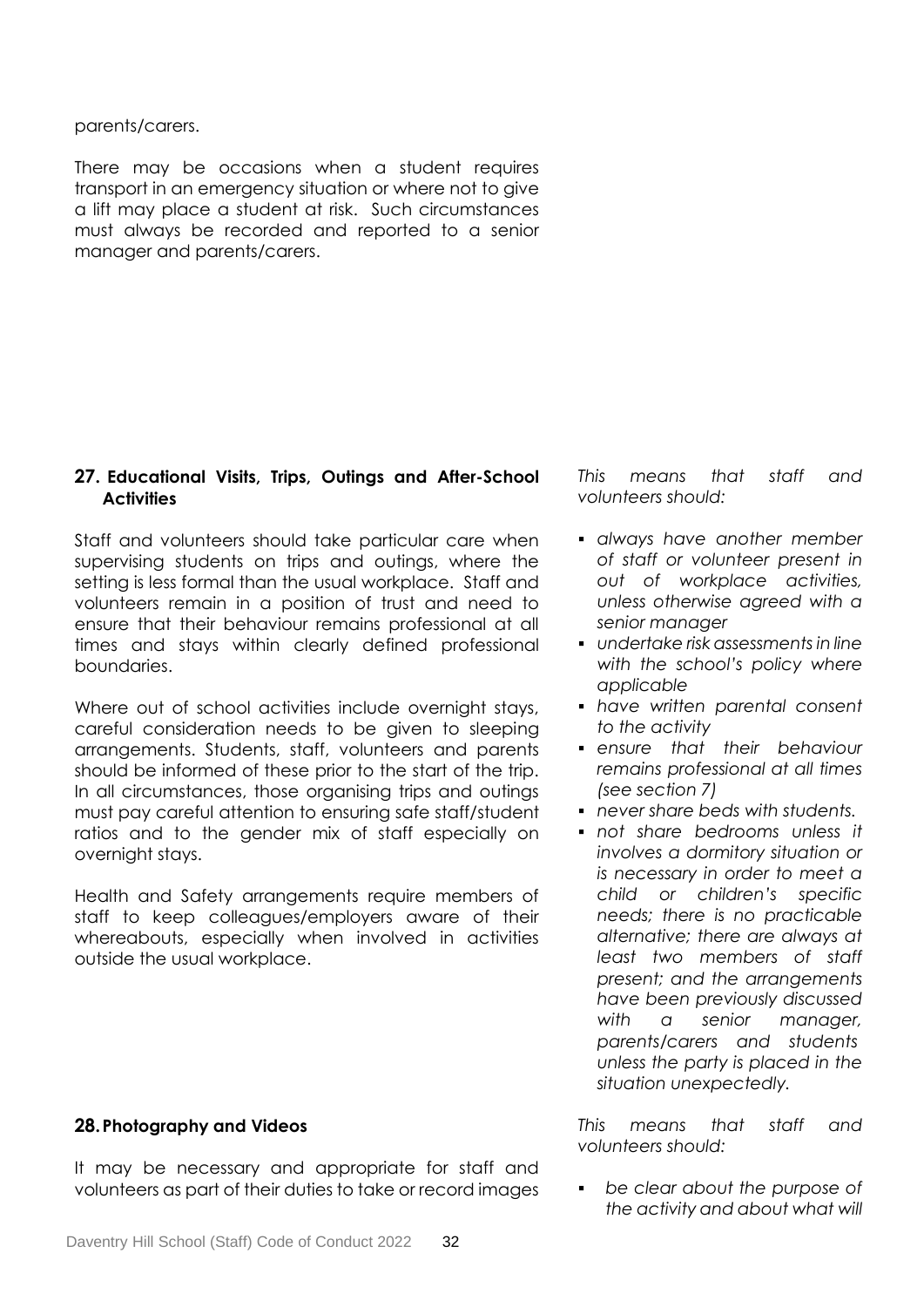of students as part of curriculum delivery and/or to record students' achievements. Any such work should take place with due regard to the law and the need to safeguard the privacy, dignity, safety and wellbeing of children and young people. Informed written consent from parents or carers and agreement, where possible, from the student, should always be sought before an image is taken for any purpose.

Careful consideration should be given as to how activities involving the taking of images are organised and undertaken. Care should be taken to ensure that all parties understand the implications of the image being taken especially if it is to be used for any publicity purposes or published in the media, or on the Internet. There also needs to be an agreement as to whether the images will be destroyed or retained for further use, where these will be stored and who will have access to them.

Staff and volunteers need to remain sensitive to any students who appear uncomfortable, for whatever reason, and should recognise the potential for such activities to raise concerns or lead to misunderstandings.

It is not appropriate for adults to take photographs of children for their personal use.

Staff and volunteers should refer to the school's guidance in respect of the publication of images of students on the school website, school social networking sites and other media outlets before publishing or agreeing to the publication of any images of students taken in school.

*happen to the images when the activity is concluded*

- *be able to justify images of children in their possession*
- *avoid making images in one to one situations or which show a single child with no surrounding context*
- *ensure that requisite consent to record images of a student from a parent/carer or the student if they are old enough to consent is in place*
- *ensure that the student understands why the images are being taken, has agreed to the activity and that they are appropriately dressed.*
- *only use equipment provided or authorised by the school to take, record and store images of students*
- *report any concerns about any inappropriate or intrusive photographs found*

*This means that staff and volunteers should not:*

- *display or distribute images of students unless they have consent to do so from parents/carers*
- *use images which may cause distress*
- *use mobile telephones, Tablets or other image capturing equipment that has not been approved by the school to take images of children*
- *take images 'in secret', or take images in situations that may be construed as being secretive.*

*This means that the school will:* 

 *ensure that a robust policy in respect of the taking, recording, storage and publication of images of students that is compliant with*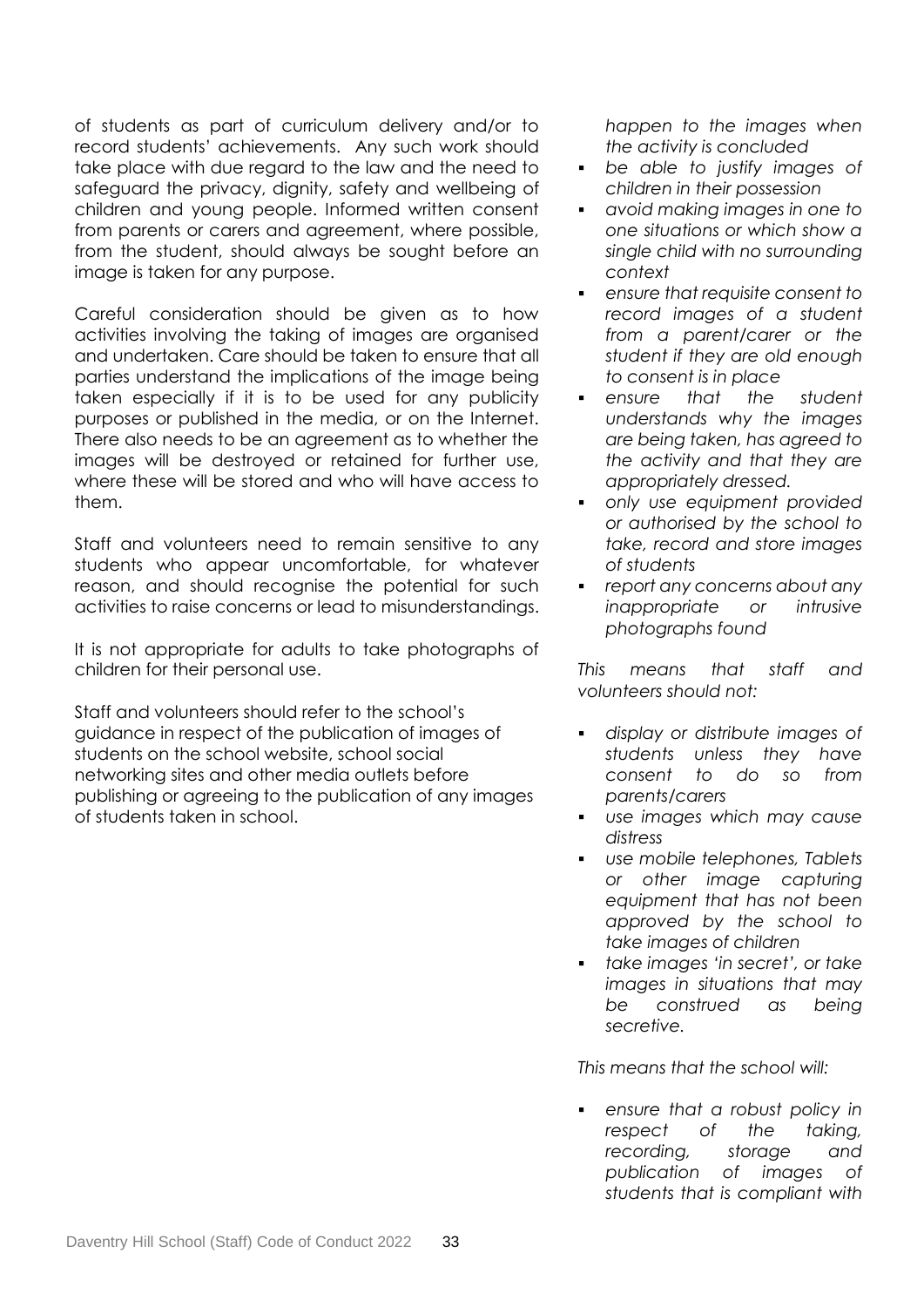## **29.Access to Inappropriate Images and Internet Usage**

There are no circumstances that will justify adults possessing indecent images of children. Adults who access and possess links to such websites will be viewed as a significant and potential threat to children. Accessing, making and storing indecent images of children on the internet is illegal. This will lead to criminal investigation and the individual being barred from working with children and young people, if proven.

Staff and volunteers should not use equipment belonging to the school to access adult pornography; neither should personal equipment containing these images or links to them be brought into the workplace. This will raise serious concerns about the suitability of the adult to continue to work with children.

Staff and volunteers should ensure that students are not exposed to any inappropriate images or web links. The school and staff and volunteers working directly with students need to ensure that internet equipment used by students have the appropriate filters and restrictions to minimise the likelihood of access to inappropriate material. Staff and volunteers should ensure that their personal passwords are kept confidential and should educate students to do the same.

Where indecent images of children or other unsuitable material are found, the police and the Designated Officer (DO) should be immediately informed. Adults should not attempt to investigate the matter or evaluate the material themselves, as this may lead to evidence being contaminated which in itself can lead to a criminal prosecution.

## **30.Curriculum**

Many areas of the curriculum can include or raise subject matter which is sexually explicit, or of an otherwise sensitive nature. Care should be taken to ensure that resource materials cannot be misinterpreted and clearly relate to the learning outcomes identified by the lesson plan. This plan should highlight particular areas of risk and sensitivity and care should especially be taken in those areas of the curriculum where usual boundaries or rules are less rigorously applied, e.g. drama.

*statutory guidance is in place and that staff and volunteers are fully briefed about its contents*

*This means that the school will:*

- *have clear e-safety policies in place about access to and use of the internet*
- *make guidance available to staff, volunteers and students about appropriate usage.*

*This means that adults should:*

- *follow the school's guidance on the use of IT equipment*
- *ensure that children are not exposed to unsuitable material on the internet*
- *ensure that any films or material shown to students are age appropriate*

*This means that staff and volunteers should:*

- *have clear written lesson plans*
- *take care when encouraging students to use self-expression not to overstep personal and professional boundaries*
- *be able to justify all curriculum materials and relate these to clearly identifiable lessons*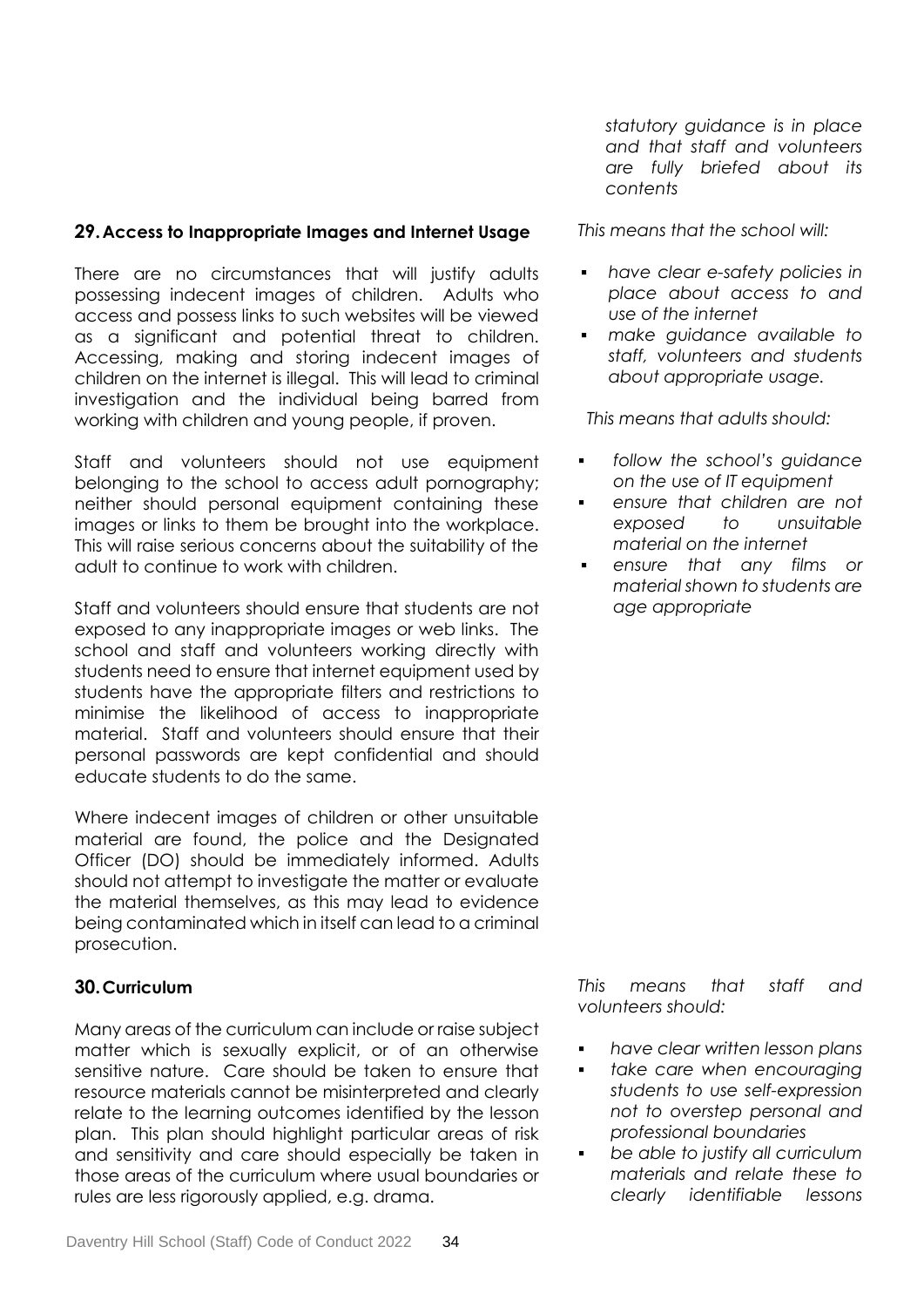The curriculum can sometimes include or lead to unplanned discussion about subject matter of a sexually explicit or otherwise sensitive nature. Responding to students' questions can require careful judgement and staff may wish to take guidance in these circumstances from a senior member of staff.

Care should also be taken to abide by the governing body's required policy on relationships and sex education and the wishes of parents. Parents have the right to withdraw their children from all or part of any relationships and sex education provided (but not from the biological aspects of human growth and reproduction necessary under the science curriculum).

## **31. Public Interest Disclosure (Whistle Blowing)**

Whistle Blowing is the mechanism by which adults can voice their concerns, made in good faith, without fear of repercussion. The school has a clear and accessible whistle blowing policy that meets the terms of the Public Interest Disclosure Act 2018. Staff and volunteers who use the Public Interest Disclosure (Whistle Blowing) Policy should be made aware that their employment rights are protected.

Staff and volunteers should acknowledge their individual responsibilities to bring matters of concern to the attention of senior management and/or relevant external agencies. This is particularly important where the welfare of children may be at risk.

## **32.Sharing Concerns and Recording Incidents**

All members of staff and volunteers should be aware of the school's child protection and safeguarding procedures, including procedures for dealing with allegations against staff, volunteers and other adults that work with with students.

All allegations must be taken seriously and properly investigated in accordance with school and Northamptonshire Safeguarding Children Partnership Board procedures and statutory guidance. Staff who are the subject of allegations are advised to contact

*plans.*

*This means that staff and volunteers should not:*

- *enter into or encourage inappropriate discussions about sexual activity or any behaviours which may offend or harm others*
- *discuss aspects of their own personal and sexual relationships with students*

*This means that the school will:*

- *ensure that an appropriate Whistle Blowing Policy is in place*
- *ensure that a clear procedure for dealing with allegations against staff and volunteers which is in line with Northamptonshire Safeguarding Children Partnership (NSCP) Board's procedure for the management of allegations is in place.*

*This means that staff and volunteers should:*

 *report any behaviour by colleagues that raises concern regardless of source*

*This means that adults should:*

- *be familiar with the school's system for recording concerns*
- *take responsibility for recording any incident, and passing on that information where they have concerns about any matter pertaining to the welfare of an individual in the workplace*

*This means that the school:*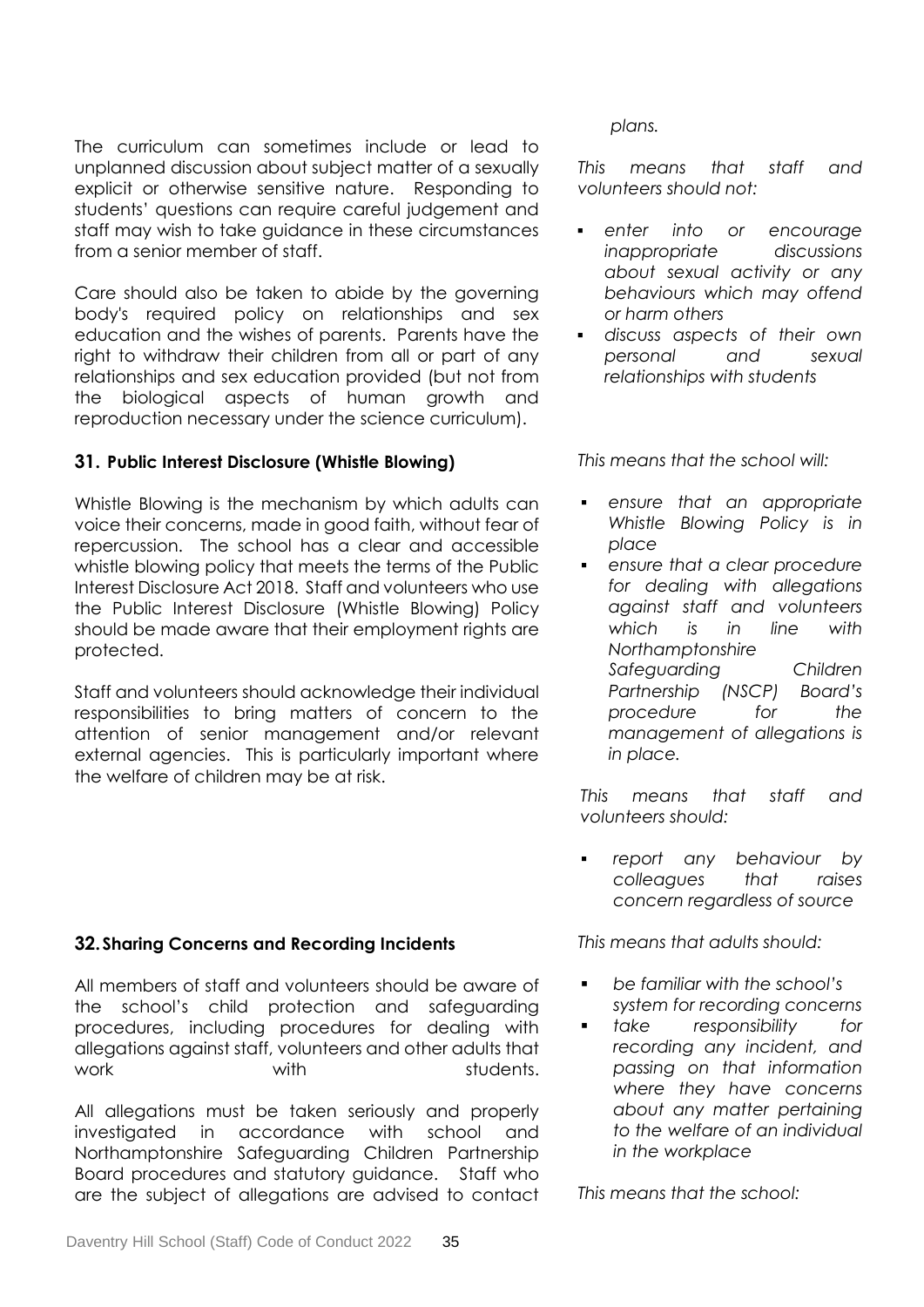their professional association or Trade Union.

In the event of any allegation being made to a member of staff or volunteer other than a member of the school leadership team, information should be clearly and promptly recorded and reported to the Headteacher without delay (or the Chair of Governors, or Deputy Headteacher in the absence of the Head) without delay.

Adults should always feel able to discuss with their line manager any difficulties or problems that may affect their relationship with students so that appropriate support can be provided or action can be taken.

It is essential that accurate and comprehensive records are maintained wherever concerns are raised about the conduct or actions of adults working with or on behalf of students.

## **33. Tutoring of School Students**

## 33.1 Independent Tutoring

Teachers, who undertake tutoring on a self-employed basis should ensure that they do not tutor children from their own classes as this would be a conflict of interest. Teachers must also inform their Headteacher if they undertake tutoring of children within their school and always ensure they have the parents'/carers' consent. If the school has its own policy in relation to teachers undertaking independent tutoring, they should comply with the school policy.

## 33.2 One-to-One Tuition

The above paragraph does not apply where tutors employed by the Local Authority or a school are undertaking tuition under the one-to-one tuition programme, where students and tutors are identified by the school.

## **34.Professional behaviour**

Employees must not misuse or misrepresent their position, qualifications or experience or bring the reputation of the school into disrepute. Such behaviour may lead to disciplinary action and in the case of a teacher's professional misconduct may lead to a referral to the Teaching Regulation Agency (TRA). Serious safeguarding related allegations that are upheld will be referred to the Disclosure and Barring Service (DBS).

## **35.Criminal actions**

School employees must inform the Headteacher (Chair of Trustees if the employee is the Headteacher) immediately if they are subject to a criminal conviction, caution, ban, police enquiry, investigation or pending prosecution. The Headteacher or Chair will discuss the situation with the employee in the context of their role and responsibilities in order to help safeguard children, other employees at the school and the school's reputation.

 *should have an effective, transparent and accessible system for recording and managing concerns raised by any individual in the workplace*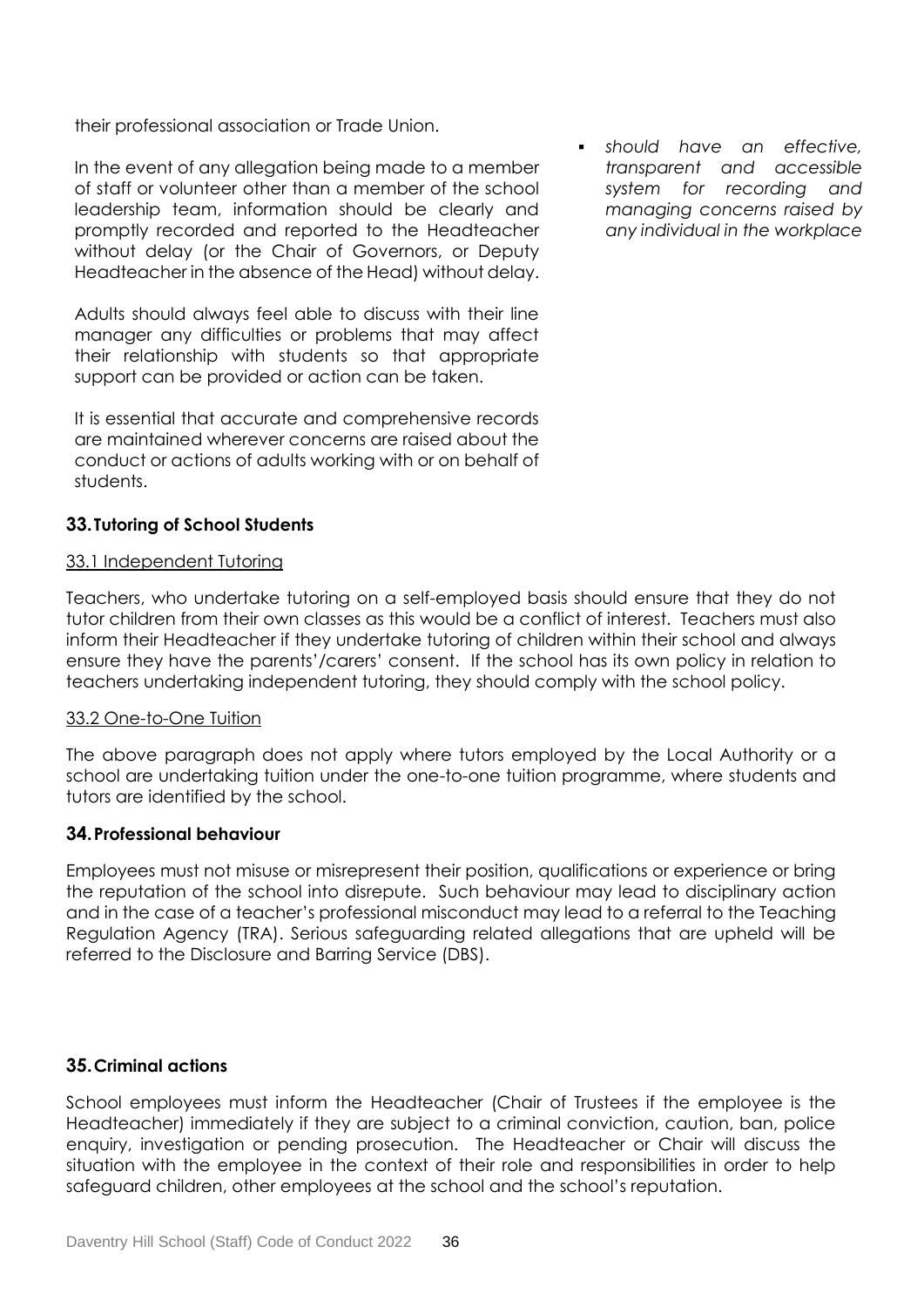## **Required reading:**

- School's Child Protection Policy and Procedures.
- Misconduct Policy
- Teacher Standards

## **36.Declaration of interests**

An employee is required to declare any situation whereby a group or organisation they are associated with would be considered to be in conflict with the ethos of the school. Membership of a trade union or staff representative group would not need to be declared. Employees should also consider carefully whether they need to declare to the school their relationship with any individual(s) where this might cause a conflict with school activities. For example, a relationship with a Governor, another staff member or a contractor who provides services to the school.

Failure to make a relevant declaration of interests is a serious breach of trust and therefore if employees are in doubt about a declaration, they are advised to take advice from their Headteacher or trade union.

All declarations, including nil returns, should be submitted in writing to the Headteacher on a school Register of Business Interests. (Appendix 1 – Pro Forma).

## **37.Probity of records and other documents**

The deliberate falsification of documents is not acceptable. Where an employee falsifies records or other documents, including those held electronically, this will be regarded as a serious disciplinary matter and potentially a criminal offence. Where an employee who has claimed any benefit, including housing benefit, either directly or indirectly and has failed to disclose their full earnings, this will be investigated as a potential allegation of gross misconduct and the employee may be dismissed and referred to the Police.

## **38.Financial inducements**

## 38.1 Financial Regulations for schools

All school employees must comply with the school's financial policies and regulations, and the Academies Trust Handbook. Employees should familiarise themselves with the regulations but some of the Headteacher employee requirements are summarised below.

## 38.2 Business Contacts

"Business contact" refers to any person, body or organisation with which the school is involved on a financial or charitable basis (including contractors; developers; consultants; regional or national charities). This also includes business contacts who are potential suppliers (e.g. they are tendering for future business).

#### 38.3 Declaration of gifts

Any gifts that are received should be declared in writing to the Governing Body on the Register of Gifts and Hospitality (Appendix 2 – pro forma) with the exception of those items specifically identified in sections below. This document shall remain available for inspection by the Governing Body and local authority's Internal Audit team where it is the employer.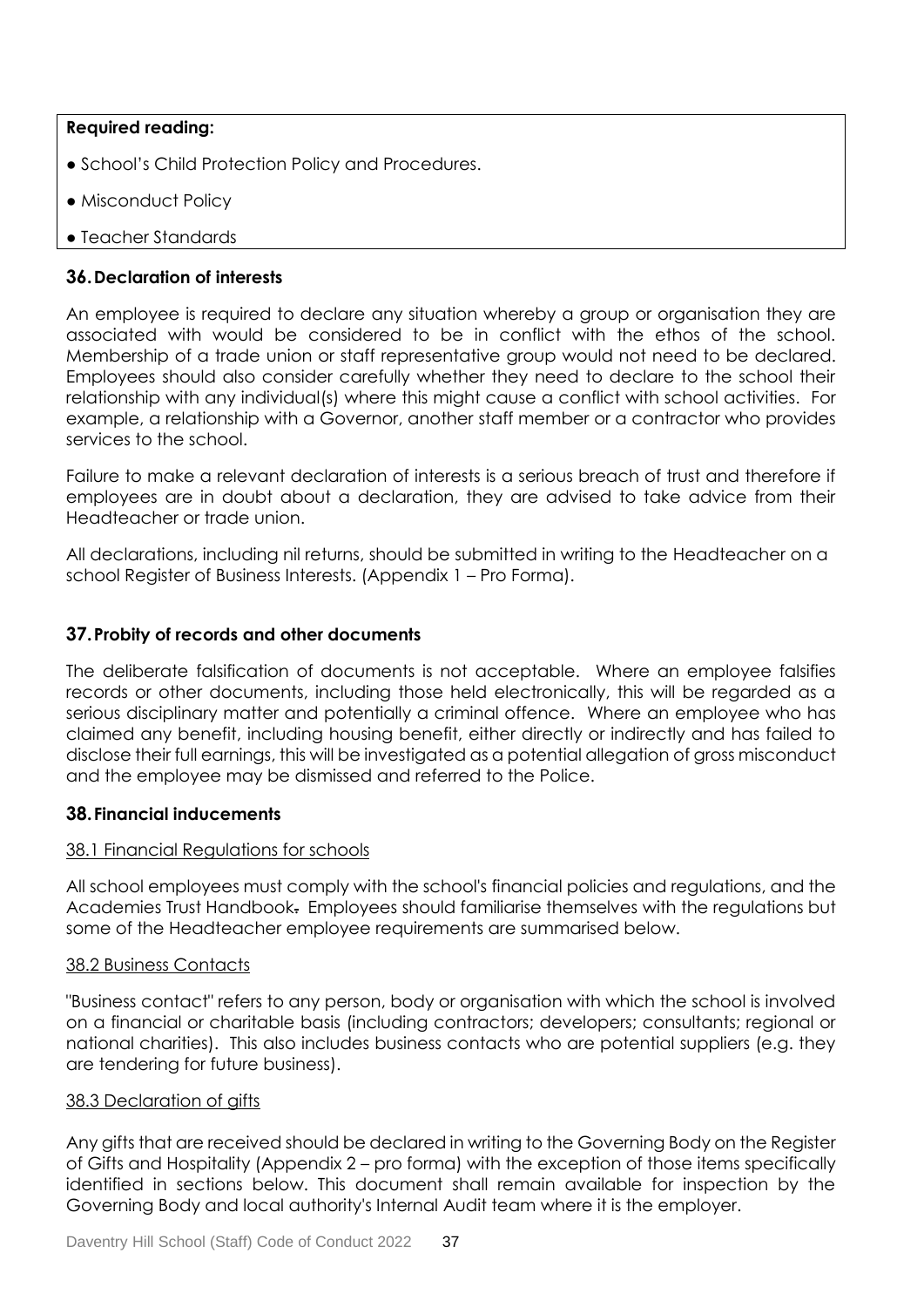## 38.4 Gifts or hospitality to an employee

Where a business contact offers a personal gift, personal payment or other incentive such as secondary employment to an employee, these should not be accepted and should be returned with a suitable official letter. Such offers should be declared to the Governing Body and recorded in the Register of Gifts and Hospitality.

If it is not possible to return gifts then the employee who deals with that supplier should declare the gift to the Governing Body who will keep a record of it and decide how it is to be used. Such gifts remain the property of the school and should be included in the Register of Gifts and Hospitality.

The only exceptions to these are:

- Low cost, functional items suitable for business use rather than personal use and displaying the supplier's logo e.g. diaries, calendars and pens. These items may be accepted and do not have to be included in the Register of Gifts and Hospitality.
- Gifts offered by parents or students to school staff to express their thanks, such as boxes of chocolates. However, only gifts with an individual value of £25 or less may be accepted. Such gifts do not have to be declared in writing to the Governing Body or be included in the Register of Gifts and Hospitality. For the avoidance of doubt employees must always refuse gifts of money.

Where hospitality in the form of meals and drinks is offered by a business contact, this is only acceptable where it forms part of a normal business meeting (for example, refreshments at training events or meals at evening meetings). Offers of hospitality to specific events, such as a dinner or sporting event, should only be accepted after authorisation from the Governing Body. These would normally only be approved where there is a clear and demonstrable benefit to the school and the hospitality would not expose the school to criticism that the business contact was exerting undue influence. These should be recorded in the Register of Gifts and Hospitality.

Visits by employees to exhibitions, demonstrations, conferences, business meals and social functions in connection with the school's business and authorised by the school, shall be at the school's expense.

#### 38.5 Gifts or hospitality to the school

Where a business contact sends a gift to the school (for example, a stationery supplier sending a gift), these should not be accepted and should be returned to the supplier. Such offers should be declared to the Governing Body and recorded in the Register of Gifts and Hospitality.

If it is not possible to return the gift, the employee who usually deals with the supplier should declare the gift to the Governing Body who will keep a record of it and decide how it is to be used. Such gifts remain the property of the school and should be included in the Register of Gifts and Hospitality. The only exceptions to this are low cost, functional items suitable for business use (as opposed to personal use), such as diaries, calendars or pens, may be accepted and do not have to be declared on the Register of Business Interests.

#### 38.6 Use of school contacts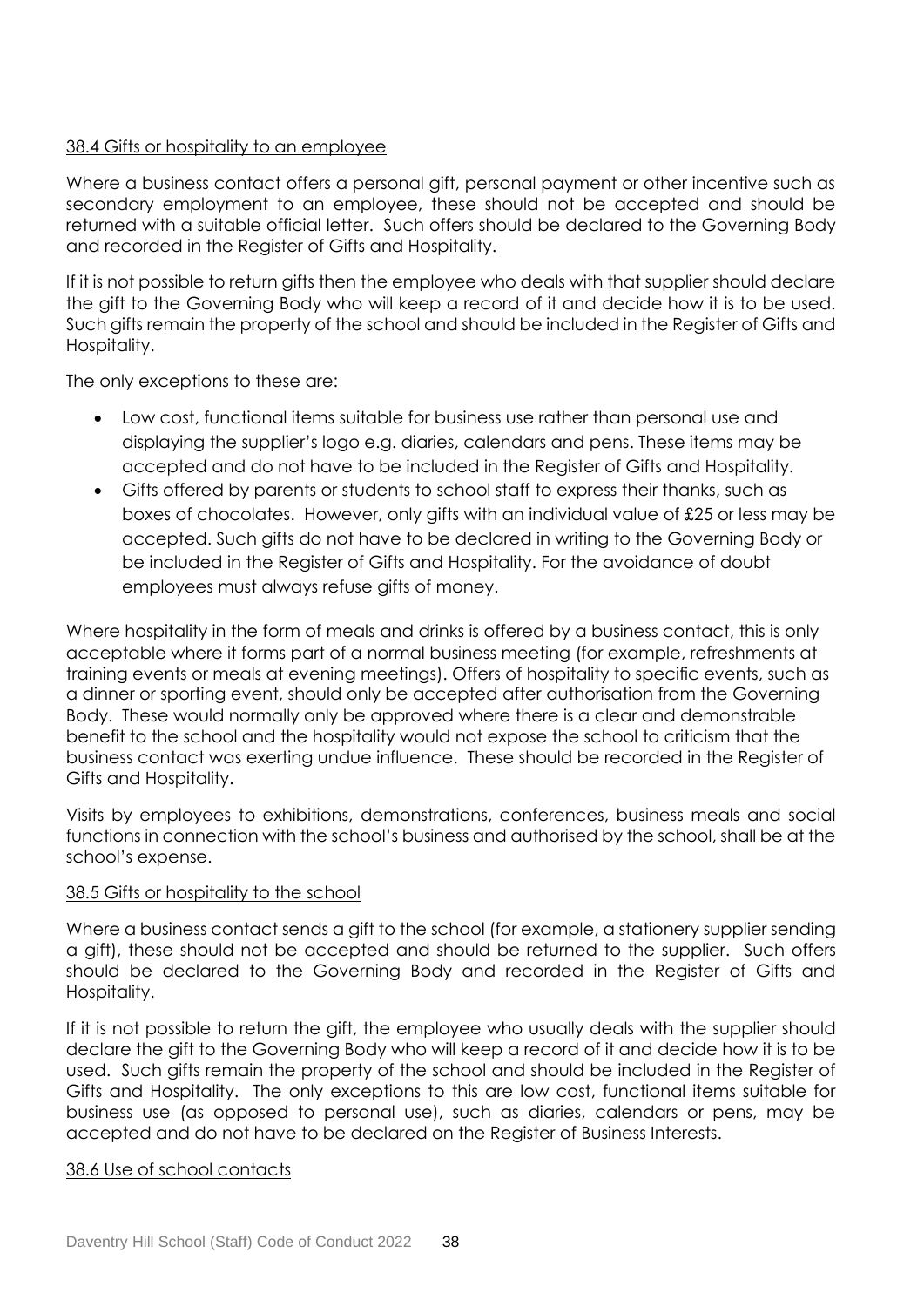Apart from participating in concessionary schemes arranged by trade unions or other such groups for their members, employees shall not use school business contacts for acquiring materials or services.

| <b>Required reading:</b>  |  |  |
|---------------------------|--|--|
| <b>Financing Policies</b> |  |  |

## **39.Other employment**

Employees are permitted to take up secondary employment outside the school, as long as the activity does not constitute a conflict of interest, adversely affect their primary employment at the school or exceed the legal maximum working week of 48 hours as defined by the Working Time Regulations. The secondary employment must be undertaken outside the working hours of the employee's normal post and employees are required to keep the Headteacher (Governing Body if the employee is the Headteacher) informed of their employment at other organisations.

## **40.Health and safety**

Employees must adhere to the school's Health and Safety policy, procedure and guidance and must ensure that they take every action to keep themselves and everyone in the school environment safe and well.

This includes taking immediate safety action in a potentially harmful situation (either at school or off-site) by complying with statutory and school guidelines and collaborating with colleagues, agencies and the Local Authority.

#### **Required reading:**

School's Health and Safety Policy

## **41.Use of alcohol and illegal drugs**

The taking of illegal drugs or alcohol during working hours is unacceptable and will not be tolerated. All employees are expected to attend work without being under the influence of alcohol or illegal drugs and without their performance being adversely impacted by the consumption of alcohol or illegal drugs. If alcohol or drug usage impacts on an employee's working life, the school has the right to discuss the matter with the employee and take appropriate action (disciplinary/capability procedures), having considered factors such as the school or Local Authority's reputation and public confidence in the school and the employee.

#### **42.Use of school premises, equipment & communication systems**

School equipment and systems (phone, email and computers) are available only for schoolrelated activities and should not be used for the fulfilment of another job or for personal use. This is unless authorised by the Headteacher (NB for the Headteacher this is the Chair of Governors); in case of an emergency, or where used for brief periods outside of working hours.

This includes photocopying facilities, stationery and premises. It also applies to access provided for remote use (e.g. hand held portable devices etc.) and to staff working outside of school premises and using their own IT equipment.

Illegal, inappropriate or unacceptable use of school equipment or communication systems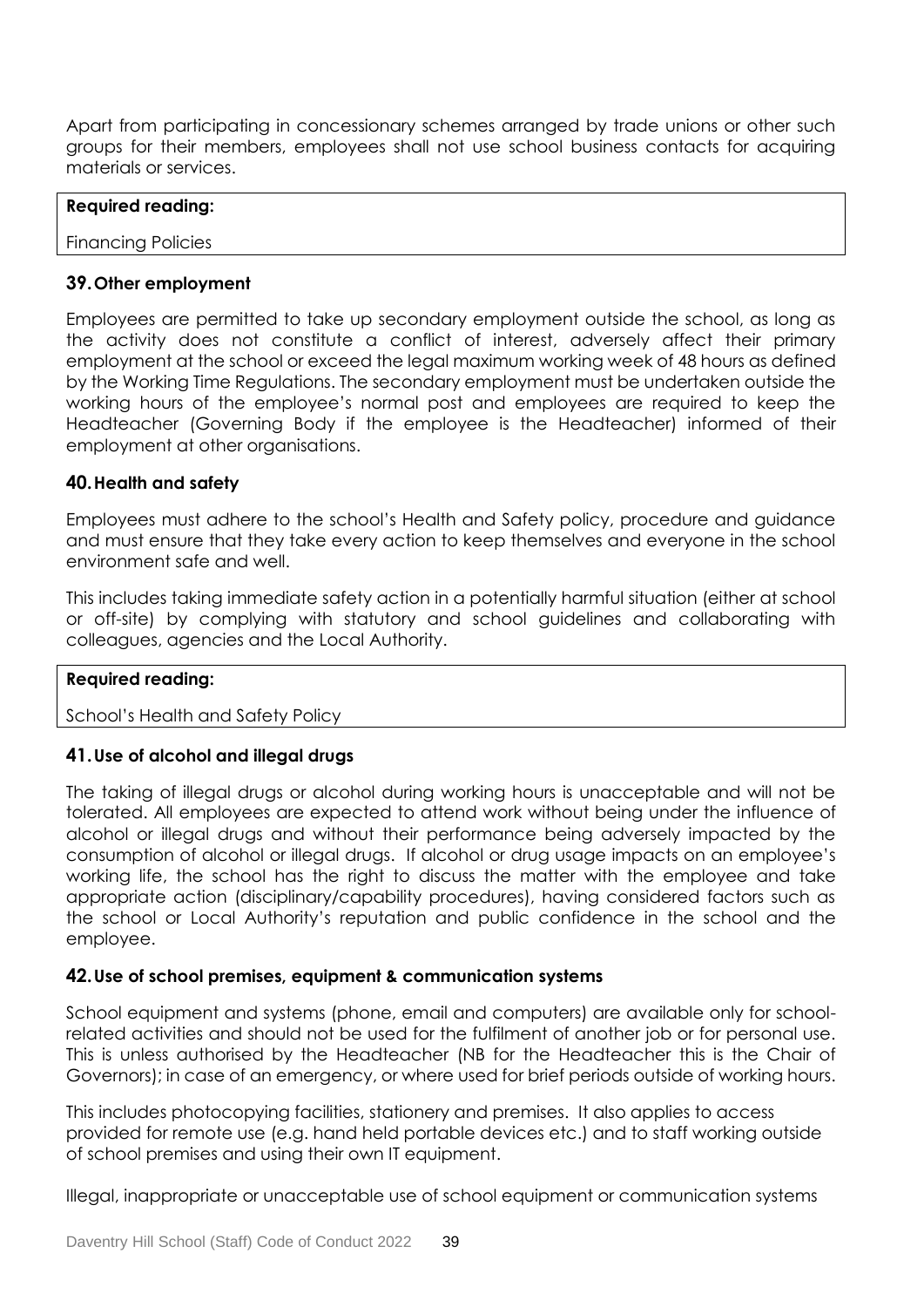may result in disciplinary action and in serious cases could lead to an employee's dismissal. This list is not exhaustive and includes:

- creating, sending or forwarding any message that would reasonably be considered inappropriate or unacceptable.
- committing or implying commitment to any contractual arrangements.
- accessing, publication or circulation of illegal, offensive, unacceptable, inappropriate or non-work related material.
- any illegal activities.
- posting confidential information about the school and/or other employees, children or parents on social networking sites.
- aambling or gaming.
- unauthorised use of school facilities (or employee's personal IT equipment), for personal use during employee's working time.

Employees receiving inappropriate communication or material or who are unsure about whether something h/she proposes to do might breach this policy should seek advice from their Headteacher.

The school has the right to monitor e-mails, phone calls, internet activity or document production, principally in order to avoid offensive or nuisance material and to protect systems from viruses but also to ensure proper and effective use of systems. Communication systems may be accessed when the school suspects that the employee has been misusing systems or facilities, or for the investigation of suspected fraud or other irregularity.

Accredited Trade Union representatives can use school communication systems for the purposes of undertaking trade union duties and these will be treated as confidential.

Passwords should not be shared and access to computer systems must be kept confidential. Breach of this confidentiality may be subject to disciplinary action. Where appropriate the school should consider a system of proxy access. Any school equipment that is used outside school premises, for example laptops, should be returned to the school when the employee leaves employment or upon request by the Headteacher.

## **43.Frequently Asked Questions**

#### Q1. Why do we need to have a Code of Conduct?

A1. It is important that all employees are aware of the standards of behaviour expected by the Governing Body and that these standards are systematically and fairly applied. Maintenance of those standards will contribute to the school fulfilling its statutory responsibility to safeguard and promote the welfare of all students. Employees also need to be aware of the potential consequences of not adhering to the Code.

#### Q2.What happens if I breach the Code?

A2. Failure to observe the Code of Conduct could lead to action being taken under the Schools' Model Procedure for Misconduct relating to School Staff. This does not preclude appropriate action being taken against an employee under other procedures for reasons other than misconduct, for example unsatisfactory performance, which would be dealt with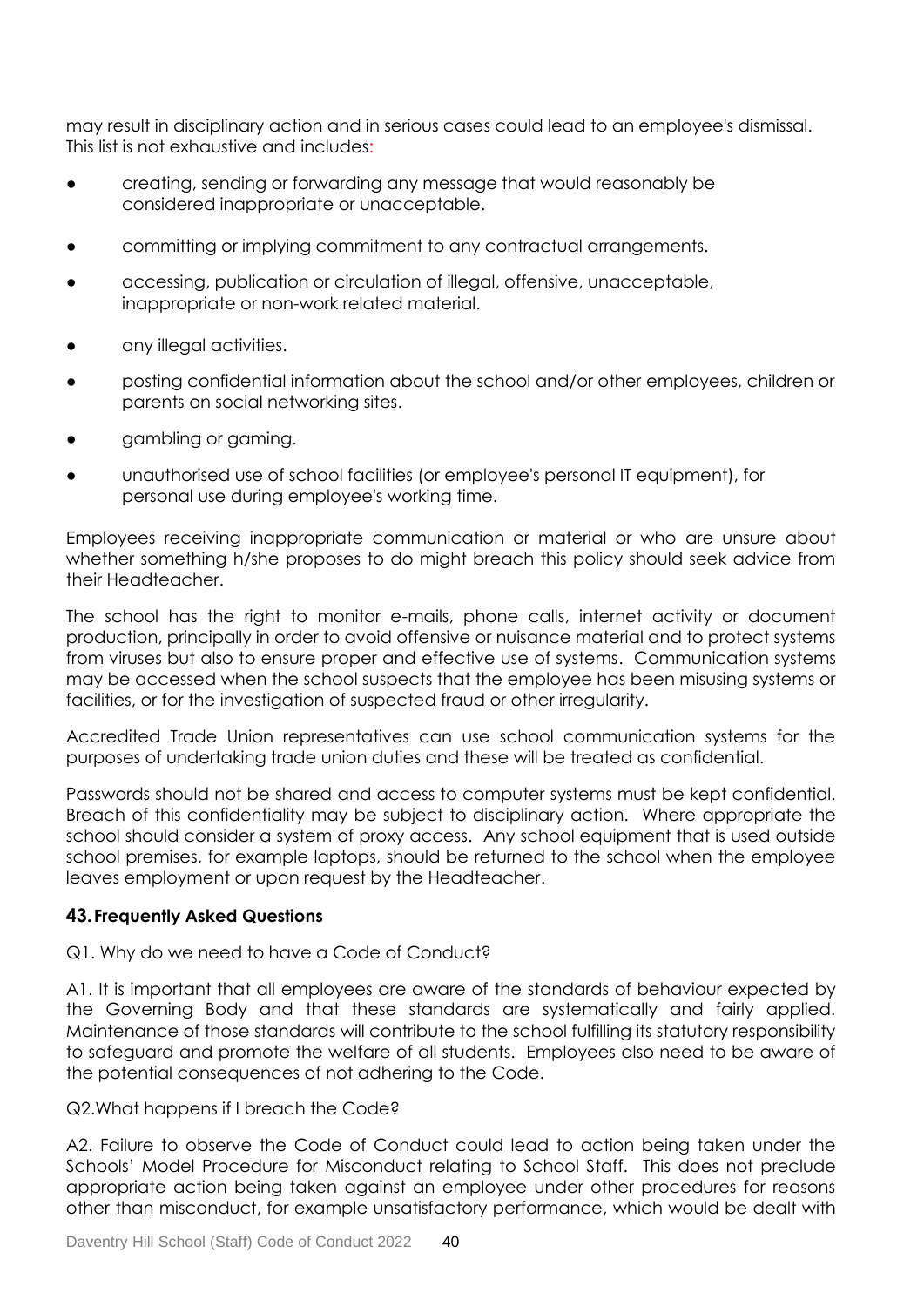under the Capability Procedure. Please refer to both procedures for the detailed process involved and the potential outcomes which might follow a breach of the Code of Conduct.

Any breach of the code by agency staff must be referred to the agency to be dealt with.

It is not possible to cover all situations which may occur at work. Nor is it possible to state that any single incident of misconduct will always attract the same penalty, bearing in mind such factors as mitigation, previous conduct and personal circumstances.

Q3.How do I know if I am using the internet and email in the correct way?

A3. There are guidelines in the Code of Conduct. However, you should make yourself aware of the guidance and the school's Acceptable Use Policy. Ask the Headteacher or school office if you are unsure.

Q4.What do I do if I am offered a gift by a supplier or a customer?

A4. A gift of less than £25 can be seen as a 'token', for example diaries or calendars are acceptable. However, if the gift is valued at £25 or more you should refuse it. In a situation where a refusal might be difficult or considered offensive then you should consult your Headteacher who will decide on the appropriate action.

Q5. My father in law is on the Board of Directors for one of the schools' potential contractors, what do I need to do?

A5. This would constitute a conflict of interest if you are involved in the process of awarding contracts, or had any influence with the contract. If you have such a relationship you should declare this personal interest by completing Appendix 1 (pro forma).

Q6.I have become involved in a close relationship with a team member who I manage. Can I continue with my normal management role?

A6.You should not be involved in any disciplinary, appraisal or any other employment decision for an employee with whom you have a personal relationship. You also need to be aware that professional boundaries must be maintained. If there is any disruption in the workplace or obvious favouritism, action could be taken under the appropriate procedure. If you have any doubts, please contact your manager/Headteacher for advice.

Q7. One of the students I work with has asked for my personal mobile number and email address. What should I do?

A7. You should not give your personal mobile phone number or email address to a student unless there is a specific need which has been agreed with your line manager, Headteacher, parents or carers. However, this would be a rare occurrence. If the student persists in their request you should speak to your line manager/Headteacher.

Q8. I work with vulnerable students who can display extreme behaviours. How should I deal with such a situation?

A8. Initially you should try to diffuse the situation. If this is not possible then you may need to consider physical intervention. Any physical intervention should be based upon a risk assessment (either formal or 'dynamic', i.e. on the spot) and be in the student's best interests. It must be reasonable, proportionate and considered absolutely necessary. If physical intervention is used, you must record and report the situation as soon as possible according to local arrangements. Please also refer to Local Authority '*Guidance on the Use of Force and Physical Intervention'.*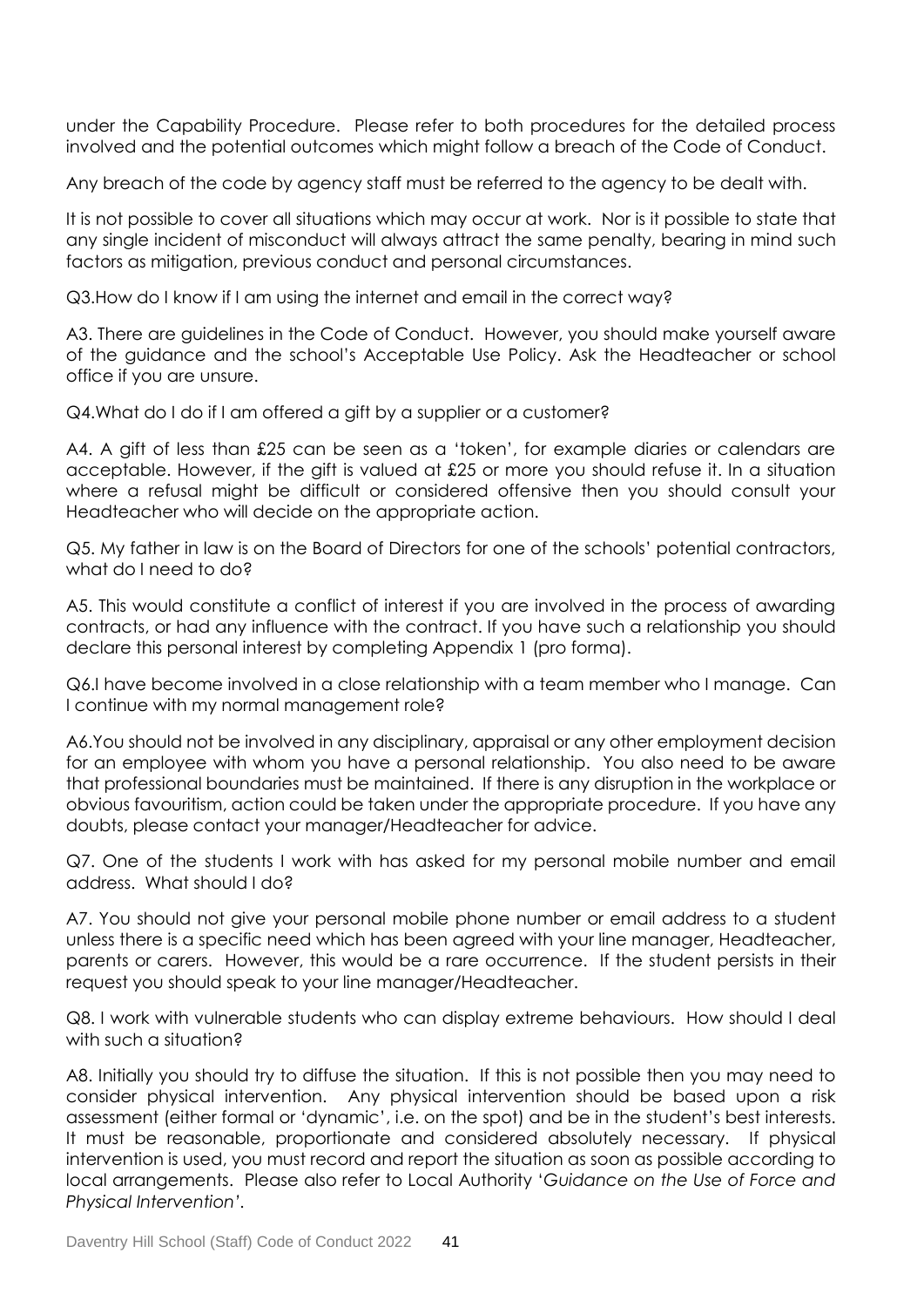Q9. I use social networking sites a lot in my own time but am regularly contacted to be a 'friend' by students whom I teach within my school. What should I do?

A9. You need to check your security settings to make sure only those people you wish to have access to your web pages can see them. You should decline the 'friends' requests of students and their parents and maintain a strictly professional working relationship. If you are unsure, you should speak with your line manager/Headteacher.

Q10. I work as a contractor and my niece has asked me for a job as a cleaner for whom I would be the line manager for. Can I recruit her?

A10. If there is a vacancy then it would need to be advertised. Your niece can choose to apply for the post, but as she is a relative you should not be involved in the recruitment and selection process as it would be considered a conflict of interest.

If your niece is appointed by another manager and you are her line manager, you must maintain a strictly professional relationship at work and you must not be involved in any employment decisions, for example, appraisals, pay decisions, etc.

Q11. If I go to the school's Christmas party and get drunk, what business is it of school?

A11. As an employee of the school, if you partake in activities linked with work then it can be genuinely classed as an extension of your employment and we would expect you to conduct yourself appropriately. If your behaviour was influenced by alcohol and you behaved in an inappropriate way (i.e, actions against a fellow employee or member of the public, school reputational damage), this could result in disciplinary action being taken.

Q13. I work as a cleaner within a number of schools; do I need to inform each school that I am working somewhere else?

A13. You must inform the Headteacher of each school that you work for a number of schools and the total hours that you work. If this exceeds 48 hours per week, you will need to sign an 'opt out form'. You also need to consider your work life balance and your health if you are working this number of hours.

Q13. I often let off steam via Facebook about my day at work. What business is this of the school?

A13. There would potentially be damage to the school reputation as members of the public can access and view this. The comments could be identified with harassment if named people are linked to the school. This could result in allegations of misconduct that the school would investigate under the Model Procedure for Misconduct of School Staff.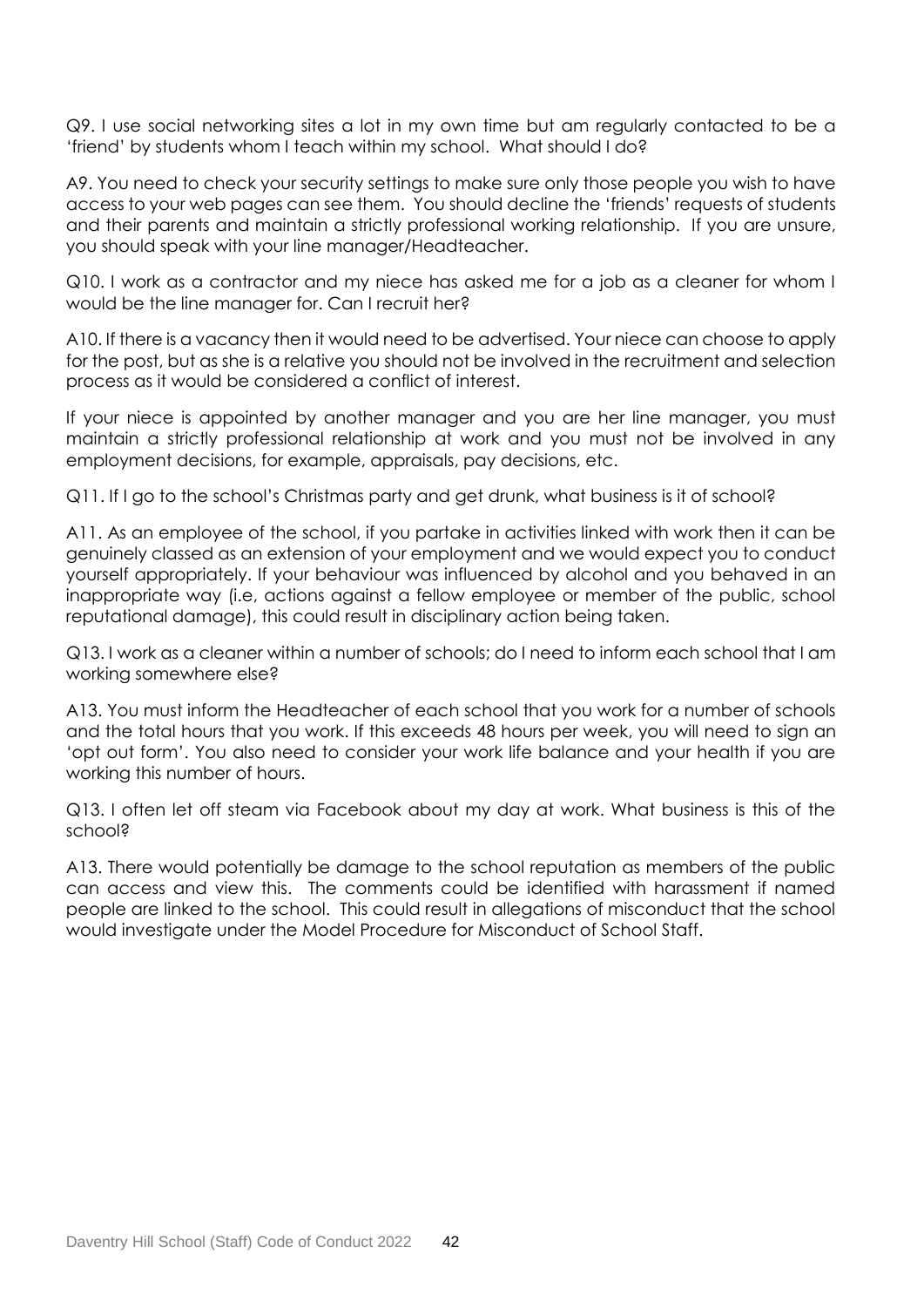#### **APPENDIX 1**

#### **REGISTER OF BUSINESS INTERESTS FORM**

**Governors and staff declaration form**

**I wish to declare the following information in accordance with the Governing Body's requirements that a Register of Business Interests should be maintained.**

| Name:<br>Post:<br>Signature:<br>Date:<br>You should provide full details of your declaration below, including a nil return:<br><b>Declaration of relationship or contracting arrangements:</b><br>Relationships or links with businesses:<br>Contracts or proposed contracts (or any activity which would cause potential conflict) in which<br>you are involved / interested:<br>State whether the interest is direct or indirect, and the nature of the interest: |  |
|---------------------------------------------------------------------------------------------------------------------------------------------------------------------------------------------------------------------------------------------------------------------------------------------------------------------------------------------------------------------------------------------------------------------------------------------------------------------|--|
|                                                                                                                                                                                                                                                                                                                                                                                                                                                                     |  |
|                                                                                                                                                                                                                                                                                                                                                                                                                                                                     |  |
|                                                                                                                                                                                                                                                                                                                                                                                                                                                                     |  |
|                                                                                                                                                                                                                                                                                                                                                                                                                                                                     |  |
|                                                                                                                                                                                                                                                                                                                                                                                                                                                                     |  |
|                                                                                                                                                                                                                                                                                                                                                                                                                                                                     |  |
|                                                                                                                                                                                                                                                                                                                                                                                                                                                                     |  |
|                                                                                                                                                                                                                                                                                                                                                                                                                                                                     |  |
|                                                                                                                                                                                                                                                                                                                                                                                                                                                                     |  |
|                                                                                                                                                                                                                                                                                                                                                                                                                                                                     |  |
|                                                                                                                                                                                                                                                                                                                                                                                                                                                                     |  |
|                                                                                                                                                                                                                                                                                                                                                                                                                                                                     |  |
|                                                                                                                                                                                                                                                                                                                                                                                                                                                                     |  |
|                                                                                                                                                                                                                                                                                                                                                                                                                                                                     |  |
|                                                                                                                                                                                                                                                                                                                                                                                                                                                                     |  |
|                                                                                                                                                                                                                                                                                                                                                                                                                                                                     |  |
|                                                                                                                                                                                                                                                                                                                                                                                                                                                                     |  |
|                                                                                                                                                                                                                                                                                                                                                                                                                                                                     |  |
|                                                                                                                                                                                                                                                                                                                                                                                                                                                                     |  |
|                                                                                                                                                                                                                                                                                                                                                                                                                                                                     |  |
|                                                                                                                                                                                                                                                                                                                                                                                                                                                                     |  |
|                                                                                                                                                                                                                                                                                                                                                                                                                                                                     |  |
|                                                                                                                                                                                                                                                                                                                                                                                                                                                                     |  |
|                                                                                                                                                                                                                                                                                                                                                                                                                                                                     |  |
|                                                                                                                                                                                                                                                                                                                                                                                                                                                                     |  |
|                                                                                                                                                                                                                                                                                                                                                                                                                                                                     |  |
|                                                                                                                                                                                                                                                                                                                                                                                                                                                                     |  |
|                                                                                                                                                                                                                                                                                                                                                                                                                                                                     |  |
|                                                                                                                                                                                                                                                                                                                                                                                                                                                                     |  |
|                                                                                                                                                                                                                                                                                                                                                                                                                                                                     |  |
|                                                                                                                                                                                                                                                                                                                                                                                                                                                                     |  |
|                                                                                                                                                                                                                                                                                                                                                                                                                                                                     |  |
|                                                                                                                                                                                                                                                                                                                                                                                                                                                                     |  |
|                                                                                                                                                                                                                                                                                                                                                                                                                                                                     |  |
|                                                                                                                                                                                                                                                                                                                                                                                                                                                                     |  |
|                                                                                                                                                                                                                                                                                                                                                                                                                                                                     |  |
|                                                                                                                                                                                                                                                                                                                                                                                                                                                                     |  |
|                                                                                                                                                                                                                                                                                                                                                                                                                                                                     |  |
|                                                                                                                                                                                                                                                                                                                                                                                                                                                                     |  |
|                                                                                                                                                                                                                                                                                                                                                                                                                                                                     |  |
|                                                                                                                                                                                                                                                                                                                                                                                                                                                                     |  |
|                                                                                                                                                                                                                                                                                                                                                                                                                                                                     |  |
|                                                                                                                                                                                                                                                                                                                                                                                                                                                                     |  |
|                                                                                                                                                                                                                                                                                                                                                                                                                                                                     |  |
|                                                                                                                                                                                                                                                                                                                                                                                                                                                                     |  |
|                                                                                                                                                                                                                                                                                                                                                                                                                                                                     |  |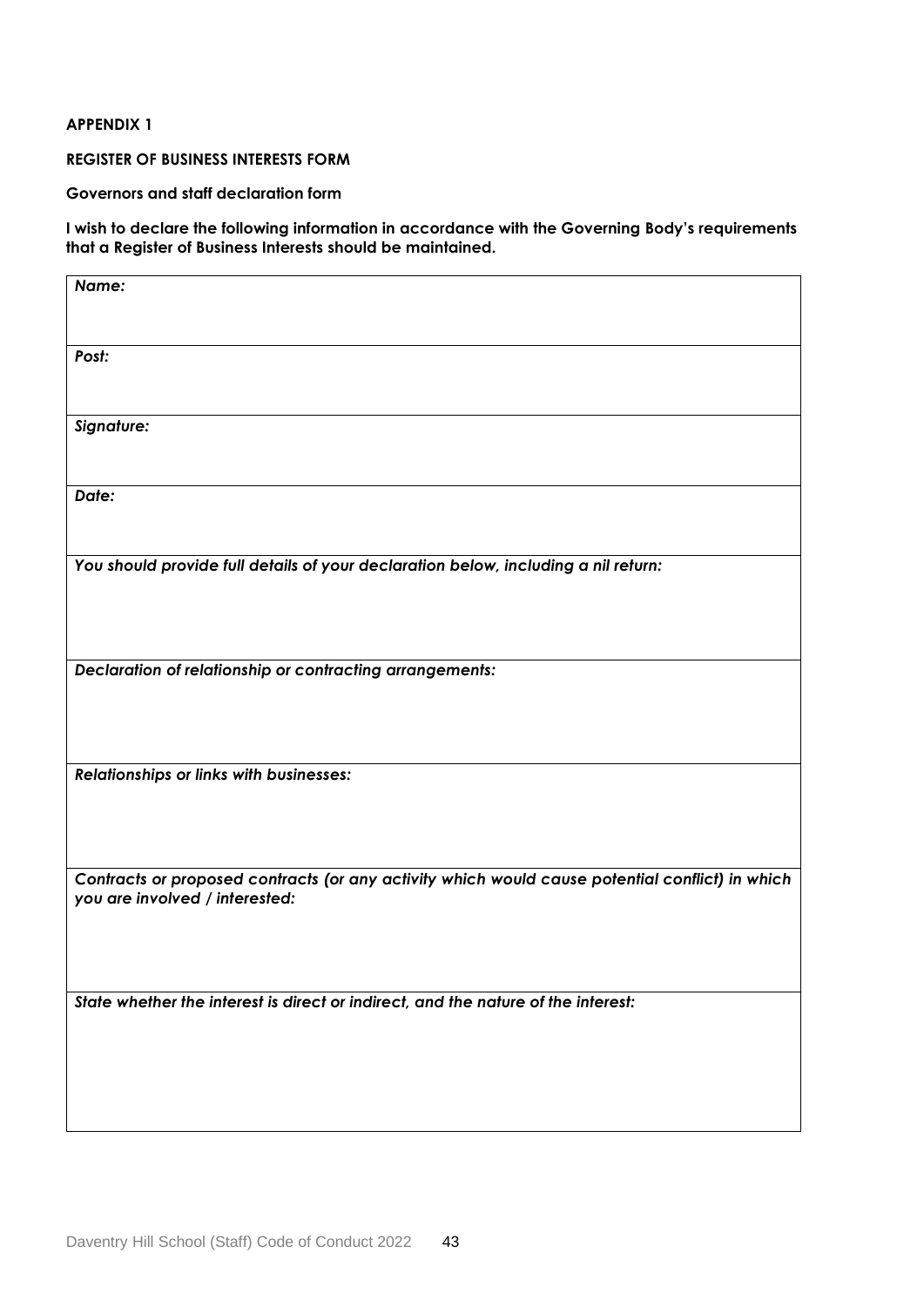#### **APPENDIX 2**

**REGISTER OF GIFTS AND HOSPITALITY**

**Governors and staff declaration form**

**I wish to declare the following information in accordance with the Governing Body's requirements that a Register of Gifts and Hospitality should be maintained.**

| Name:                                                                              |
|------------------------------------------------------------------------------------|
| Post:                                                                              |
| Signature:                                                                         |
| Date:                                                                              |
| You should provide full details of your declaration below, including a nil return: |
| Declaration of gifts and hospitality:                                              |
| Date gift received:                                                                |
| From whom Gift or hospitality received:                                            |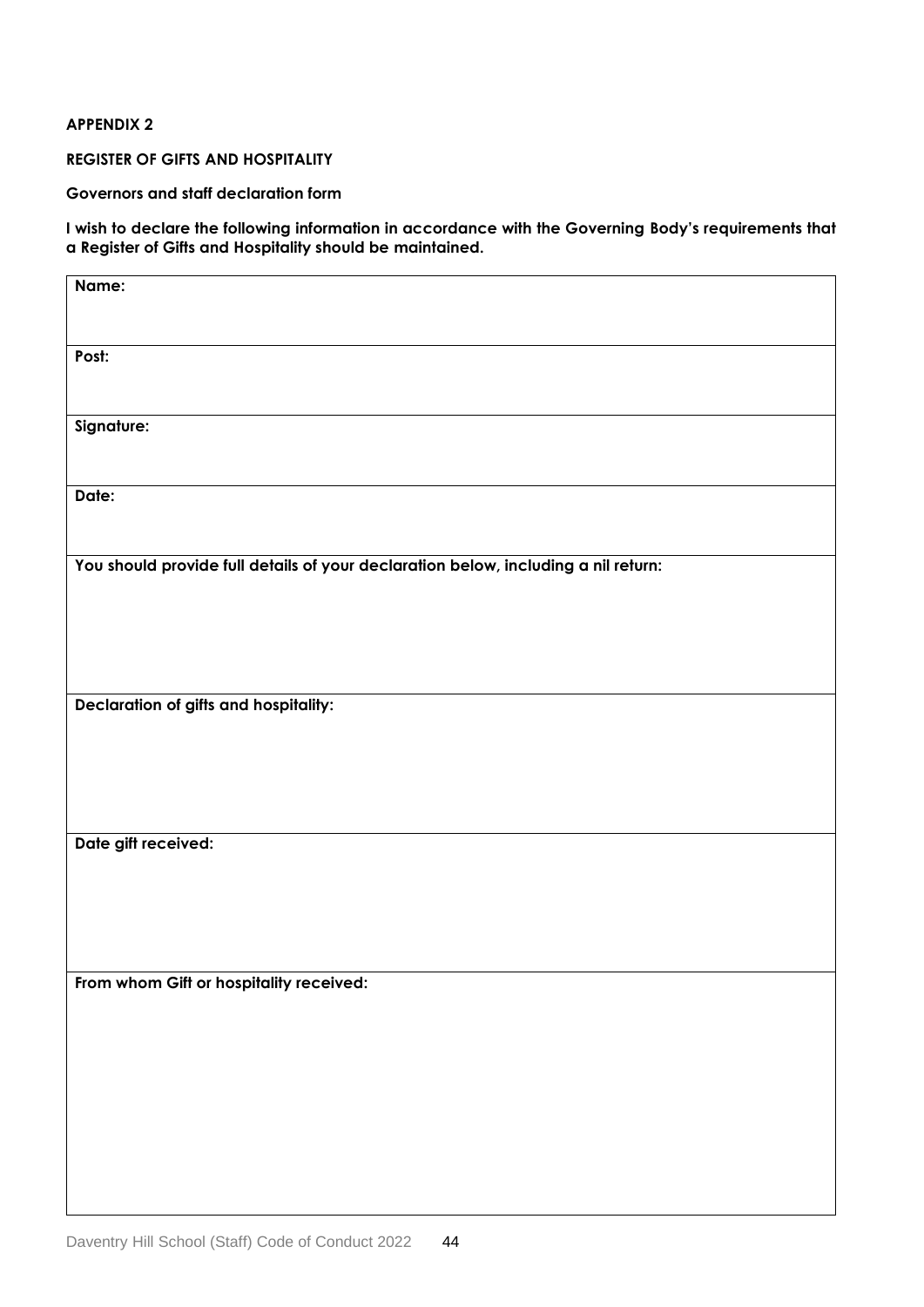## **APPENDIX 3**

This generic document can be used as a base upon which other disciplines/agencies develop specific guidance for adults working in specialised areas.



#### **APPENDIX 4**

This generic document can be used to support safer recruitment and selection practices, induction and on-going training programmes and where necessary, disciplinary and child protection procedures.